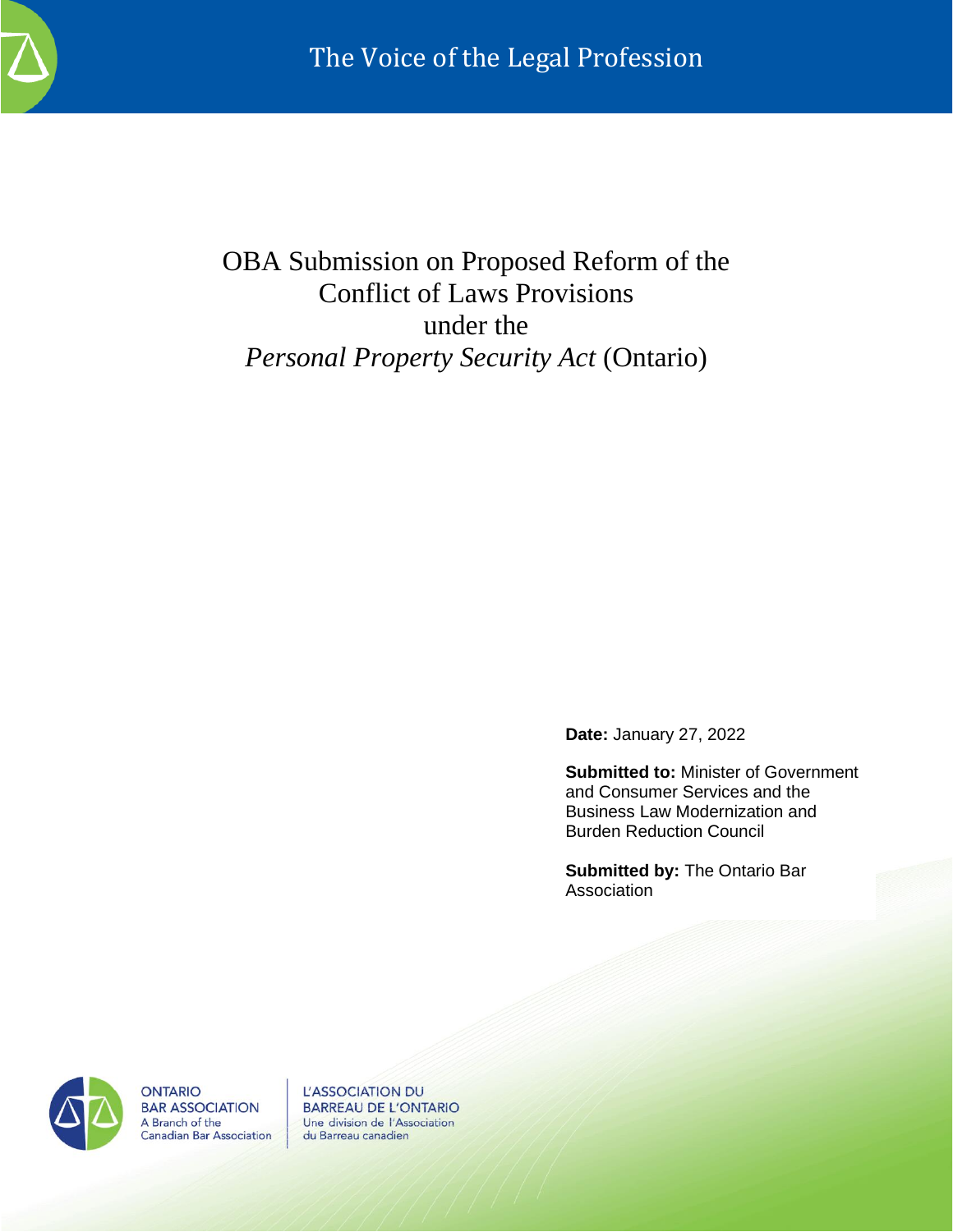

# **Table of Contents**

| $\mathbf{I}$ . | Introduction                  | 3 |
|----------------|-------------------------------|---|
|                | II. Overview                  | 3 |
|                | III. Location of the Debtor   | 4 |
|                | IV. Other Proposed Amendments | 5 |
|                | V. Conclusion                 | 5 |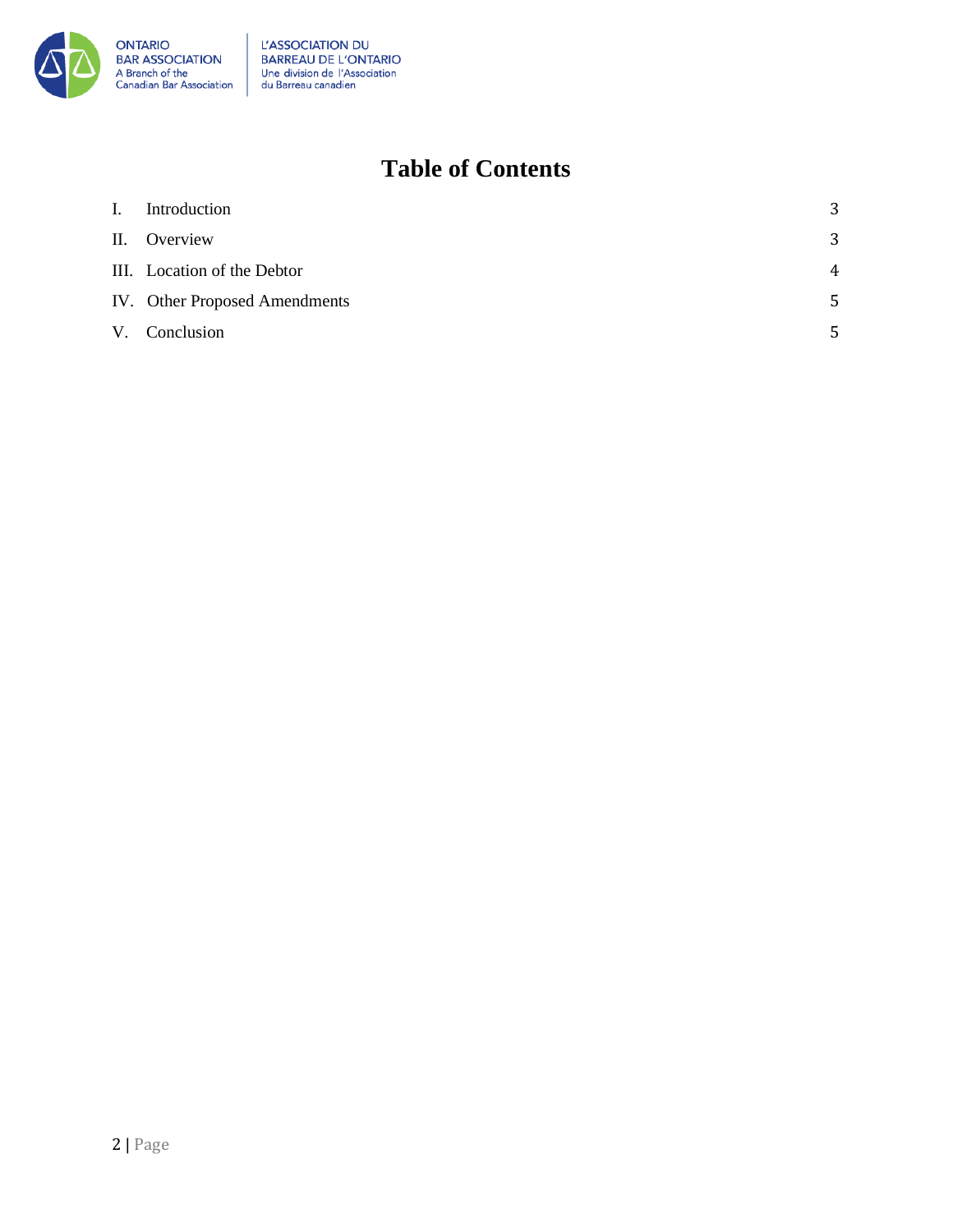

# <span id="page-2-0"></span>**I. Introduction**

The Ontario Bar Association appreciates the opportunity to provide this proactive submission to the Ministry of Government and Consumers Services on proposed amendments to the Ontario *Personal Property Security Act* (the "**OPPSA**").

Established in 1907, the OBA is the largest volunteer lawyer association in Ontario, with over 16,000 members who practice on the frontlines of the justice system and who provide services to people and businesses in virtually every area of law and in every part of the province.

Each year, through the work of our 40 practice sections, the OBA provides advice to assist legislators and other key decision-makers in the interests of both the profession and the public and delivers over 325 professional development programs to a diverse audience of over 16,000 lawyers, judges, students and professors.

This submission was prepared by members of the OBA's Business Law Section. The Business Law Section has over 1,700 members representing clients before every level of court in Ontario.

# <span id="page-2-1"></span>**II. Overview**

In 2017, the Canadian Conference on Personal Property Security Law released a report recommending various changes to the provincial and territorial *Personal Property Security Acts* (the "**PPSAs**").<sup>1</sup> Part II(12) of the CCPPSL Report makes recommendations for reforming the conflict of laws provisions in ss.  $5 - 8.1$  of the various PPSAs.

Subject to one qualification discussed in Part 2 below, we agree with the arguments put forward in the CCPPSL Report and we recommend the adoption in Ontario of all the CCPPSL conflict of laws recommendations. Part II(12) of the CCPPSL Report, found on the CanLII site, is attached to this submission for ease of reference. <sup>2</sup> We have nothing to add to the discussion in the CCPPSL Report, except in relation to the recommendations relating to the location of the debtor test, which we address in Part 2 below.

<sup>1</sup> *Report to the Canadian Conference on Personal Property Security Law on Proposals for Changes to the Personal Property Security Acts* (prepared by a Working Group of the Canadian Conference on Personal Property Security Law ("CCPPSL") and ratified at the CCPPSL Annual Meeting in Edmonton, Alberta, 21-23 June, 2017) available on CanLII a[t https://www.canlii.org/en/commentary/reports/273/](https://www.canlii.org/en/commentary/reports/273/) (the "CCPPSL Report").

<sup>2</sup> *Ibid*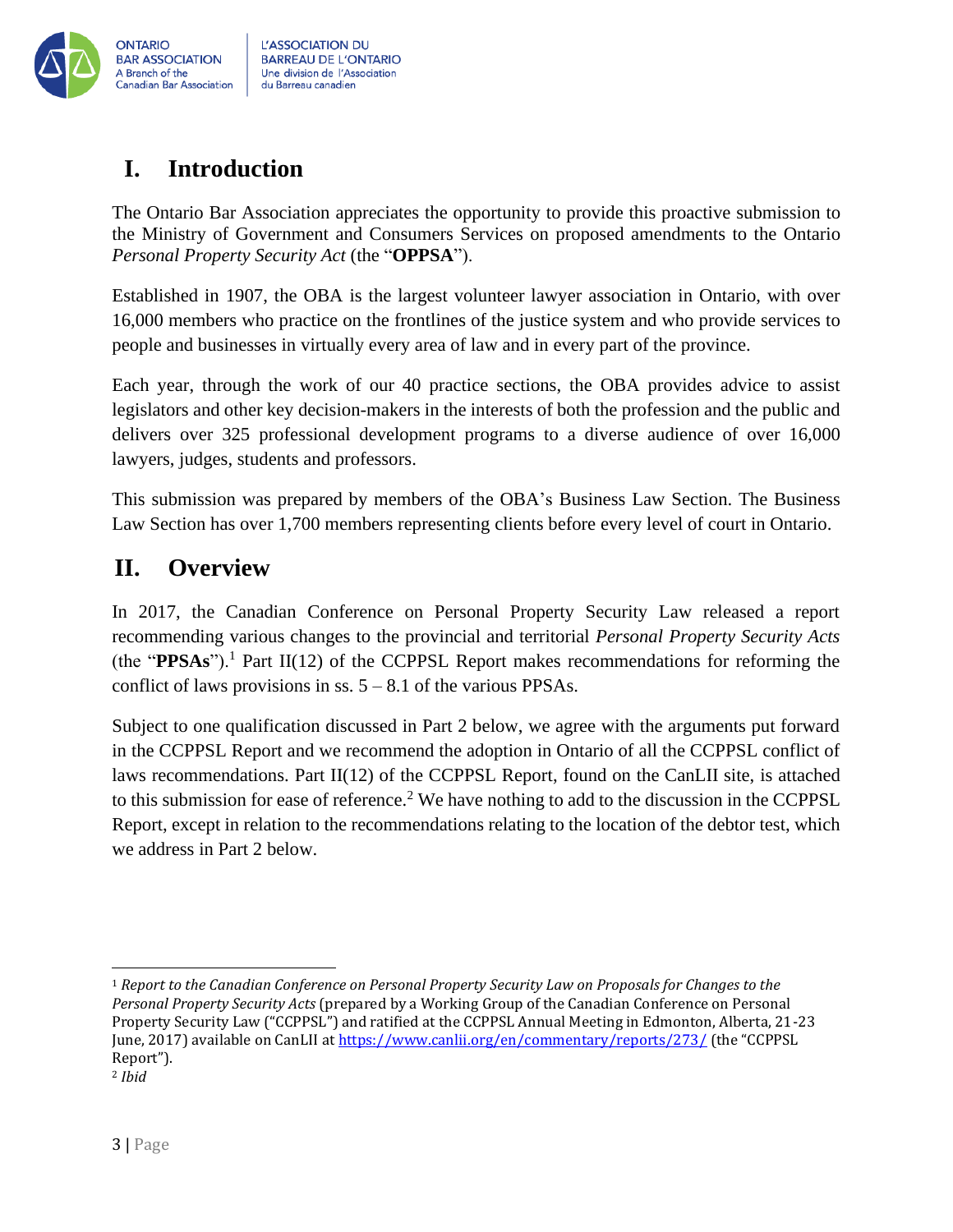

# <span id="page-3-0"></span>**III. Location of the Debtor**

The CCPPSL Report makes a number of recommendations for amending the test for determining the location of the debtor set out in s.  $7(3)$ . The s.  $7(3)$  recommendations are largely based on amendments enacted by Ontario in 2006 and which came into effect in 2015, but there are several important differences. These are identified and discussed in Part II(12)(a)(iii) of the CCPPSL Report and are reflected in the proposed legislative provisions set out in Part  $II(12)(a)(iv)$  of the CCPPSL Report.

With one qualification, we agree with and support the CCPPSL's proposed amendments to s. 7(3). The qualification relates to the test for determining the debtor's location in cases where the debtor is  $(1)$  a partnership (other than a limited partnership) or  $(2)$  a trustee acting for a trust that has more than one trustee. The current Ontario version of the provision states that in these cases, the parties may determine the applicable law by the inclusion of a choice of law provision in the partnership agreement or the trust instrument (see Ontario PPSA, ss. 7(3)(b) (if the debtor is a general partnership) and  $7(3)(g)(i)$  (if the debtor is one or more trustees acting for a trust). The CCPPSL Report is critical of this approach, primarily because it may disadvantage third parties who do not have access to the partnership agreement or trust instrument. This and other arguments are set out in Part II(12)(a)(ii) of the CCPPSL Report. The CCPPSL Report proposes instead that for partnerships (other than limited partnerships) and for trusts with two or more trustees, the location of the partnership's or trustees' chief executive office should continue to be the determining factor. It is acknowledged in the CCPPSL Report that this approach may create uncertainty to the extent that the meaning of "chief executive office" is unclear, but it is argued that the costs of this uncertainty are outweighed by the benefits of the rule as outlined in the CCPPSL Report.

We take a different view of the costs and benefits of the chief executive office test relative to the current Ontario approach, but we acknowledge that, in the absence of empirical evidence, it is impossible to be sure either way. Ultimately, the most important consideration is that the PPSA choice of law provisions should be uniform across the country so as to avoid forum shopping. Saskatchewan has already amended its PPSA to implement the CCPPSL Report's recommendations in full, (including the conflict of laws recommendations)<sup>3</sup> while the Alberta Law Reform Institute, in a recently released report, has recommended that Alberta should do likewise.<sup>4</sup>

<sup>3</sup> Bill 151, *An Act to Amend The Personal Property Security Act, 1993*, enacted and assented to on May 15, 2019 and proclaimed to commence on June 22, 2020.

<sup>&</sup>lt;sup>4</sup> Alberta Law Reform Institute, *Personal Property Security Law: Final Report* (October 2021), Chapter 2 available at [https://www.alri.ualberta.ca/wp-content/uploads/2021/09/FR116.pdf.](https://can01.safelinks.protection.outlook.com/?url=https%3A%2F%2Fwww.alri.ualberta.ca%2Fwp-content%2Fuploads%2F2021%2F09%2FFR116.pdf&data=04%7C01%7Ctony.duggan%40utoronto.ca%7C64bf66a08e5a4db96b1608d98ff2edd8%7C78aac2262f034b4d9037b46d56c55210%7C0%7C0%7C637699097309950821%7CUnknown%7CTWFpbGZsb3d8eyJWIjoiMC4wLjAwMDAiLCJQIjoiV2luMzIiLCJBTiI6Ik1haWwiLCJXVCI6Mn0%3D%7C3000&sdata=cV2U%2BX66KrNe3eSwShhd91T5cP43mOpHF2BcY29Mpjs%3D&reserved=0)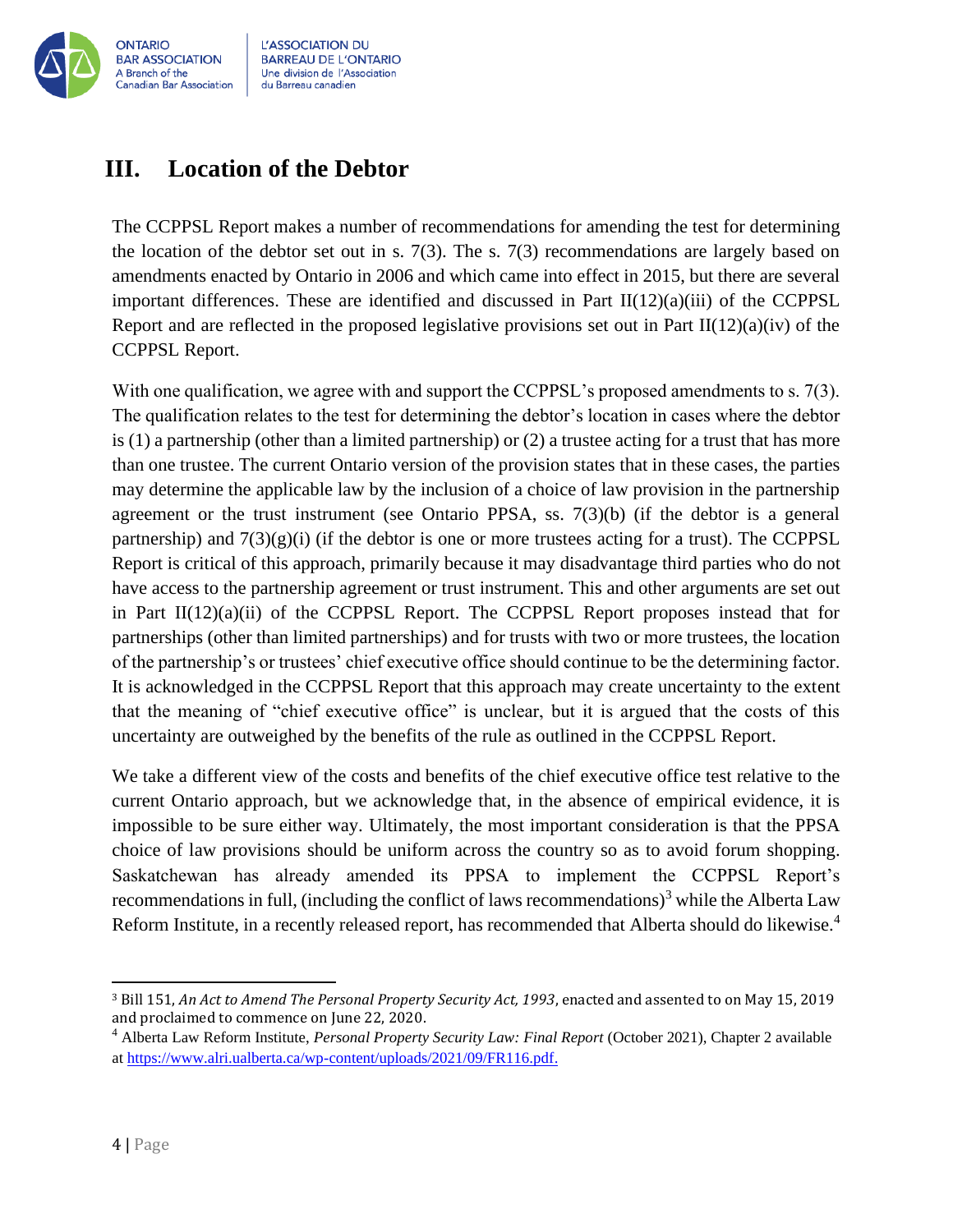

L'ASSOCIATION DU **BARREAU DE L'ONTARIO** Une division de l'Association du Barreau canadien

Given these developments, and in the interests of uniformity, we believe that Ontario should adopt the changes to the debtor location rules in s. 7(3), as well as the changes proposed in the CCPPSL Report with respect to the other PPSA conflict of laws provisions and that s.7(3) and related provisions should be amended to bring them into line with proposed provisions in the CCPPSL Report.

# <span id="page-4-0"></span>**IV. Other Proposed Amendments**

The CCPPSL Report makes a number of other recommendations for changes to improve and clarify the PPSA conflict of laws provisions, apart from its recommendations relating to s. 7(3). These proposed other changes are identified and explained in Part  $II(12)(b)$  - (e) of the CCPPSL Report. We agree with all these proposed changes and we have nothing further to add to the discussion in the CCPPSL Report.

## <span id="page-4-1"></span>**V. Conclusion**

In closing, we believe that the above recommendations will help improve the Ontario PPSA and enhance efficiency in its use.

Thank you for taking the time to review the submission. We would be happy to discuss any of the foregoing in greater detail and look forward to continuing to work with the government to strengthen the PPSA.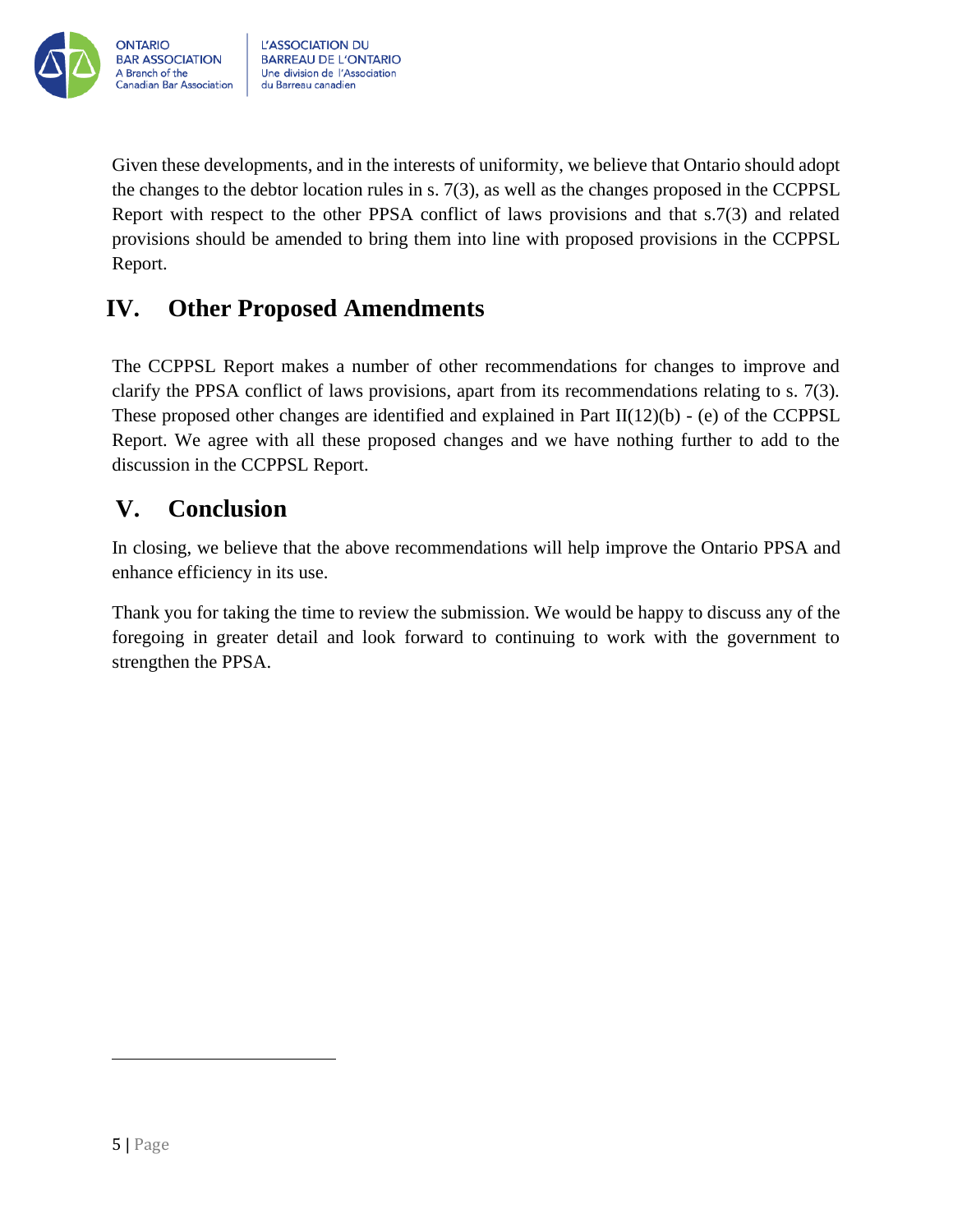## *Report*

# *to the Canadian Conference on Personal Property Security Law on Proposals for Changes to the Personal Property Security Acts*

# **(prepared by a Working Group of the Canadian Conference on Personal Property Security Law (CCPPSL) and ratified at the CCPPSL Annual Meeting in Edmonton, Alberta, 21-23 June, 2017)**

## **Part II(12)**

## **(12) Conflict of Laws**

#### **(a) Debtor Location Rules**

#### **(i) Background**

#### *Overview of PPSA Choice of Law Rules*

The PPSAs set out choice of law rules for determining the law applicable to the validity, perfection, and effects of perfection of a security interest. For security interests in ordinary goods, the law of the location of the collateral generally applies. For security interests in intangibles (for example, accounts receivable and intellectual property), the law of the jurisdiction in which the debtor is located applies. That is also the applicable law for security interests in mobile goods (goods such as road vehicles that by virtue of their normal function are used in more than one jurisdiction) where they are held by the debtor as equipment or as inventory for lease. For security interests in money, an instrument (for example, a cheque), a negotiable document of title (for example, a bill of lading) and chattel paper (for example, rights to payment under a lease of goods), the applicable law varies depending on whether the collateral is in the possession of the secured creditor (law of the location of the collateral) or the debtor (law of the location of the debtor). While the choice of law rules for security interests in investment property depart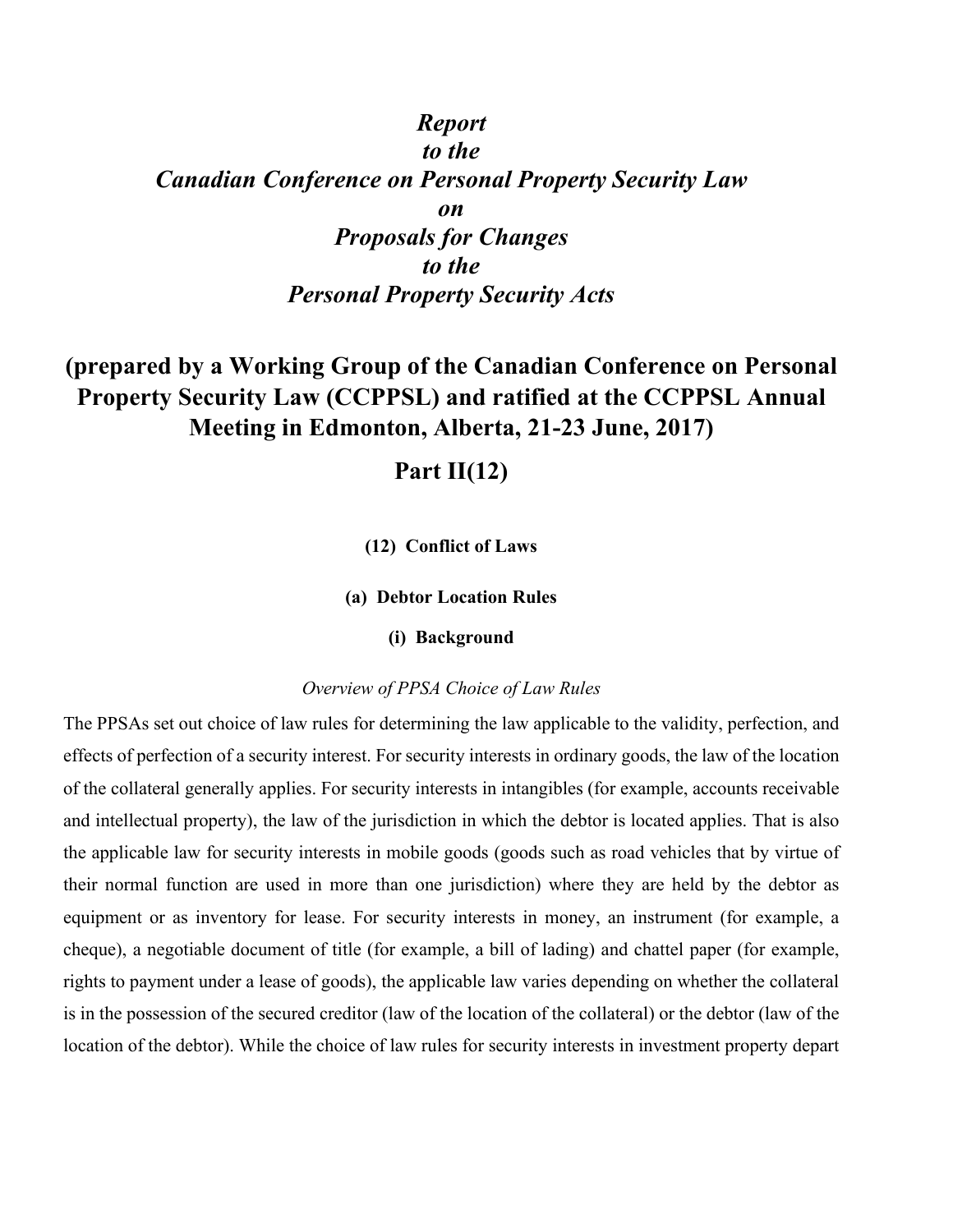from this general pattern in important respects, the law of the debtor's location also determines whether a security interest in investment property is perfected by registration.<sup>[15](#page-6-0)</sup>

## *The Non-Ontario PPSA Debtor Location Rules*

The PPSAs contain "debtor location rules" for the purposes of determining the applicable law where, under the choice of law rules summarized above, the location of the debtor is the relevant connecting factor. The rules in the initial PPSAs – still in effect in all PPSA jurisdictions other than Ontario – were derived from the 1972 version of Article 9 of the Uniform Commercial Code. Under these rules:<sup>[16](#page-6-1)</sup>

A debtor is located at the debtor's place of business.

A debtor who has no place of business is located at the debtor's principal residence.

A debtor that has a place of business in more than one jurisdiction is located in the jurisdiction where it has its chief executive office.

The application of these rules can occasionally give rise to difficulty. It is not always easy to determine, particularly for third party searchers, whether an individual debtor operates a place of business, and if so whether it is located in a different jurisdiction than the one in which she maintains her principal residence. Where an enterprise debtor has places of business in multiple jurisdictions, the determination of which of these places constitutes its "chief executive office" can also be problematic. The term "chief executive office" is not defined in the PPSAs and there is no PPSA case law on its interpretation. In practice, it is generally understood, in line with the official comment in UCC Article 9 from which the term is derived, to refer to "the place from which the debtor manages the main part of its business operations or other affairs. This is the place where persons dealing with the debtor would normally look for credit information."[17](#page-6-2) In what is regarded as the leading U.S. decision on the issue, *Mellon Bank, N.A. v. Metro Communications Inc.*, the Third Circuit Court of Appeals emphasized the practical nature of the test and the need to adopt the perspective of third party searchers:

The Official Comment envisions a realistic test asking simply 'where does the debtor manage the main part of its business' because that is where creditors are likely to search for information. To

<span id="page-6-0"></span><sup>&</sup>lt;sup>15</sup> For a detailed analysis and statutory references, see Ronald C.C. Cuming, Catherine Walsh and Roderick J. Wood, *Personal Property Security Law* (2<sup>nd</sup> ed., Irwin Law, 2012), Chapter 3, "Conflict of Laws".

<span id="page-6-1"></span> $16$  See, e.g., Saskatchewan PPSA, s.7(1).

<span id="page-6-2"></span><sup>&</sup>lt;sup>17</sup> See Official Comment to Uniform Commercial Code, s.9-307.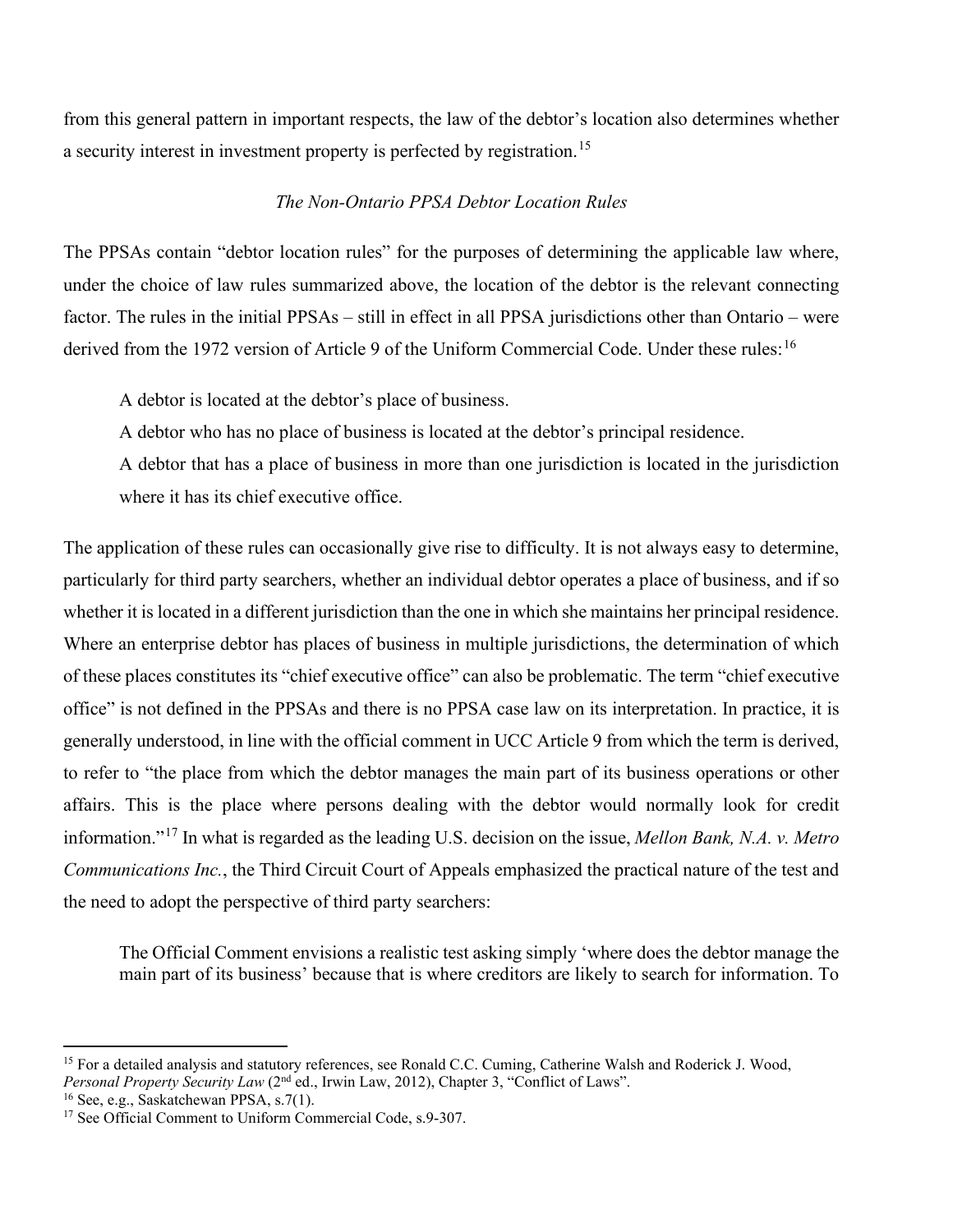artificially break down that question into rigidly applied tests violates the practical nature of the inquiry as envisioned by the Uniform Commercial Code.<sup>[18](#page-7-0)</sup>

The Court went on to caution against "an irrelevant inquiry as to the internal balance of power between corporate executives." [19](#page-7-1) Rather, the emphasis should be on "evidence readily available to creditors and of a more objective nature" such as the location of the principal office set out in the company's contracts with its creditors and customers and the location of third party dealings with the debtor. Subsequent cases confirm this approach, also emphasizing that the chief executive office is not commensurate with the location of the company's principal assets: "the question is not where the main part or main asset of the debtor's business is located, but rather, from where the main part of the debtor's business is managed."<sup>[20](#page-7-2)</sup>

Nonetheless, where a debtor conducts the "main part" of its affairs may be difficult to ascertain in exceptional scenarios. In the U.S. case law, the most troublesome cases have usually involved situations where the company moves its chief executive office from one jurisdiction to another and it then becomes necessary to ascertain precisely when that move occurred.<sup>[21](#page-7-3)</sup> If there is any doubt, a prudent secured creditor can protect itself only by perfecting under the law of each possible jurisdiction, and taking account of the legal risk posed by any substantive differences between the potentially applicable laws.

In addition to the *Mellon* case above, see also *Chase Manhattan Bank v. Nemko, Inc. (In re Nemko, Inc.),*  209 B.R. 590, 602–603 (Bankr.E.D.N.Y.1997).

## *Reform of the Debtor Locations Rules in the Ontario PPSA*

The transaction costs sometimes occasioned by the fact-based "place of business" and "chief executive office" tests prompted Ontario, in 2006, to enact legislation amending the debtor location rules in its PPSA.[22](#page-7-4) Proclamation was delayed in the expectation (or hope) that the other PPSA jurisdictions would enact parallel reforms. Saskatchewan and British Colombia did so.<sup>[23](#page-7-5)</sup>

<span id="page-7-0"></span><sup>18</sup> 945 F2d 635 (3rd Cir. 1991), para. 47.

<span id="page-7-1"></span><sup>19</sup> *Ibid*, para. 52.

<span id="page-7-2"></span><sup>20</sup> See *In re IT Group, Inc., Co.*, 307 B.R. 762 (2004) at 767.

<span id="page-7-3"></span><sup>21</sup> In addition to the *Mellon* case above, see also *Chase Manhattan Bank v. Nemko, Inc.* (*In re Nemko, Inc.*), 209 B.R. 590, 602–603 (Bankr.E.D.N.Y.1997).

<span id="page-7-4"></span><sup>&</sup>lt;sup>22</sup> See Ministry of Government Services Consumer Protection and Service Modernization Act, 2006, S.O. 2006, c. 34.

<span id="page-7-5"></span><sup>&</sup>lt;sup>23</sup> See Finance Statutes Amendment Act, Bill 6, 2010, ss. 43 to 47 (BC); An Act to amend The Personal Property Security Act, 1993, Bill 102, 2009, ss. 5, 6 (SK.).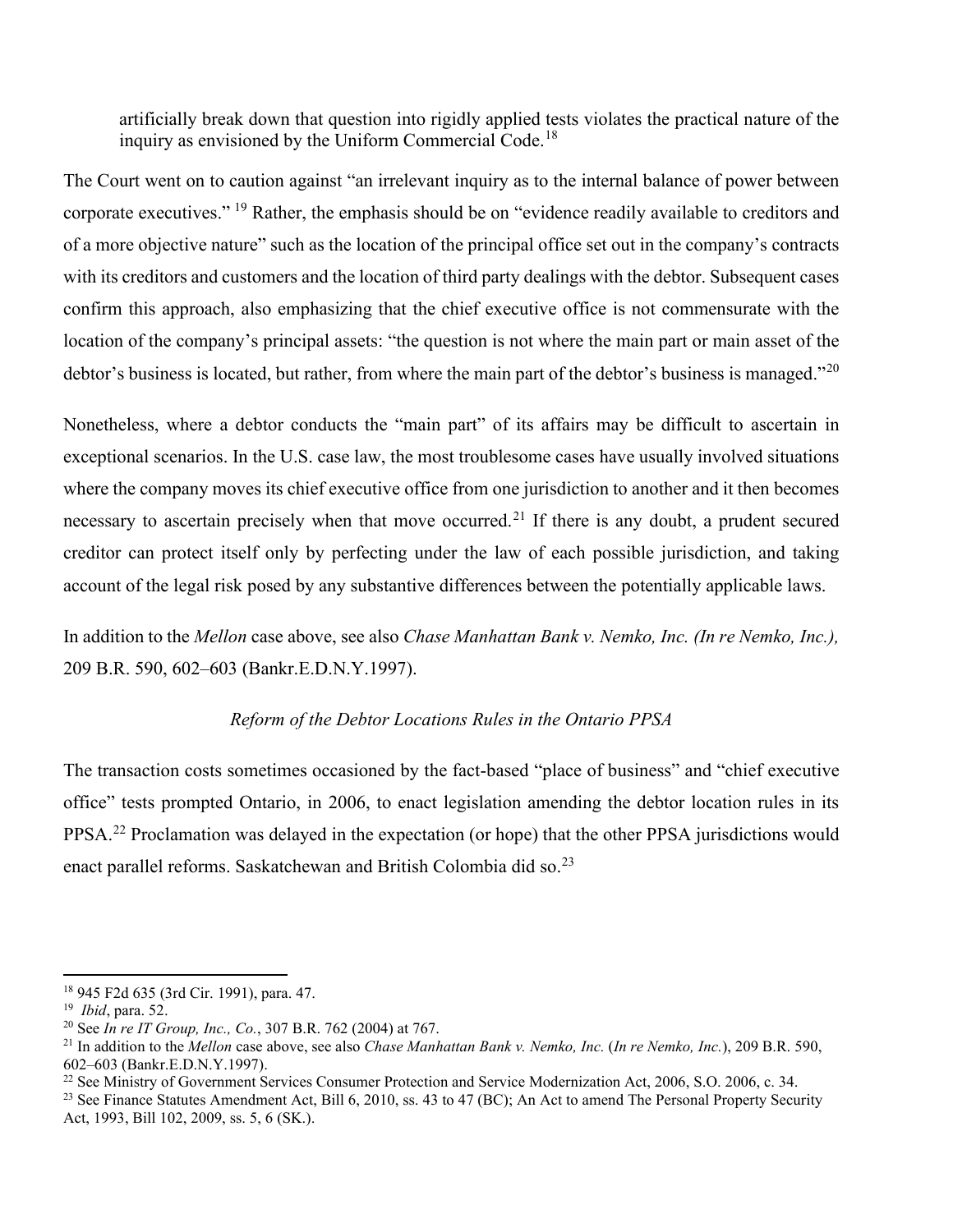Both provinces, however, also delayed proclamation pending broader take-up. Under Ontario law, unproclaimed statutory provisions are repealed if they are not proclaimed 10 years after being enacted.<sup>[24](#page-8-0)</sup> With that deadline looming, Ontario proclaimed the 2006 amendments in force effective 31 December 2015.

#### *Summary of the New Ontario Rules*

Under the new Ontario rules set out in OPPSA section 7(3), the location of a debtor differs depending on the type of debtor.

A debtor who is an "individual" is located, under section  $7(3)(a)$ , in the jurisdiction where she has her "principal residence" regardless of whether or not she operates a business.

Section 7(3)(b) provides a special rule if the debtor is a partnership, other than a limited partnership, and the partnership agreement states that the agreement is governed by the laws of a province or territory of Canada. If this condition is met, the debtor is located in that province or territory.

Section 7(3)(c) provides that a corporation, a limited partnership or an organization is located in the Canadian province or territory under the laws of which it is incorporated, continued, amalgamated or organized, provided that law requires its incorporation, continuance, amalgamation or organization to be disclosed in a public record.

Section 7(3)(d) provides a similar rule for determining the location of a corporation incorporated, continued or amalgamated under a law of Canada. Provided that law requires its incorporation, continuance or amalgamation to be disclosed in a public record, the corporation is deemed to be located in the province or territory where its "registered or head office" is located as set out in: (i) the relevant constating instrument, or (ii) its by-laws if (i) does not apply.

If the debtor is organized under a state or federal law of the United States, section 7(3) seeks to replicate the debtor location rules applicable to "registered organizations" in UCC § 9-307 effective as of 2001. In line with UCC § 9-307(e), section 7(3)(e) deems a "registered organization" organized under the law of a state of the United States to be located in the state under which it is organized. In line with UCC § 9-307(f), section 7(3)(f) deem a "registered organization" organized under federal law to be located in

<span id="page-8-0"></span><sup>24</sup> See Legislation Act, 2006, SO 2006, c 21, Sch F., s.10.1.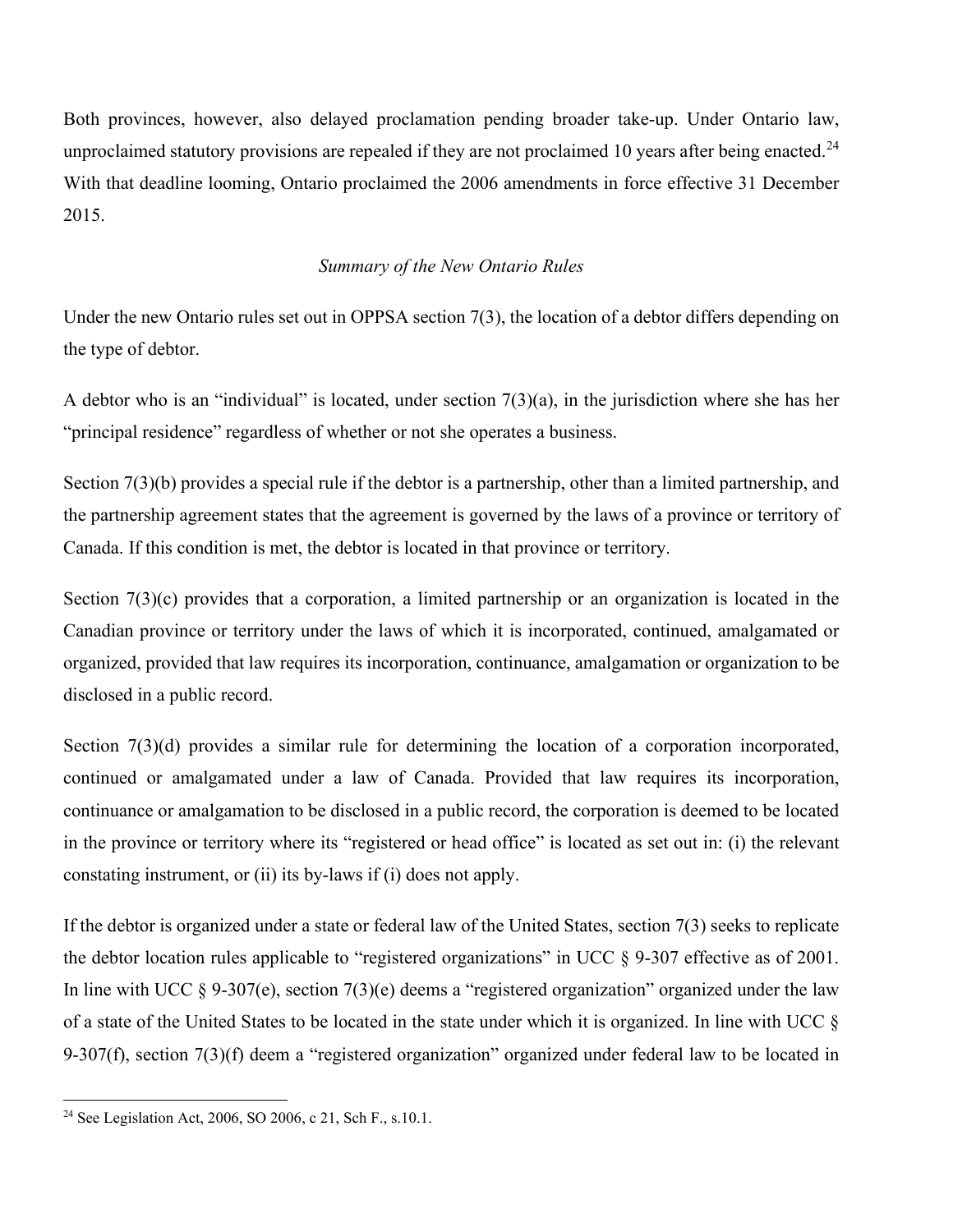the state within the United States that the relevant federal law designates, or the state designated by the organization if that law authorizes the organization to designate a state of location, or if these two possibilities do not apply, in the District of Columbia. Note that, as explained in the comments section below, section 7(3)(f) does not include clarifying language added to UCC§ 9-307(f) in 2010 and the definition of "registered organization" in section 7(4) uses the initial 2001 UCC definition as opposed to the amended 2010 definition.

If the debtor is a trustee or trustees acting for a trust, section  $7(3)(g)$  provides a similar rule to the rule for non-limited-liability partnerships in section 7(3)(b) explained above. If the trust instrument states that it is governed by the laws of a province or territory of Canada, the trustee or trustees are deemed to be located in that province or territory. In the absence of a governing law clause, the relevant location is the jurisdiction where the administration of the trust is principally carried out.

Debtors not covered by the above rules are deemed to be located, under section 7(3)(h), in the jurisdiction where they maintain their chief executive office.

#### *Comparison with Traditional PPSA, UCC Article 9 and Quebec Civil Code Rules*

The new Ontario rules are sometimes presented as harmonizing the PPSAs with the debtor location rules in UCC Article 9 and the Civil Code of Quebec. This is true only to a very limited extent.

The new Ontario rules replicate the approach in UCC § 9-307 only if the debtor is an "individual" or a "registered organization" organized under the law of a U.S. state or under U.S. federal law (and achieve this harmonization in the latter case only if sections 7(3)(f) and 7(4) are updated to conform to the 2010 UCC amendments as explained below). In the case of a debtor that is a trustee or a corporation or other organization incorporated or organized under non-U.S. law (including Canadian provincial or federal law), § 9-307 retains the "chief executive office" approach. As well, the place of perfection under § 9- 301 is generally at the location of the debtor regardless of the nature of the collateral whereas under the PPSAs, perfection of security interests in ordinary goods and documentary collateral is governed by the law of the location of the collateral as opposed to the law of location of the debtor (see summary of PPSA choice of law rules, above).

The Civil Code of Quebec uses domicile to locate a debtor for the purposes of the Code choice of law rules that refer to the location of the debtor to determine the law applicable to the validity and publication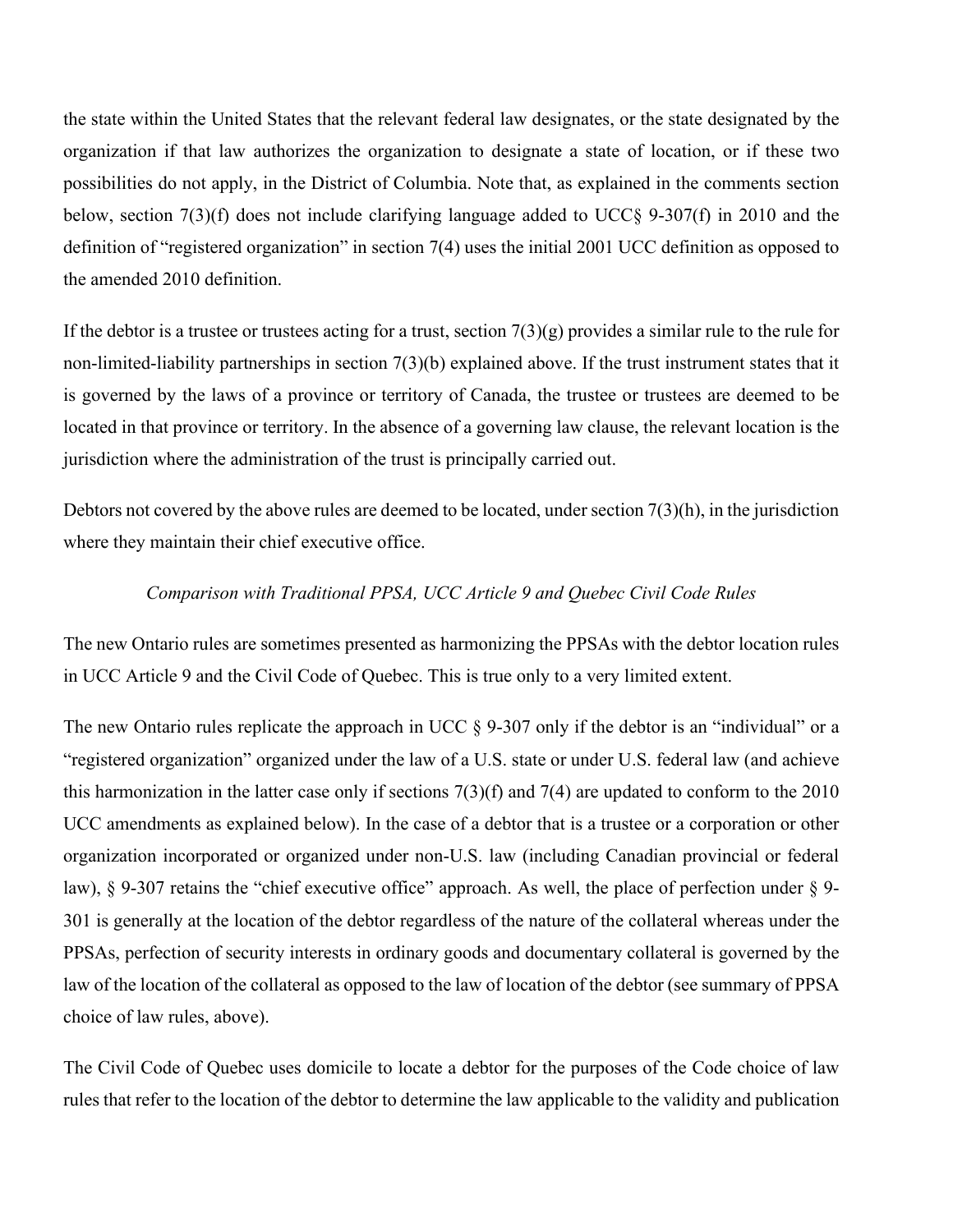(perfection) of movable securities.<sup>[25](#page-10-0)</sup> For natural persons, the Civil Code concept of domicile<sup>[26](#page-10-1)</sup> typically will coincide with her "principal residence" in line with the new Ontario rules (though there may be exceptional cases at the margin). The domicile of a legal person under the Code is the place where it has its registered head office.<sup>[27](#page-10-2)</sup> This approach is generally equivalent in the result to the new Ontario rules for corporations organized under a law of Canada or of a province or territory of Canada or under a law of the United States or of a state of the United States. However, whereas the Ontario rules locate any other corporation or organization in the place where it has its chief executive office, the Quebec "head office" rule applies to all legal persons and entities including those constituted under the law of a jurisdiction outside the United States and Canada. Presumably the Ontario drafters were reluctant to wholly adopt the Quebec approach for corporations and organizations constituted under a law other than that of Canada or the United States because of the risk of prejudice to third parties in situations, for example, where an entity is formed under foreign law for taxation, accounting or other instrumental reasons but establishes its de facto headquarters in Canada or the United States and conducts the main part of its business from that location. The Code location rule also differs from the Ontario approach for trustees and partnerships since the domicile of an organization that is not a legal person under the Code is at the place of its principal establishment.<sup>[28](#page-10-3)</sup>

If a transaction has a factual connection to the United States or Quebec, a prudent secured creditor will need to take account of these differences since a court in these jurisdictions will apply its own debtor location rules, not those of the PPSA, for the purposes of determining the applicable law. This limits the certainty and reduced transaction costs sought to be achieved by the new rules.

For ease of reference, the following table sets out the differences between the old and new PPSA debtor location rules and those of the Civil Code and UCC Article 9:

<span id="page-10-0"></span><sup>25</sup> See article 3105.

<span id="page-10-1"></span><sup>26</sup> See articles 76-83.

<span id="page-10-2"></span> $27$  See article 307.

<span id="page-10-3"></span><sup>28</sup> See article 75.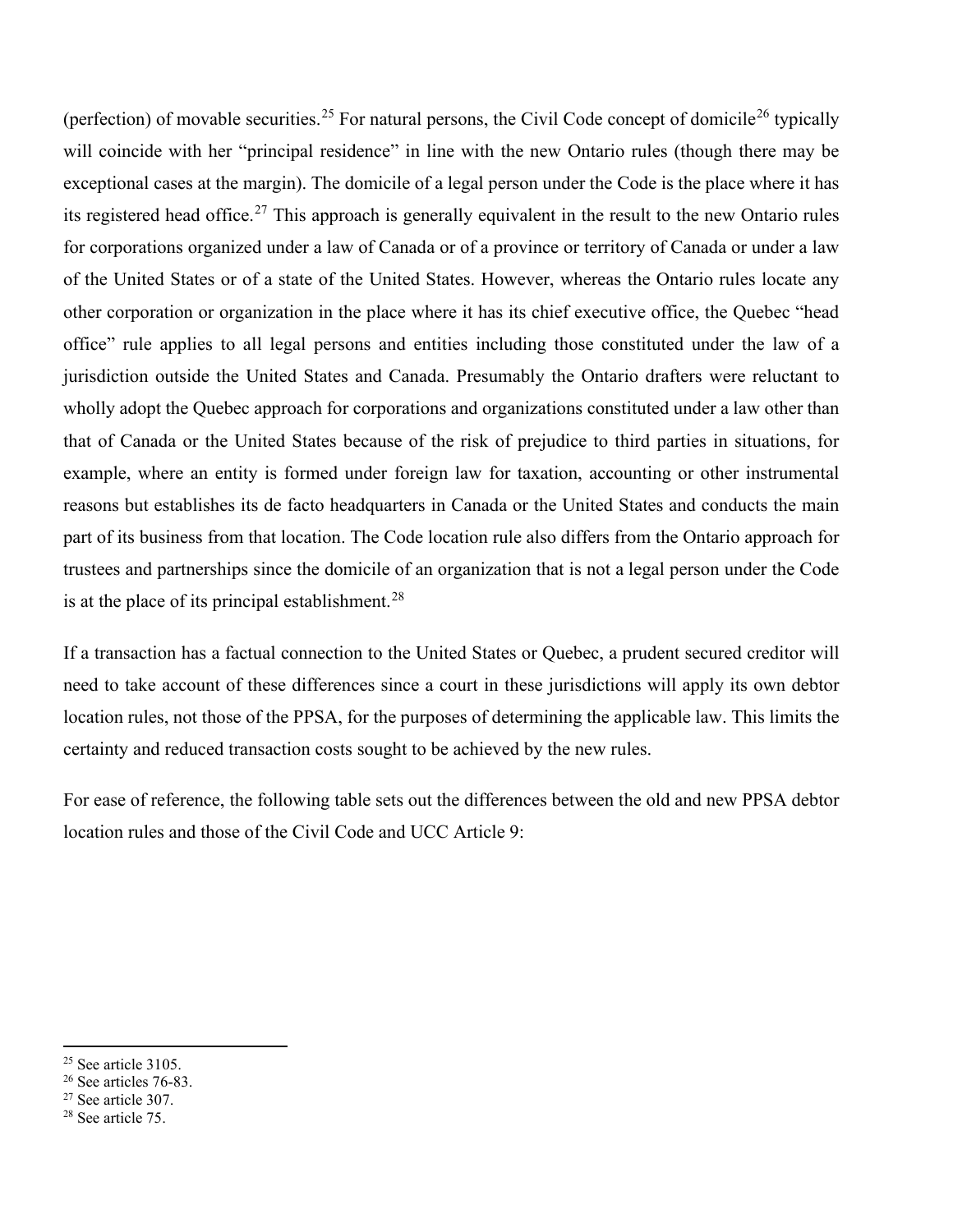| Debtor type                                                                                                                                                                                                                                                                                                      | Location under<br>traditional PPSA rule                                                                                                                 | Location under new<br>Ontario rule                                                                                                        | Location under Civil<br>Code of Quebec rule                                                                                                         | Location under UCC<br>Article 9 rule                                                                                  |
|------------------------------------------------------------------------------------------------------------------------------------------------------------------------------------------------------------------------------------------------------------------------------------------------------------------|---------------------------------------------------------------------------------------------------------------------------------------------------------|-------------------------------------------------------------------------------------------------------------------------------------------|-----------------------------------------------------------------------------------------------------------------------------------------------------|-----------------------------------------------------------------------------------------------------------------------|
| individual                                                                                                                                                                                                                                                                                                       | place of business; if<br>no place of business,<br>principal residence; if<br>places of business in<br>multiple jurisdictions,<br>chief executive office | principal residence                                                                                                                       | domicile (generally<br>equivalent to<br>principal residence)                                                                                        | principal residence                                                                                                   |
| corporation, limited<br>partnership or<br>organization<br>incorporated,<br>continued,<br>amalgamated or<br>organized under the<br>law of a province or<br>territory of Canada<br>that requires the<br>organization,<br>continuation,<br>amalgamation or<br>organization to be<br>disclosed in a public<br>record | place of business or<br>chief executive office<br>if there are places of<br>business in more than<br>one jurisdiction                                   | province or territory<br>under the law of<br>which the debtor is<br>incorporated,<br>continued,<br>amalgamated or<br>organized            | domicile (location of<br>registered or head<br>office if the debtor is<br>a legal person;<br>otherwise location of<br>"principal<br>establishment") | place of business or<br>chief executive office<br>if there are places of<br>business in more than<br>one jurisdiction |
| corporation<br>incorporated,<br>continued or<br>amalgamated under a<br>law of Canada that<br>requires the<br>incorporation,<br>continuance or<br>amalgamation to be<br>disclosed in a public<br>record                                                                                                           | place of business or<br>chief executive office<br>if there are places of<br>business in more than<br>one jurisdiction                                   | province or territory<br>designated as the<br>registered or head<br>office in the<br>corporation's<br>constating instrument<br>or by-laws | domicile (registered<br>or head office)                                                                                                             | place of business or<br>chief executive office<br>if there are places of<br>business in more than<br>one jurisdiction |
| "registered<br>organization"<br>organized under a law<br>of a state of the<br><b>United States</b>                                                                                                                                                                                                               | place of business or<br>chief executive office<br>if there are places of<br>business in more than<br>one jurisdiction                                   | state under which the<br>organization is<br>organized                                                                                     | domicile (registered<br>or head office if the<br>debtor is a legal<br>person; otherwise<br>"principal<br>establishment")                            | state under which the<br>organization is<br>organized                                                                 |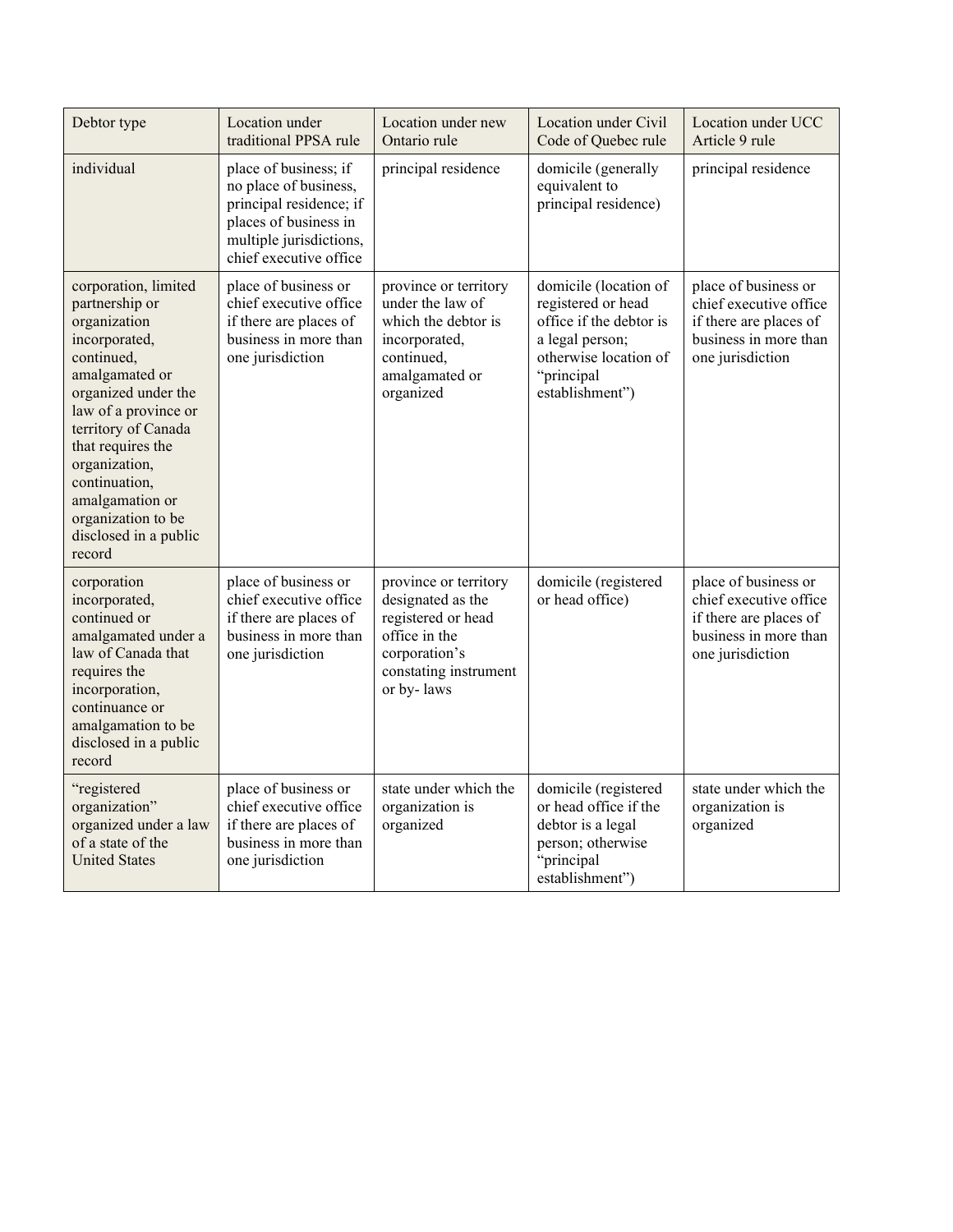| Debtor type                                                                                                                                                                                              | Location under<br>traditional PPSA rule                                                                               | Location under new<br>Ontario rule                                                                                                                                                                                                                                                                     | Location under Civil<br>Code of Quebec rule                                                                              | Location under UCC<br>Article 9 rule                                                                                                                                                                                                                                                             |
|----------------------------------------------------------------------------------------------------------------------------------------------------------------------------------------------------------|-----------------------------------------------------------------------------------------------------------------------|--------------------------------------------------------------------------------------------------------------------------------------------------------------------------------------------------------------------------------------------------------------------------------------------------------|--------------------------------------------------------------------------------------------------------------------------|--------------------------------------------------------------------------------------------------------------------------------------------------------------------------------------------------------------------------------------------------------------------------------------------------|
| "registered<br>organization"<br>organized under a law<br>of the United States                                                                                                                            | place of business or<br>chief executive office<br>if there are places of<br>business in more than<br>one jurisdiction | state that the relevant<br>law of the United<br>States designates, or<br>the state designated<br>by the organization if<br>the relevant United<br>States law authorizes<br>the organization to<br>designate a state of<br>location, or the<br>District of Columbia<br>if the first two do not<br>apply | domicile (registered<br>head office if the<br>debtor is a legal<br>person; otherwise<br>"principal<br>establishment")    | state that the relevant<br>United States law<br>designates, or the<br>state designated by<br>the organization, if<br>the relevant United<br>States law authorizes<br>the organization to<br>designate a state of<br>location, or the<br>District of Columbia<br>if the first two do not<br>apply |
| partnership, other<br>than a limited<br>partnership                                                                                                                                                      | place of business or<br>chief executive office<br>if there are places of<br>business in more than<br>one jurisdiction | if the partnership<br>agreement states that<br>it is governed by the<br>laws of a province or<br>territory, that<br>province or territory;<br>otherwise, chief<br>executive office                                                                                                                     | domicile ("principal<br>establishment")                                                                                  | place of business or<br>chief executive office<br>if there are places of<br>business in more than<br>one jurisdiction                                                                                                                                                                            |
| one or more trustees<br>acting for a trust                                                                                                                                                               | place of business or<br>chief executive office<br>if there are places of<br>business in more than<br>one jurisdiction | if the trust instrument<br>states that it is<br>governed by the law<br>of a Canadian<br>province or territory,<br>that province or<br>territory; otherwise,<br>the jurisdiction in<br>which the<br>administration of the<br>trust is principally<br>carried out.                                       | domicile ("principal<br>establishment")                                                                                  | place of business or<br>chief executive office<br>if there are places of<br>business in more than<br>one jurisdiction                                                                                                                                                                            |
| any other debtor                                                                                                                                                                                         | place of business or<br>chief executive office<br>if there are places of<br>business in more than<br>one jurisdiction | chief executive office                                                                                                                                                                                                                                                                                 | domicile (registered<br>or head office if the<br>debtor is a legal<br>person; otherwise<br>"principal<br>establishment") | place of business or<br>chief executive office<br>if there are places of<br>business in more than<br>one jurisdiction                                                                                                                                                                            |
| exception if debtor is<br>not located under the<br>above rules in a<br>jurisdiction whose<br>law generally<br>requires non-<br>possessory-security<br>interests to be<br>disclosed in a public<br>filing | no equivalent<br>exception                                                                                            | no equivalent<br>exception                                                                                                                                                                                                                                                                             | no equivalent<br>exception                                                                                               | District of Columbia<br>in the United States                                                                                                                                                                                                                                                     |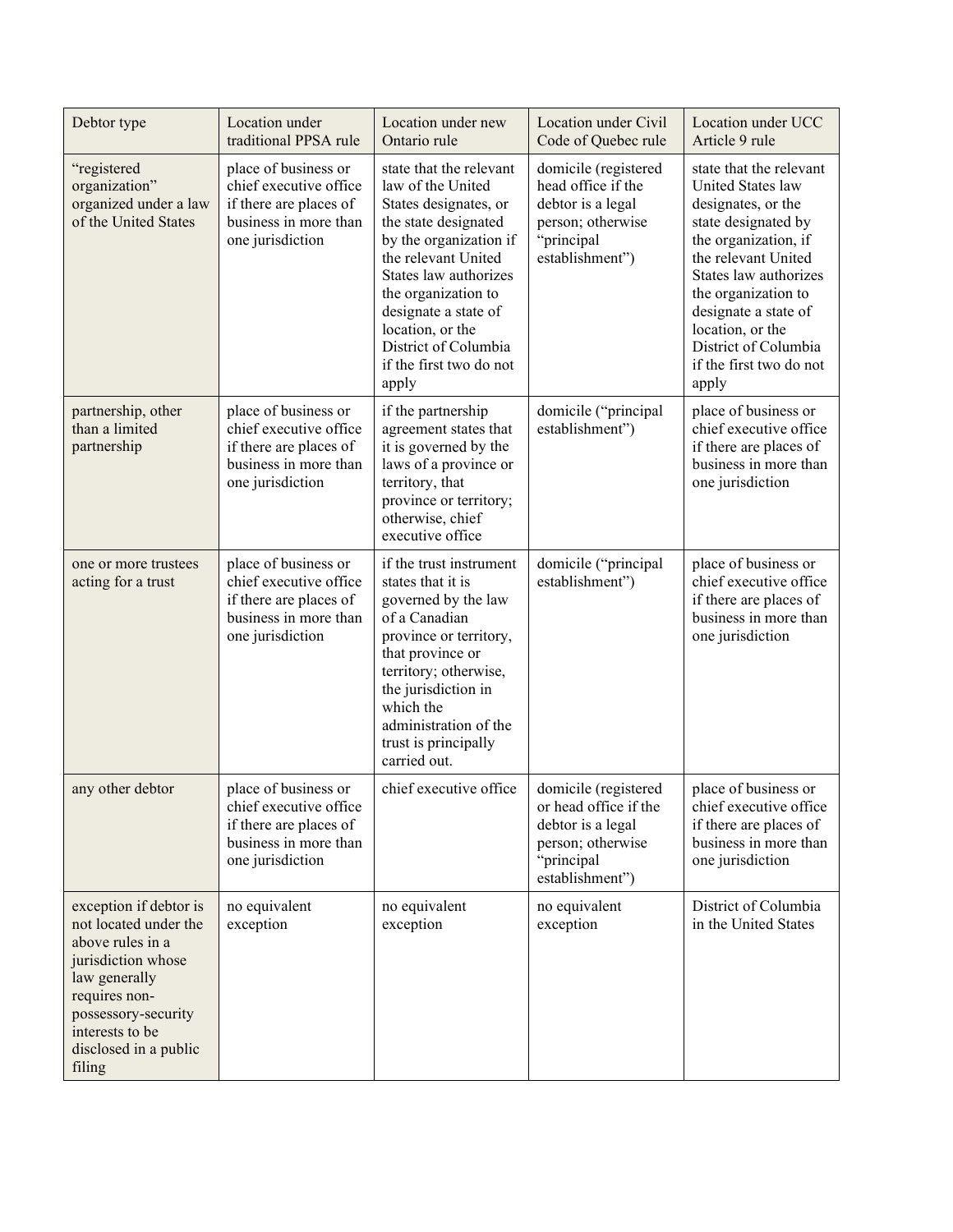#### **(ii)Comments**

#### *S. 7(3)(a): individual*

As noted above, the traditional PPSA rules locate a debtor in the first instance at its place of business. For individual debtors, this requires a determination as to whether they have a place of business, and if so whether it is located in a different jurisdiction from the one in which they maintain their principal residence. In substituting a "principal residence" rule for all individual debtors, regardless of whether or not they operate a business, section 7(3)(a) enables the applicable law to be determined with greater certainty and at lower cost.

## *S. 7(3)(b): partnership if the partnership agreement states that it is governed by the laws of a province or territory of Canada*

As noted above, OPPSA section 7(3)(b) addresses the location of a debtor that is a partnership (other than a limited partnership). If the partnership agreement designates the law of a province or territory of Canada as the law governing the agreement, the debtor is deemed to be located in that province or territory. This rule is intended to reduce uncertainty for prospective secured creditors in cases where the partners conduct business in different jurisdictions, thereby sometimes making it difficult to determine the location of the partnership's "chief executive office" (i.e. the place from which the main part of the affairs of the partnership is carried out).

From the perspective of third parties, however, this rule has significant disadvantages.

First, there is a lack of transparency. While a potential secured creditor or transferee usually will be given access to the partnership agreement so as to be able to determine the governing law, this is not the case for competing claimants who lack leverage over the debtor (for example, the partnership's creditors and trustee in bankruptcy).

Second, while a party autonomy approach may be appropriate for designating the law applicable to the internal administration of a partnership, the PPSA debtor location rules are concerned with determining the law applicable to the perfection and priority of security interests in partnership assets. These are matters which are of prime concern to third parties and the new Ontario rule gives rise to the potential for unfair surprise where the place of business of a partnership and the partnership assets are located a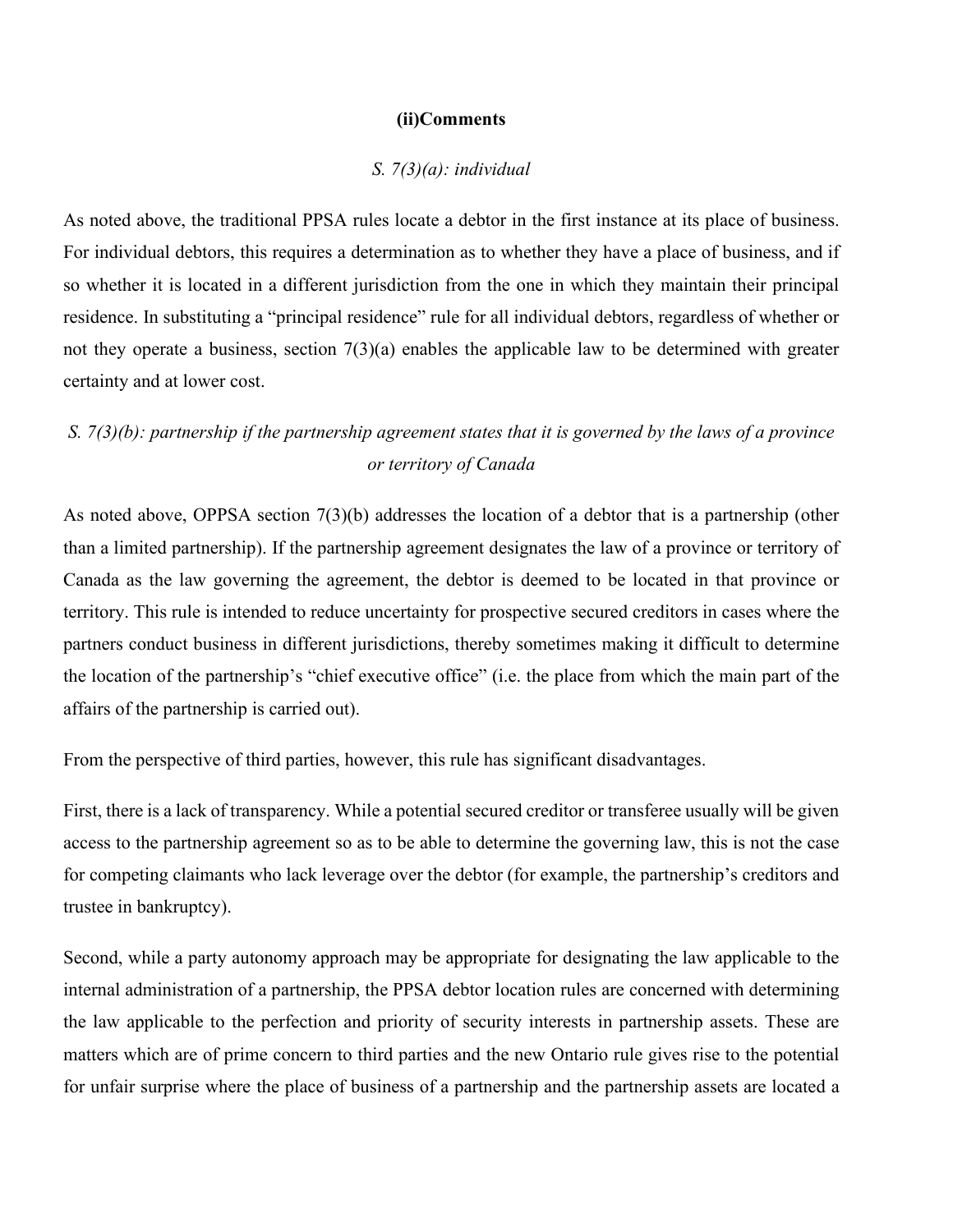different province or territory than the province or territory whose law is designated as the law governing the partnership agreement. Indeed, the place of business and assets of the partnership may even be located outside Canada altogether since the scope of this rule is not limited to partnerships doing business in Canada.

Third, a location test based on the law designated in the partnership agreement as governing that agreement is potentially less stable since it can more easily be changed.

Finally, as explained above, the new Ontario location rules do not necessarily reduce uncertainty in cases where the perfected or priority status of a PPSA security interest is litigated in Quebec or in the United States or another foreign State. Since the courts in these jurisdictions will apply their own choice of law rules, a prudent secured creditor will still need to perfect in accordance with the law designated as applicable under those rules. While this is true in all cases where the PPSA location rules point to a different governing law than the choice of law rules of the non-PPSA litigation forum, the risk of a 'conflict' between the PPSA 'conflict-of-law' rules and those of a non-PPSA litigation forum is greater here since this location rule is predicated on party autonomy.

Section 7(3)(b) does not apply to a partnership that is a limited partnership. This exclusion is presumably based on the assumption that limited partnerships organized under the law of a province or territory of Canada would instead fall within the location rule in section  $7(3)(c)$ , and those organized under the law of a state of the United States within the location rule in section  $7(3)(e)$ . However, as explained in the comments on these sections below, this assumption is correct only if the limited partnership is formed or organized under the relevant law by the filing or issuance of a public record, as opposed to it merely being required to file a public record of its organization. In addition, there may potentially exist forms of partnerships other than limited partnerships that are likewise formed by the filing or issuance of a public record and that could therefore potentially also fall within the scope of these other rules. For these reasons, it would have been clearer if section  $7(3)(c)$  had instead simply excluded from its scope partnerships within the scope of these other rules. (This comment is somewhat superfluous since it will be seen that it is recommended not to adopt section  $7(3)(b)$  in any event.)

#### *S. 7(3)(c): Corporation or organization organized under Canadian provincial or territorial law*

As noted above, section 7(3)(c) of the Ontario Act provides that that "a corporation, a limited partnership or an organization" that is incorporated, continued, amalgamated or otherwise organized under the law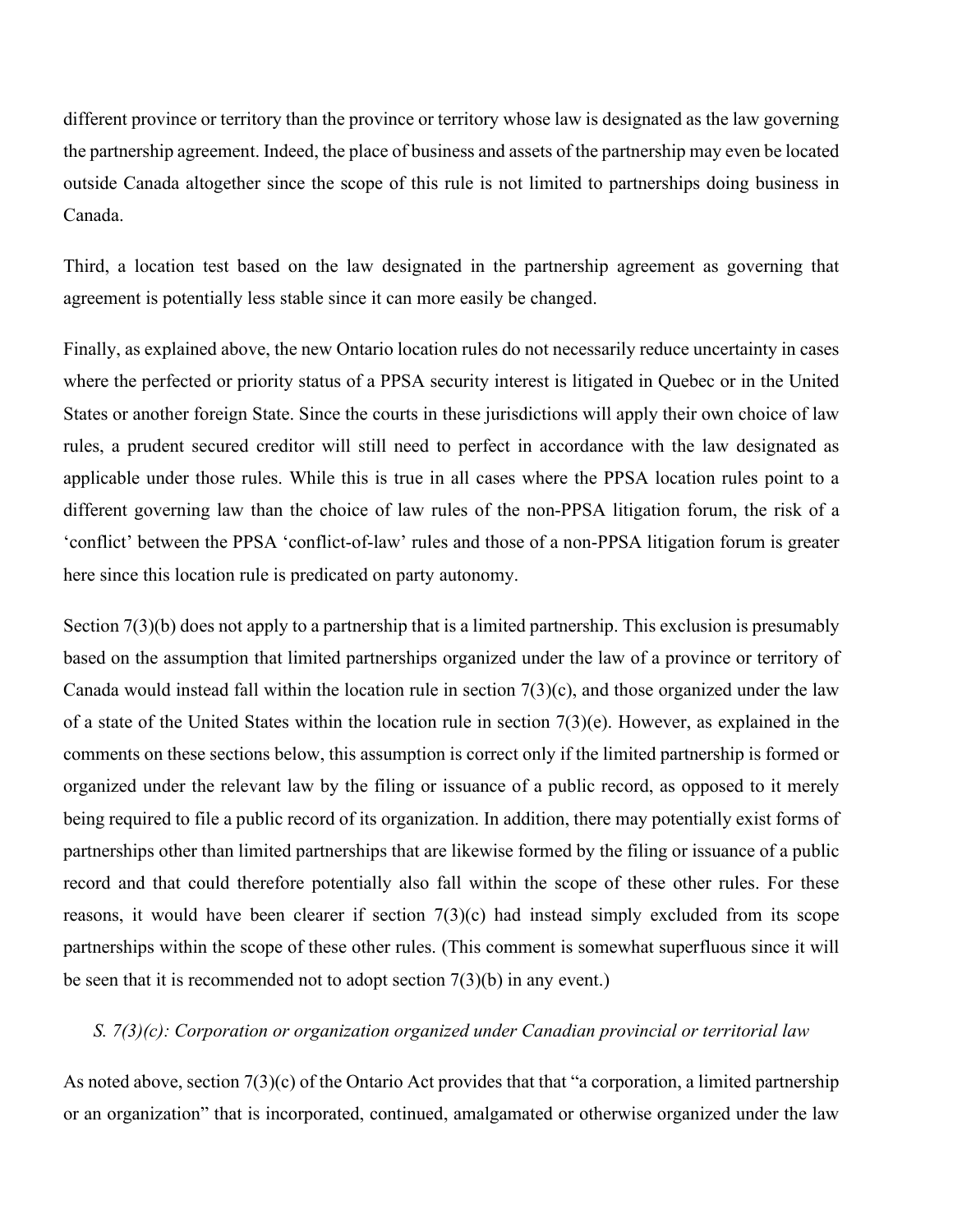of a Canadian province or territory is deemed to be located in that province or territory, if that law requires the incorporation, continuance, amalgamation or organization to be disclosed in a public record. Compared to the traditional PPSA 'place of business' and 'chief executive office' approach, this rule is thought to offer a more objective, stable and certain connecting factor.

That said, the scope of the location rule in section 7(3)(c) is unclear. It applies only if the provincial or territorial law under which an organization is incorporated, continued, amalgamated or otherwise organized "*requires the incorporation, continuance, amalgamation or organization to be disclosed in a public record*." The meaning of the italicized words is ambiguous. Is the scope of the rule meant to be limited to organizations whose formation emanates from the filing or issuance of a record with or by the province or territory that is required to be disclosed in a public record? Or is it sufficient that the formation of the organization is required be disclosed in a public record? And is the wording sufficiently clear to capture corporations created by legislation, for example, Crown corporations or a corporation created by a special Act granting or confirming letters patent that has not been continued under general corporate legislation?

The italicized wording appears to have been transplanted from the initial 2001 definition of "registered organization" in UCC Article 9. As explained in the comments on section  $7(3)(e)$  and (f) below, UCC Article 9 was amended in 2010 to confirm that this term is generally limited to organizations whose "birth" emanates from the enactment of legislation or the filing or issuance of a record with or by a public official that is then made available to the public for inspection. Given that the Ontario drafters derived the italicized wording from the 2001 version of UCC article 9, they presumably intended the scope of section 7(3)(c) to be similarly understood and the balance of the comments on this rule are based on that assumption.

Under Canadian provincial and territorial legislation, a business corporation is incorporated, continued or amalgamated only upon the filing or issuance of a record with or by a public official<sup>[29](#page-15-0)</sup> who must make that record available to the public for inspection.<sup>[30](#page-15-1)</sup> The same applies to the constitution, continuance or amalgamation of other types of corporations or legal persons, namely, cooperatives, credit unions and

<span id="page-15-0"></span><sup>&</sup>lt;sup>29</sup> See, e.g.: (ON) Business Corporations Act, RSO 1990, c B.16, ss. 4-7, 178-180; (BC) Business Corporations Act, SBC 2002, c 57, ss. 10-13, 275-281, 302-305; (QC) Business Corporations Act, CQLR c S-31.1, ss. 3-10, 283-286, 288-291.

<span id="page-15-1"></span><sup>30</sup> See, e.g.: (ON) Business Corporations Act, RSO 1990, c B.16, s. 270; (BC) Business Corporations Act, SBC 2002, c 57, s. 416; (QC) Business Corporations Act, CQLR c S-31.1, ss. 9, 285, 292, and see also An Act Respecting the Legal Publicity of Enterprises, CQLR c P-44.1, ss. 3(3), 21(4), 21(6), 30, 31, 99.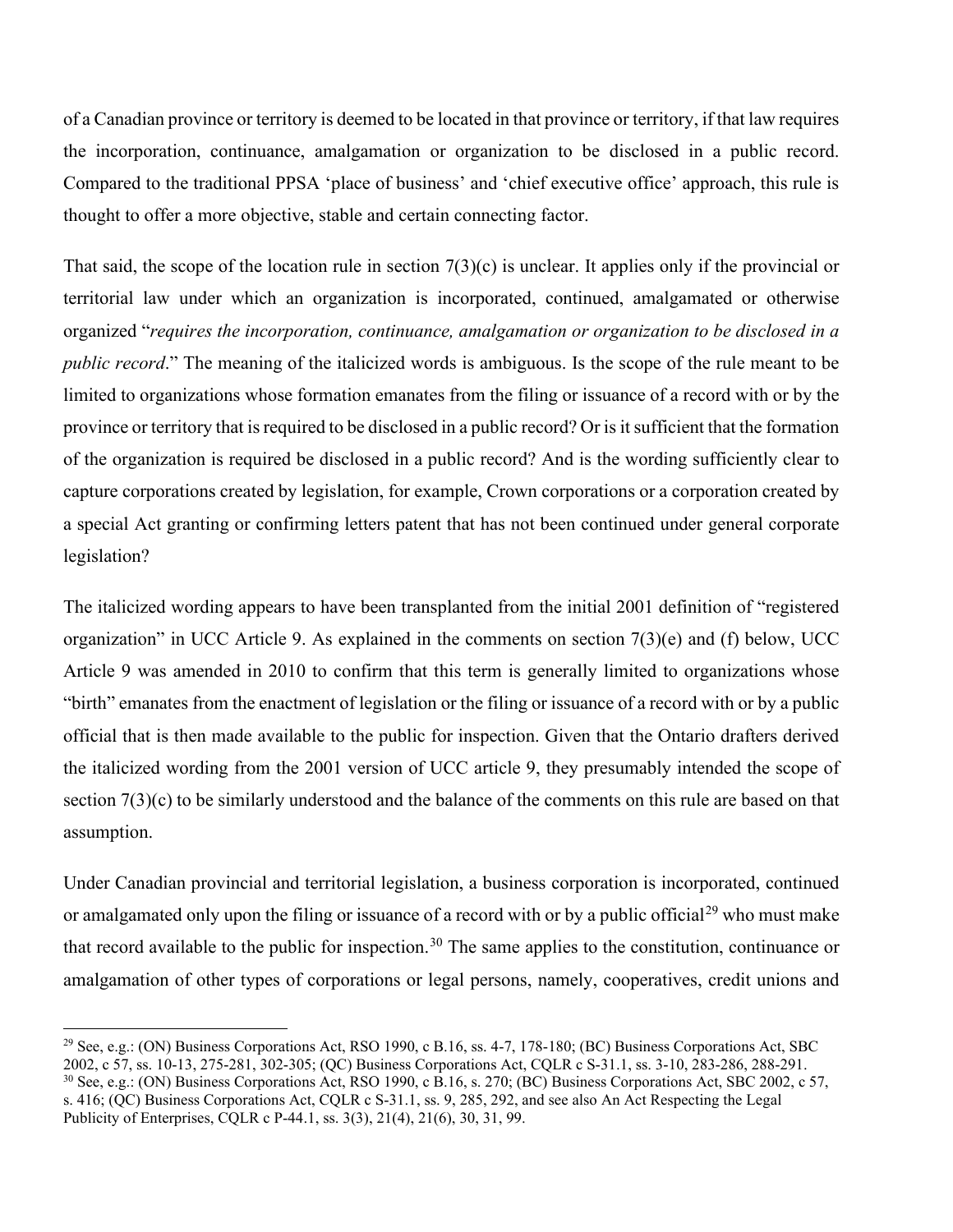condominium associations.[31](#page-16-0) Consequently, all corporations or other legal persons organized under provincial or territorial law come within this location rule.

The position with respect to partnerships is more complex. Although partnerships are not legal persons, the legislation in effect in the common law provinces and territories treats limited partnerships in a similar manner to corporations and other legal persons insofar as a limited partnership is formed by the filing or issuance of a record with or by a public official in the province or territory<sup>[32](#page-16-1)</sup> that is available to the public for inspection.[33](#page-16-2) Presumably this is why limited partnerships were expressly included in this rule. General partnerships (including limited liability partnerships) are also typically subject to a public filing obligation.<sup>[34](#page-16-3)</sup> However, it is the anterior association of the partners that forms the partnership, not the record required to be publicly filed with the State, thereby excluding them from this rule.<sup>[35](#page-16-4)</sup>

The applicability of section 7(3)(c) to partnerships formed under Quebec law is more uncertain. The Civil Code recognizes three categories of partnerships: general partnerships (including limited liability partnerships), limited partnerships and undeclared partnerships.<sup>[36](#page-16-5)</sup> Both general and limited partnerships are required to file a "registration declaration,"<sup>[37](#page-16-6)</sup> failing which the partnership is deemed to be an undeclared partnership "subject to the rights of third parties in good faith."[38](#page-16-7) Under this approach, public registration is arguably a pre-condition to the formation of both general and limited partnerships since

<span id="page-16-0"></span><sup>31</sup> See, e.g.: (ON) Co-operative Corporations Act, RSO 1990, c C.35, ss. 4-6, 156-160; Credit Unions and Caisses Populaires Act, 1994, SO 1994, c 11, ss. 12-23, 309, 316; Condominium Act, 1998, SO 1998, c 19, ss. 2-6, 120-121; (BC) Cooperative Association Act, SBC 1999, c 28, ss. 10-19, 183-185, 191-192; Credit Union Incorporation Act, RSBC 1996, c 82 ss 6-11, 15.1, 20; Strata Property Act, SBC 1998, c 43, ss. 2, 269-70; (QC) Cooperatives Act, CQLR c C-67.2, ss. 3, 7- 14, 152.1 - 176.2; An Act Respecting financial Services Cooperatives, CQLR c C-67.3 ss. 7-16, 271-284; Civil Code of Quebec, arts. 1038-1039, 1059-1060. Note that while cooperatives, credit unions and condominium associations are characterized as specific types of corporations under the legislation in the common law provinces and territories, Quebec law characterizes them as separate types of legal person.

<span id="page-16-1"></span><sup>&</sup>lt;sup>32</sup> See, e.g.: (ON) Limited Partnerships Act, R.S.O. 1990, c. L.16, s. 3; (BC) Partnership Act, RSBC 1996, c 348, ss. 51, 90.3.

<span id="page-16-2"></span> $33$  See, e.g.: (ON) General, RRO 1990, Reg 713, s. 3. The British Columbia Partnership Act, RSBC 1996, c 348 is somewhat ambiguous on this point; while the wording of section 90.3 is sufficiently broad to ensure public access to the record of a limited partnership filed with the registrar pursuant to s. 51, section 90.3 appears in Part 4 of the Act entitled "Registration of General Partnerships and Sole Proprietorships."

<span id="page-16-3"></span><sup>&</sup>lt;sup>34</sup> See, e.g.: (ON) Partnerships Act, R.S.O. 1990, c. P.5, ss. 2, 3, 44.1, 44.3(1), Business Names Act, RSO 1990, c. B.17, ss. 2, 3; (BC) Partnership Act, RSBC 1996, c 348, ss. 2, 4, 80.1, 81,82, 90.3. Note that under the BC Act, registration is required only in respect of "persons associated in partnership for trading, manufacturing or mining purposes."

<span id="page-16-4"></span><sup>&</sup>lt;sup>35</sup> It is for this reason that the official comments to UCC Art. 9 regard limited liability partnerships formed under U.S. state legislation modelled on the Uniform Partnerships Act not to be "registered organizations." See: Permanent Editorial Board for the Uniform Commercial Code, PEB Commentary No. 17, Limited Liability Partnerships under the Choice of Law Rules of Article 9 (June 29, 2012).

<span id="page-16-5"></span><sup>36</sup> Civil Code, arts. 2186, 2188.

<span id="page-16-6"></span> $37$  An Act Respecting the Legal Publicity of Enterprises, COLR c P-44.1, s.21(2), 30, 32, 33.

<span id="page-16-7"></span><sup>38</sup> Civil Code, art. 2189.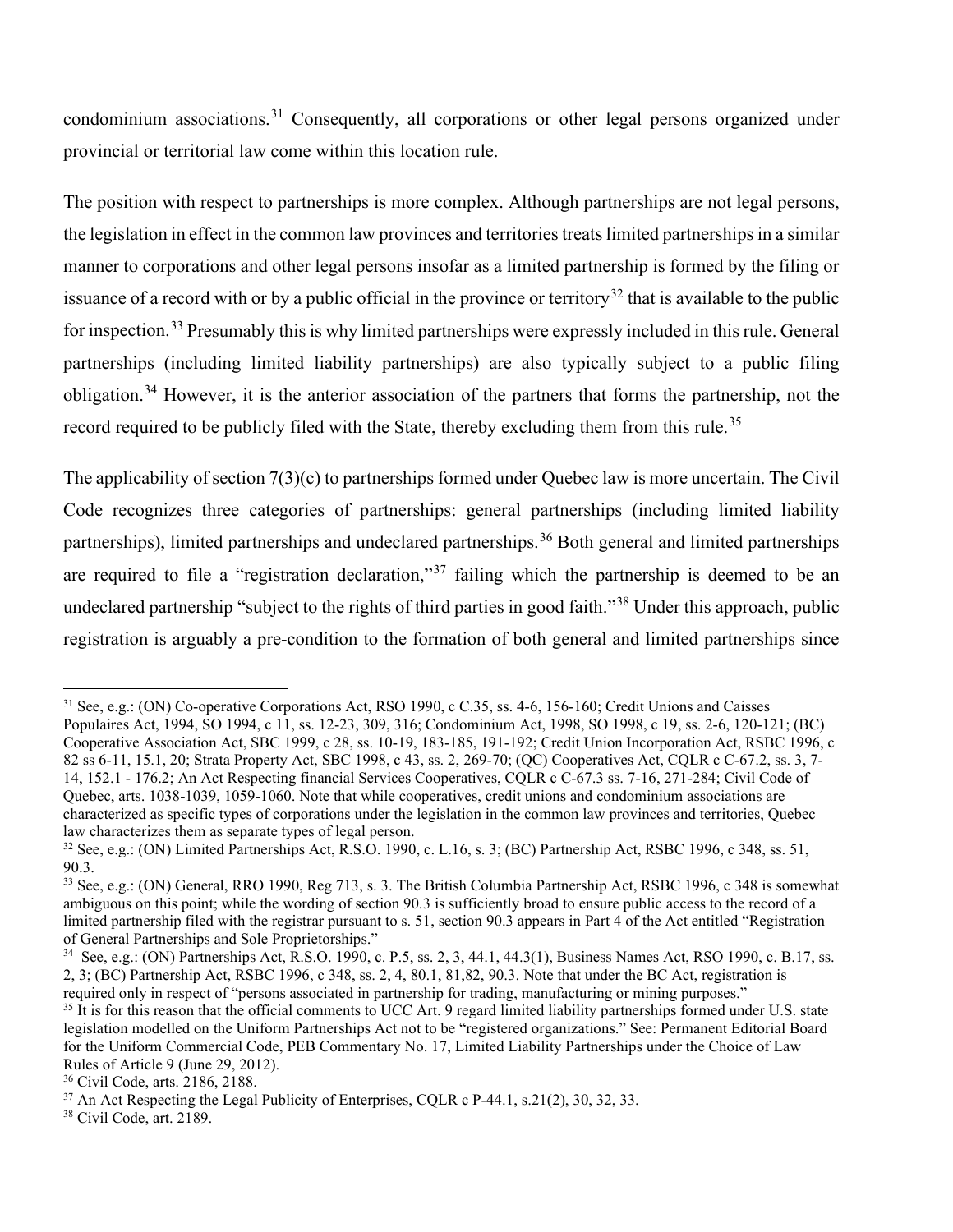otherwise they fall into the distinct category of "undeclared partnerships." On the other hand, the Civil Code provides that a partnership is created upon the conclusion of the contract of partnership if no other date is indicated in that contract,<sup>[39](#page-17-0)</sup> thereby arguably excluding all forms of partnership from the scope of section  $7(3)(c)$ . To ensure that the wording of section  $7(3)(c)$  does not pre-empt this interpretive issue, it would have been preferable to have omitted the express reference to "limited partnerships" and to instead simply have referred to corporations or other organizations.

## *S. 7(3)(d): corporation incorporated under a law of Canada*

As noted above, the location rule in section 7(3)(d) of the Ontario Act applies to a corporation incorporated, continued or amalgamated under a law of Canada if that law requires the corporation's "*incorporation, continuance or amalgamation to be disclosed in a public record*." The italicized wording does not create quite the same level of ambiguity in the context of this section as it does in section 7(3)(c) discussed above since its scope is limited to corporations. Nonetheless, it does not precisely capture the intended meaning of the provision as it relates to corporations formed under general federal corporation legislation.

Corporations within the scope of the *Canada Business Corporations Act*, [40](#page-17-1) the *Canada Cooperatives Act*, [41](#page-17-2) and the *Canada Not-for-Profit Corporations Act*, [42](#page-17-3) are incorporated, continued or amalgamated by the issuance of a certificate by the Director appointed under these Acts upon receipt of the relevant articles with effect from the date set out in the certificate.<sup>[43](#page-17-4)</sup> Under all these acts, certificates and related articles must be filed by the Director in a publicly accessible record along with any other document required to be sent to the Director.<sup>[44](#page-17-5)</sup> Corporations within the scope of the *Bank Act*,<sup>[45](#page-17-6)</sup> the *Trust and Loan* Companies Act,<sup>[46](#page-17-7)</sup> the *Insurance Companies Act*,<sup>[47](#page-17-8)</sup> and the *Cooperative Credit Associations Act*,<sup>[48](#page-17-9)</sup> are incorporated, continued or amalgamated by the issuance of letters patent by the Minister of Finance or the Superintendent of Financial Institutions upon receipt of an application with effect from the date set

<span id="page-17-0"></span><sup>39</sup> Civil Code, art. 2187.

<span id="page-17-1"></span><sup>40</sup> RSC 1985, c C-44.

<span id="page-17-2"></span><sup>41</sup> SC 1998, c 1.

<span id="page-17-3"></span><sup>42</sup> SC 2009, c 23.

<span id="page-17-4"></span><sup>43</sup> See, e.g., *Canada Business Corporations Act*, ss. 8-9, 185-187.

<span id="page-17-5"></span><sup>44</sup> See, e.g., *Canada Business Corporations Act*, s. 266.

<span id="page-17-6"></span><sup>45</sup> SC 1991, c 46a.

<span id="page-17-7"></span><sup>46</sup> SC 1991, c 45.

<span id="page-17-8"></span><sup>47</sup> SC 1991, c 47.

<span id="page-17-9"></span><sup>48</sup> SC 1991, c 48.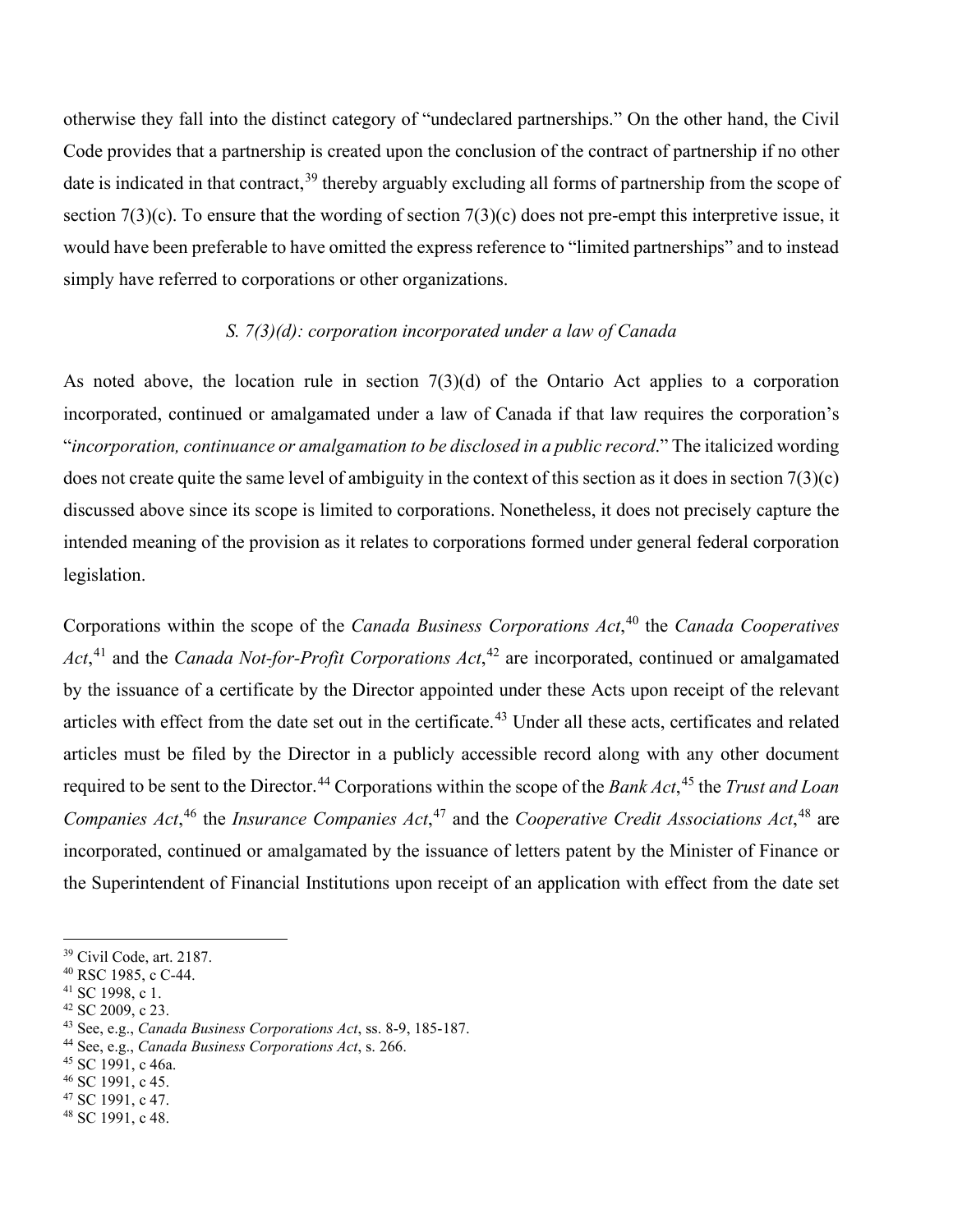out in the letters patent.<sup>[49](#page-18-0)</sup> These Acts require the Superintendent to maintain a register containing a copy of the incorporating instrument to which any person is entitled to reasonable access to make copies or take extracts.<sup>[50](#page-18-1)</sup>

To more accurately capture the application of this section to corporations covered by these federal Acts, it would have been preferable (as noted above for corporations incorporated under provincial law) for section 7(3)(d) to have instead referred to corporations incorporated, continued or amalgamated by the filing or issuance of a record with a public official that is available to the public for inspection.

The wording of section 7(3)(d) is also inapposite to cover federal corporations created by legislation, notably federal Crown corporations, a significant number of which are authorized to borrow money for the purposes of their activities. Accordingly, it would have been preferable if this rule had expressly stated that it also applies to corporations incorporated by legislation Although this intent is implicit in the reference to a "special Act" in section  $7(3)(d)(i)$ , it is not reflected in the wording of the principal clause of the section. Moreover, the term "special Act" is itself somewhat ambiguous as it is often used to refer to companies historically formed by the statutory grant of special letters patent and may not be considered sufficiently generic to cover contemporary Crown corporations created by legislation.

Section 7(3)(d) deems a federal corporation to which it applies to be located in the jurisdiction where its "registered office or head office" is located:

"(i) as set out in the special Act, letters patent, articles or other constating instrument under which the debtor was incorporated, continued or amalgamated, or

(ii) as set out in the debtor's by-laws, if subclause (i) does not apply".

The term "registered office" reflects the terminology used in the *Canada Business Corporations Act*, the *Canada Cooperatives Act*, and the *Canada Not-for-Profit Corporations Act*. The term "head office" reflects the terminology used in the *Bank Act*, the *Trust and Loan Companies Act*, the *Insurance* 

<span id="page-18-0"></span><sup>49</sup> *Bank Act*, ss. 22, 35, 229, 671, 809; *Trust and Loan Companies Act*, ss. 21, 24, 30-34, 228-235 ; *Insurance Companies Act*, ss 22, 31, 251-252, 708, 718; *Cooperative Credit Associations Act*, ss. 23, 31, 31, 31.1-31.4.

<span id="page-18-1"></span><sup>50</sup> *Bank Act*, s. 634; *Trust and Loan Companies Act*, s. 501; *Insurance Companies Act*, s. 670; *Cooperative Credit Associations Act*, s. 434. Note that the Superintendent is also required to publish in the Canada Gazette a notice of the issuance of letters patent (*Bank Act*, ss. 30, 229, 679, 686, 809; *Insurance Companies Act*, s. 29, 36, 251, 716;) as well as an annual notice showing the name of every entity incorporated under these Acts and the province in which their head office is situated (*Bank Act*, s. 699. *Insurance Companies Act*, s. 738). In addition, section 14 of the Bank Act requires an up to date list of the names of all banks incorporated under the Act and the province in which their head office is located to be set out in Schedules I and II of the Act. That section also requires the Superintendent to publish a notice in the Canada Gazette showing the amended form of Schedule I or II as of the end of any year in which the Schedules are amended.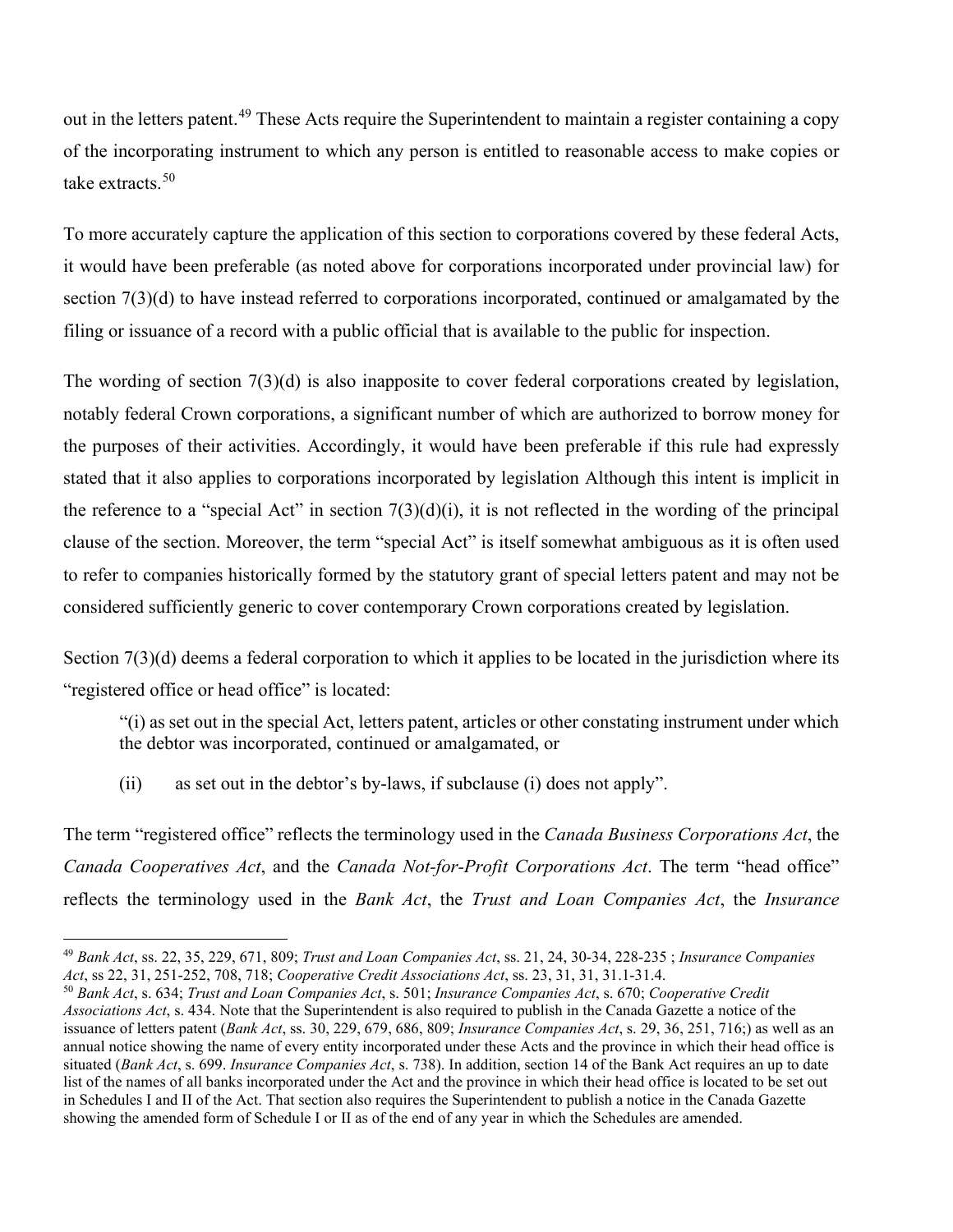*Companies Act*, and the *Cooperative Credit Associations Act*. The term "head office" is also typically used in federal legislation incorporating Crown corporations.

Sub-paragraph (i) of section 7(3)(d) appears to be directed at corporations governed by the *Canada Business Corporations Act*, the *Canada Cooperatives Act*, and the *Canada Not-for- Profit Corporations Act.* Under these Acts, the province in which the "registered office" of the corporation is located must be set out in its articles<sup>[51](#page-19-0)</sup> and the corporation is required at all times to have a registered office in the province specified in its articles.<sup>[52](#page-19-1)</sup> The corporation's articles may be amended by special resolution to change the province in which the registered office is situated.<sup>[53](#page-19-2)</sup> Public disclosure is assured by the requirement for a notice of registered office to be sent to the Director together with any articles that designate or change the province where the registered office of the corporation is located.<sup>[54](#page-19-3)</sup>

Sub-paragraph (ii) of section 7(3)(d) appears to be directed at corporations governed by the *Bank Act*, the *Trust and Loan Companies Act*, the *Insurance Companies Act*, and the *Cooperative Credit Associations Act.* While these Acts require the province in which the corporation's "head office" is located to be set out in its letters patent,<sup>[55](#page-19-4)</sup> the directors of the corporation may change the province in which its head office is located by by-law. The Superintendent may issue letters patent of amendment accordingly with effect from the day stated in the letters patent<sup>[56](#page-19-5)</sup> but this is not a pre-condition to the effective date of the by-law. This presumably explains why these Acts require the corporation at all times to have a head office in the province specified in its incorporating instrument *or by-laws*. [57](#page-19-6) In any event, for the purposes of section 7(3)(d), it would seem that the intention is that the location of the head office designated in the corporation's by-laws controls in cases where it has been changed via by-law from the location initially set out in its letters patent.

The wording of clause 7(3)(i) is unclear for the purposes of determining the location of the head office of a Crown corporation incorporated by federal legislation. This category of federal corporations was presumably meant to be covered by the reference to the jurisdiction in which the corporation's head office is situated as set out in "the special Act or other constating instrument under which the debtor was

<span id="page-19-0"></span><sup>51</sup> See, e.g., *Canada Business Corporations Act*, s. 6.

<span id="page-19-1"></span><sup>52</sup> See, e.g., *Canada Business Corporations Act*, s. 19(1).

<span id="page-19-2"></span><sup>53</sup> See e.g., *Canada Business Corporations Act*, s. 173.

<span id="page-19-3"></span><sup>54</sup> See, e.g., *Canada Business Corporations Act*, s. 19(2).

<span id="page-19-4"></span><sup>55</sup> See, e.g., *Bank Act* ss. 28, 35, 229, 676, 809; *Insurance Companies Act*, ss. 28, 251.

<span id="page-19-5"></span><sup>56</sup> See, e.g., *Bank Act*, ss. 217, 190.03.

<span id="page-19-6"></span><sup>57</sup> See, e.g., *Bank Act*, ss. 237(1), 814(1); *Insurance Companies Act* ss. 260, 544, 868.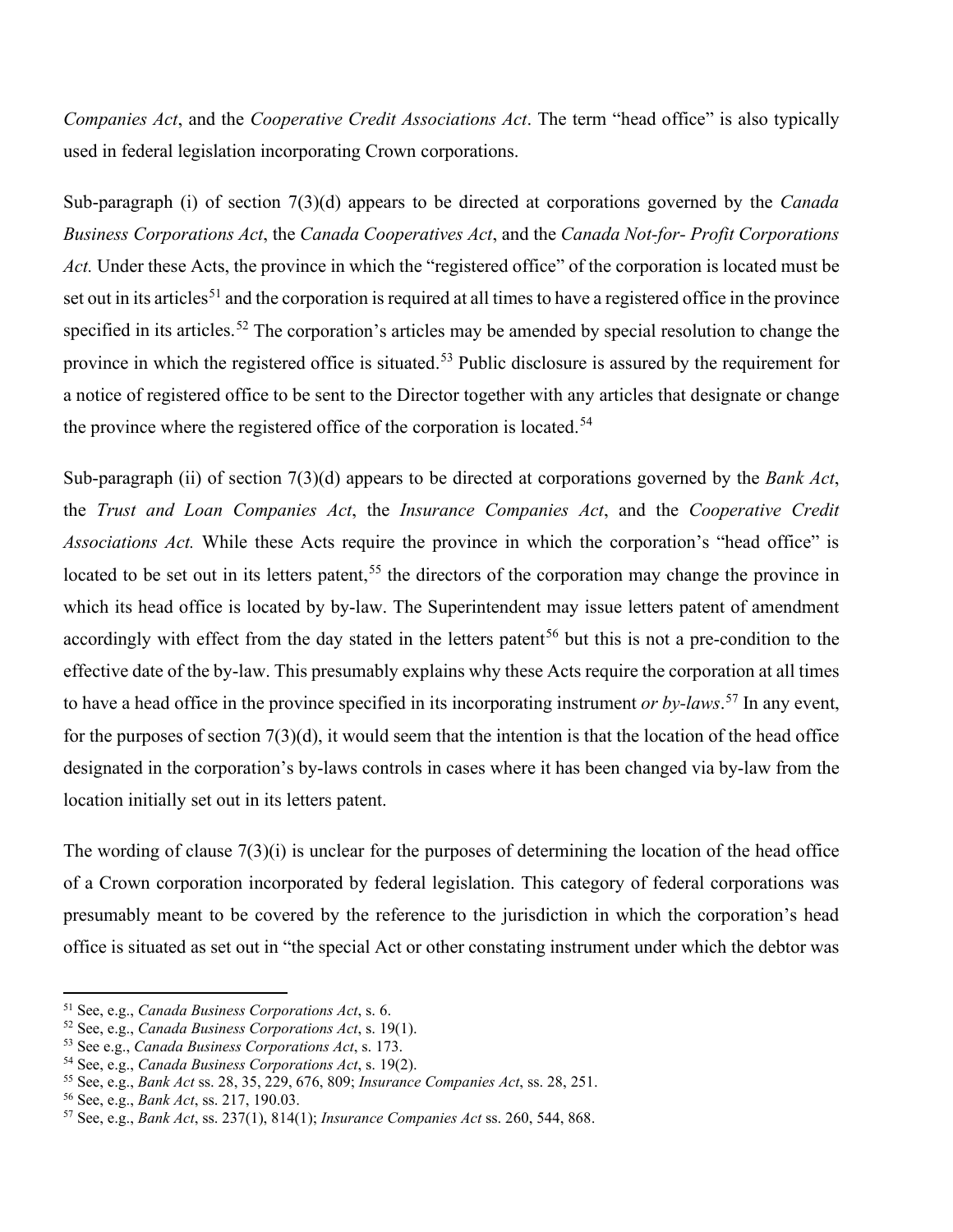incorporated, continued or amalgamated." This wording covers federal Crown corporations, such as the Canada Mortgage and Housing Corporation, whose head office is set out in the Act under which it is constituted.[58](#page-20-0) But it does not cover corporations, such as the Business Development Bank of Canada, whose constituting Act provides for the head office of the corporation to be designated by the Governor-in-Council.<sup>[59](#page-20-1)</sup> To cover the latter situation, it would have been clearer if the rule had referred instead to the head office set out in *or under* the Act under which it was incorporated.

## *Ss. 7(3)(e)-(f)):"registered organization" organized under U.S. state or federal law*

For the purposes of the location rules applicable to "registered organizations" organized under U.S. state or federal law, OPPSA section 7(4) replicates the definition of "registered organization" in the 2001 version of UCC § 9-102:

"Registered organization" means an organization organized under a law of a U.S. State or of the United States of America that *requires the organization of the organization to be disclosed in a public record*. (Italics added).

Due to uncertainty regarding the meaning of the italicized words, the UCC definition of "registered organization" was amended in 2010 (with effect in most states as of July 2013) in renumbered § 9-  $102(a)(71)$  as follows:

"Registered organization" means an organization organized solely under the law of a single State or the United States by the filing of a public organic record with, the issuance of a public organic record by, or the enactment of legislation by the State or the United States. The term includes a business trust that is formed or organized under the law of a single State if a statute of the State governing business trusts requires that the business trust's organic record be filed with the State.

The term "public record" was used, undefined, in the 2001 definition of "registered organization." The 2010 modified definition of "registered organization" substituted a new term "public organic record" defined in new  $\S 9-102(a)(68)$  as follows:

"Public organic record" means a record that is available to the public for inspection and is: (A) a record consisting of the record initially filed with or issued by a State or the United States to form or organize an organization and any record filed with or issued by the State or the United States which amends or restates the initial record;

<span id="page-20-0"></span><sup>58</sup> Section 4 of the *Canada Mortgage and Housing Corporation Act*, R.S.C., 1985, c. C-7 provides that the head office of the Corporation "shall be at the city of Ottawa."

<span id="page-20-1"></span><sup>59</sup> Section 3(2) of the *Business Development Bank of Canada Act*, SC 1995, c 28 provides that the "head office of the Bank must be at a place in Canada that the Governor in Council may designate."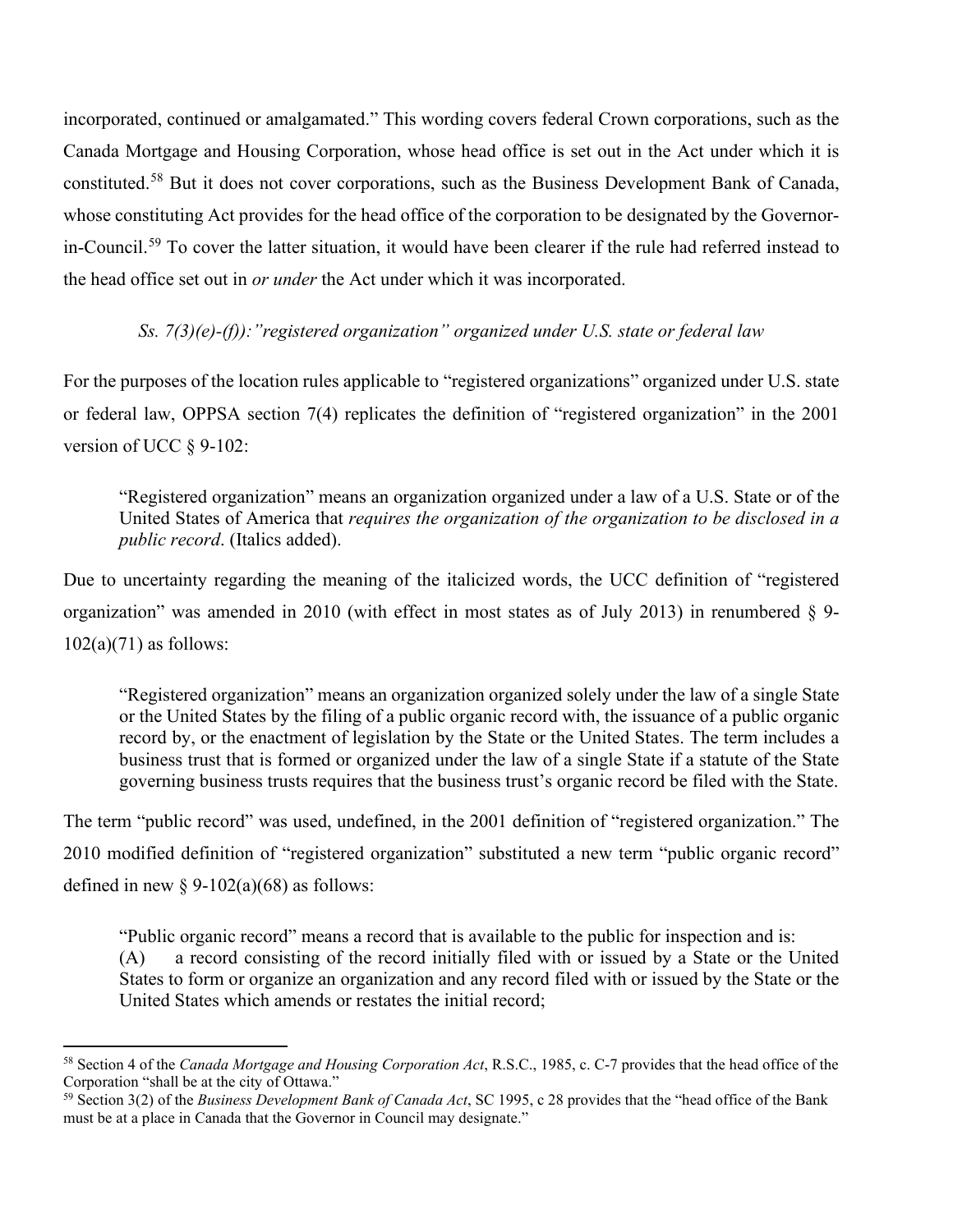(B) an organic record of a business trust consisting of the record initially filed with a State and any record filed with the State which amends or restates the initial record, if a statute of the State governing business trusts requires that the record be filed with the State; or (C) a record consisting of legislation enacted by the legislature of a State or the Congress of the United States which forms or organizes an organization, any record amending the legislation, and any record filed with or issued by the State or the United States which amends or restates the name of the organization.

The 2010 amendments confirm that an organization is a "registered organization" only if it is formed or organized by the filing or issuance of a record by or with the U.S. state or the U.S. that is available to the public for inspection, or by the enactment of legislation by a U.S. state or the U.S., as opposed to the law of the U.S. state or the U.S. merely requiring that the existence of the organization be disclosed in a public record.<sup>[60](#page-21-0)</sup> They also extend the term "registered organization" for the first time to include a trust formed under the common law of a U.S. state for a business purpose if a statute of that state governing business trusts requires the filing of a public record of the trust (this aspect of the amendments is directed at so-called Massachusetts business trusts).<sup>[61](#page-21-1)</sup>

Prior to being proclaimed in force in 2016, section 7(4) of the Ontario Act was not updated to reflect the modifications made in 2010 to the definition of "registered organization" in the UCC and the addition of the associated definition of "public organic record." Section 7(4) also omits the definition of "organization" in UCC § 1-201, defining an "organization" to mean, unless the context otherwise requires, "a person other than an individual." Also omitted is the related definition in UCC § 1-201 of a "person", which defines the term in an expansive manner to include various entities as "persons" even though they are not "legal persons":

"Person" means an individual, corporation, business trust, estate, trust, partnership, limited liability company, association, joint venture, government, governmental subdivision, agency, or instrumentality, public corporation, or any other legal or commercial entity.

These omissions are unfortunate. In the absence of commensurate modifications to section 7(4) of the Ontario Act, it is questionable whether sections 7(3)(e) and 7(3)(f) can achieve their presumed goal of uniformity with U.S. law with respect to the location of U.S. "registered organizations."

<span id="page-21-0"></span><sup>&</sup>lt;sup>60</sup> See first sentence of the definition of registered organization in § 9-102(a)(71) and paragraphs (A) and (C) of the definition of "public organic record" in  $\S$  9-102(a)(68).

<span id="page-21-1"></span><sup>&</sup>lt;sup>61</sup> See second sentence of the definition of registered organization in § 9-102(a)(71) and paragraph (B) of the definition of "public organic record" in § 9-102(a)(68). This change means that a Massachusetts business trust, for example, will be considered to be a registered organization.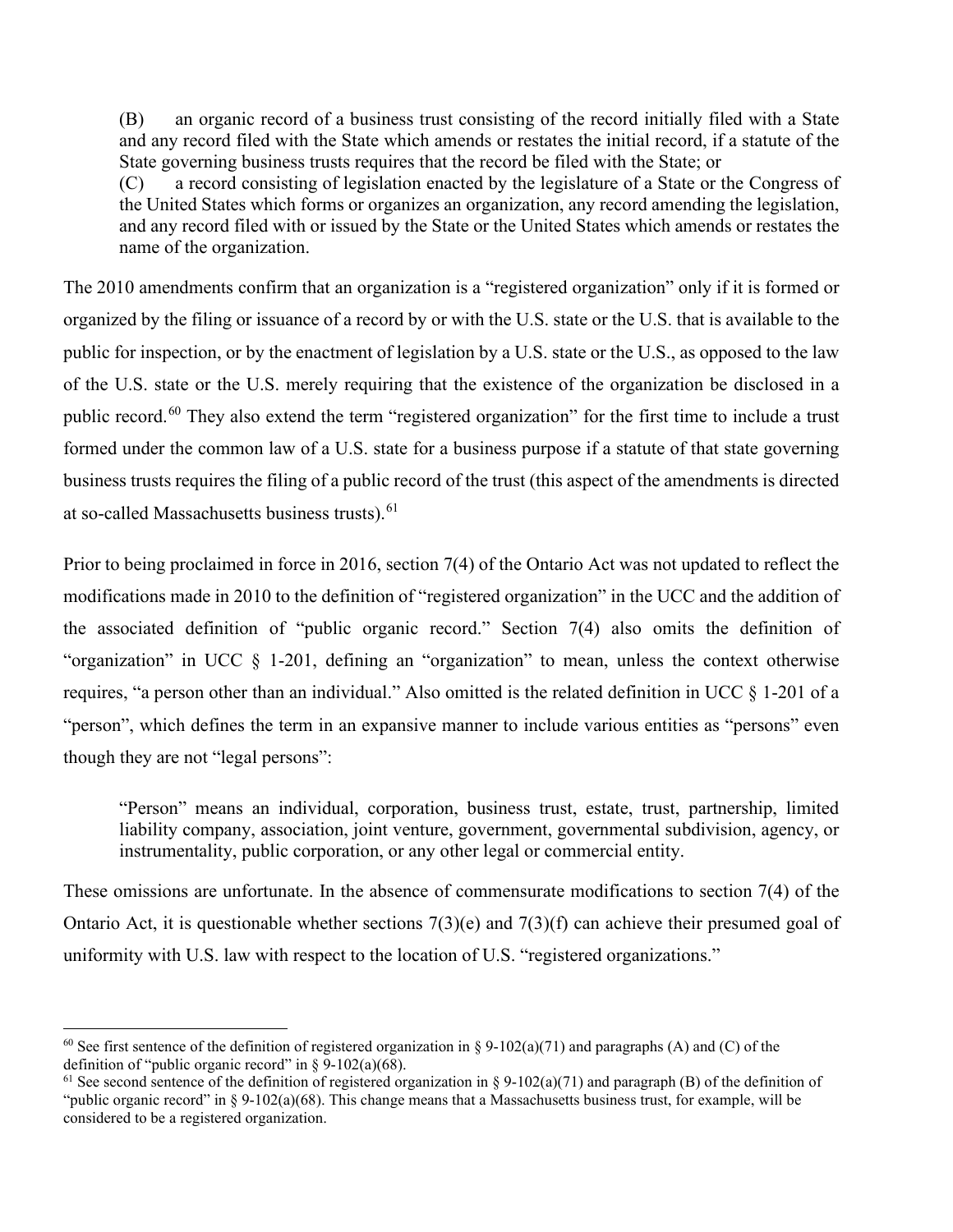## *S. 7(3)(f)(ii): "Registered organization" organized under a law of the United States that authorizes the organization "to designate its U.S. State of location" .*

As noted earlier, section 7(3)(f)(i) of the Ontario Act deems a "registered organization" organized under a law of the United States to be located in the first instance in the U.S. state that the federal law designates. If that law is silent, section 7(3)(f)(ii) provides that the organization is located in the U.S. state designated by the organization if the law of the United States under which it is organized "authorizes the registered organization to designate its U.S. State of location." These sections replicate the 2001 version of UCC § 9-307(f)(1) and (2). However, the 2001 iteration of  $\S$  9-307(f) (2) created some uncertainty since U.S. federal laws, notably with respect to banks, do not typically authorize the organization to designate its "state of location" as such but rather its head office or the like. Accordingly,  $\S$  9-307(f) (2) was amended in 2010 to add the words, "including by designating its main office, home office, or other comparable office" so as to confirm that that this constitutes designation of a location. Prior to being proclaimed in force in 2016, OPPSA section  $7(3)(f)(ii)$  was not updated to add this clarification.

## *S. 7(3)(g): location of one or more trustees if the trust instrument designates the law of a province or territory of Canada as the law governing the instrument*

As noted above, OPPSA section 7(3)(g) addresses the location of a debtor that is one or more trustees acting for a trust. If the trust instrument designates the law of a province or territory of Canada as the law governing the instrument, the debtor is deemed to be located in that province or territory. Like the equivalent rule for partnerships in section 7(3)(b) discussed above, this rule is intended to reduce uncertainty for prospective secured creditors, especially in cases where there are multiple trustees located in different jurisdictions, making it difficult to determine the location of the trustees' "chief executive office" ( i.e., the place where the main part of the affairs of the trust is carried out). However, section  $7(3)(g)$  suffers from the same significant shortcomings as the equivalent rule for partnerships in section 7(3)(b) noted above – lack of transparency, instability, potential prejudice to third parties who acquire rights in the debtor's assets, and the increased risk of a conflict with the conflict-of-law rules of non-PPSA jurisdictions. Because of these and similar concerns, the Hague Convention on the Law Applicable to Trusts and on their Recognition (1985) provides in article 6 that a "trust shall be governed by the law chosen by the settlor," but also cautions in article 15 that the Convention does not "prevent the application of provisions of the law designated by the conflicts rules of the forum" relating, among other matters, to: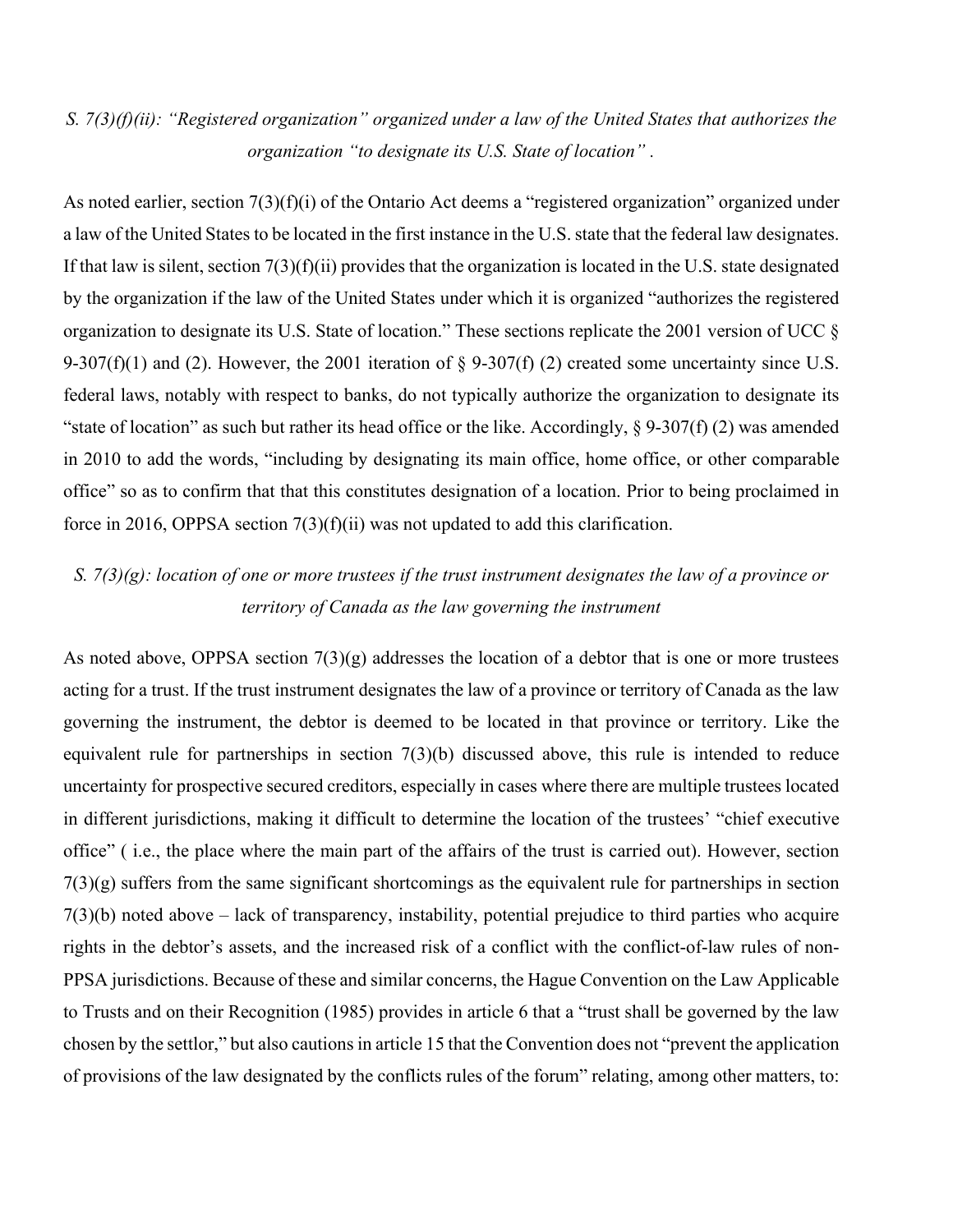"d) the transfer of title to property and security interests in property; e) the protection of creditors in matters of insolvency; f) the protection, in other respects, of third parties acting in good faith."[62](#page-23-0)

If the trust instrument does not designate a governing law or does not designate the law of a province or territory of Canada, section  $7(3)(g)$  deems the trustee or trustees to be located in the jurisdiction where the administration of the trust by the trustees is principally carried out. It is unclear whether this connecting factor is meant to denote something different from the residual chief executive office rule, or whether it provides any greater certainty given that the chief executive office test, as noted earlier, is already understood to refer to the place "where the debtor manages the main part of its business operations or other affairs."

## *S. 7(3)(h): default "chief executive office rule*

A debtor that is not covered by the location rules in sections  $7(3)(a)$  to (g) is deemed to be located in the jurisdiction where its chief executive office is located. It is not clear why the Ontario drafters did not retain the traditional formulation, still used as the residual general rule in UCC § 9-307, locating a debtor that has only one place of business at that place of business, reserving the chief executive office test for a debtor that has multiple places of business in different jurisdictions. Perhaps it was thought that a separate reference to the location of a debtor that has only one place of business was unnecessary since that place would then be its chief executive office. That said, the adjective "chief" implies that the rule is indeed concerned only with a debtor that has more than one place of business so it perhaps would have been less confusing if the traditional formulation had indeed been retained.

UCC § 9-307(a) defines a "place of business" to mean "a place where a debtor conducts its affairs" while the official comments, as noted above, consider the debtor's chief executive office to be the place from which the debtor conducts the main part of its affairs. For greater clarity, it would perhaps have been helpful if the Ontario rules had also incorporated both definitions.

<span id="page-23-0"></span> $62$  The Convention is in force in most Canadian provinces and territories with implementation pending in Ontario. There is also the ULCC's Conflict of Laws in Trusts Act, in force in a number of Canadian jurisdictions, applicable where the law governing the trust is that of a province of Canada provided that the Hague Convention is inapplicable. Although that Act also provides for party autonomy by the settlor in selecting the applicable law, the issues subject to that law are confined to the existence and validity of a trust, its construction and administration, relations among the beneficiary, trustee and settlor and the assets subject to the trust. It does not purport to recognize the autonomy of the settlor to choose the law governing the rights of third parties who acquire rights in trust assets).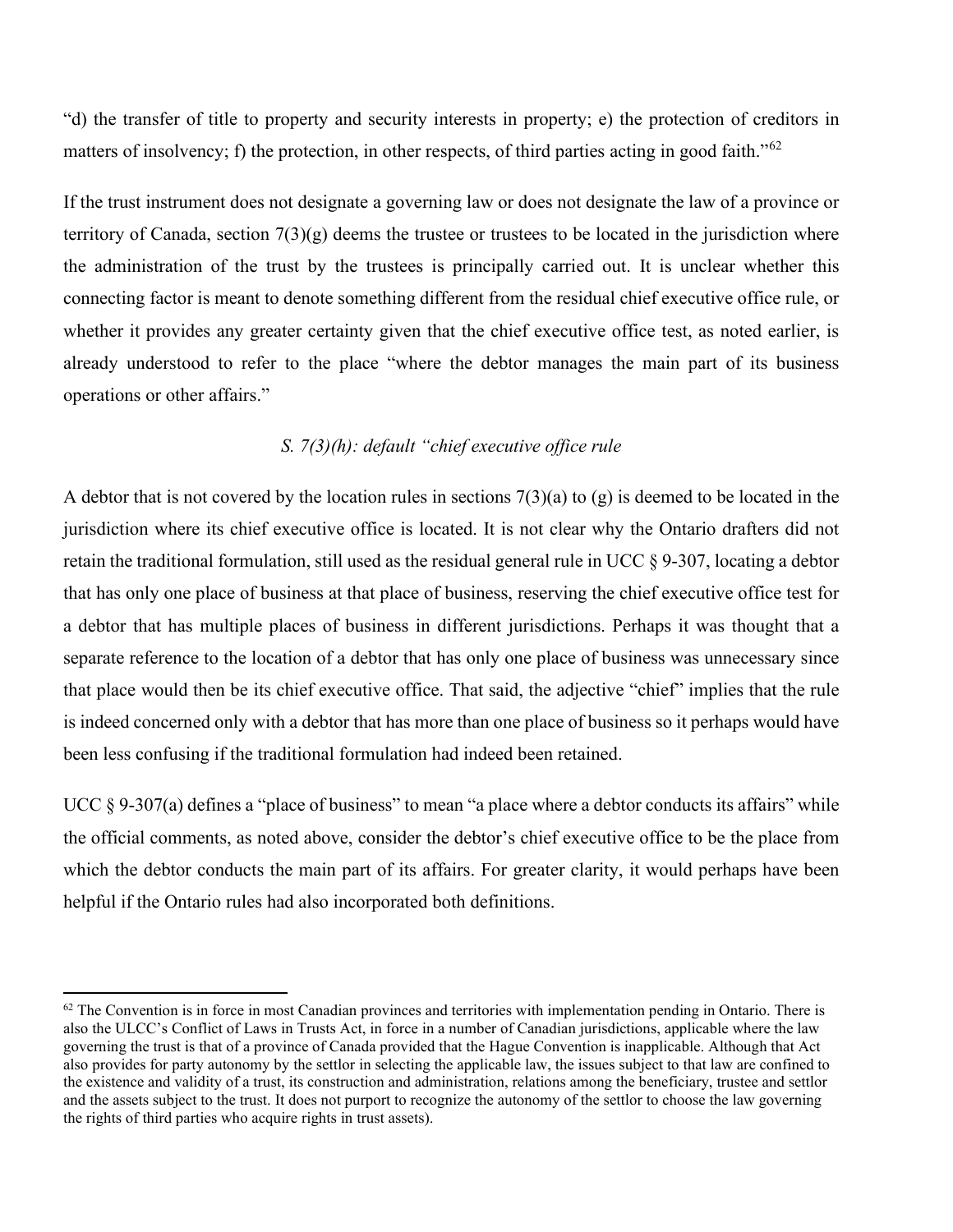#### **(iii) Recommendation**

In a number of respects, the new debtor location rules in the Ontario PPSA provide enhanced certainty and reduced costs for both secured creditors and third parties. While it is recommended that they be adopted by all PPSA jurisdictions, this is subject to the following five qualifications which follow from the detailed comments set out above.

The first qualification relates to the location rules in sections  $7(3)(c)$ -(e). As noted above, the application of these rules to corporations constituted under Canadian law and to corporations and organizations incorporated under provincial or territorial law depends on whether the law under which they are organized requires the "organization" of the organization to be "disclosed in a public record." As discussed in detail in the comments above, this wording gives rise to a number of ambiguities as to the intended scope of these rules as it did in the UCC provision from which the wording was adapted. It is therefore recommended that the wording be similarly modified to address this concern. It is further recommended, for the reasons set out in the comments above, that the reference to "limited partnership" in section  $7(3)(c)$  be deleted, and that the reference to the head office of a corporation as set out in the "special Act" under which it is incorporated in section  $7(3)(e)(i)$  be replaced by a reference to the head office as set out "in or under the legislation" under which it was incorporated.

The second qualification relates to the location rules for United States "registered organizations" in sections 7(3)(e)-(f) of the Ontario Act. If the apparent intent of replicating the UCC location rules is to be realized, section 7(4) should be updated to reflect the 2010 amendments to the definition of registered organization and the addition of the related definition of "public organic record." For greater certainty, a definition of "organization" adapted from the UCC definitions of "organization" and "person" should also be added. It may be noted parenthetically that some consideration was given to also adding a definition of "organization" to section 7(4) for the purposes of the reference to "organizations" formed under Canadian provincial or territorial law in section  $7(3)(c)$ . It was ultimately decided that this was unnecessary since the revised wording of the latter section sufficiently clarifies that it refers to any "organization" (whether or not it is a legal person) that is formed by legislation or by the filing or issuance of a record with or by the relevant province or territory.

The third qualification relates to the rules in OPPSA sections 7(3)(b) and (g) for determining the location of a debtor that is a partnership (other than a limited partnership) or one or more trustees acting for a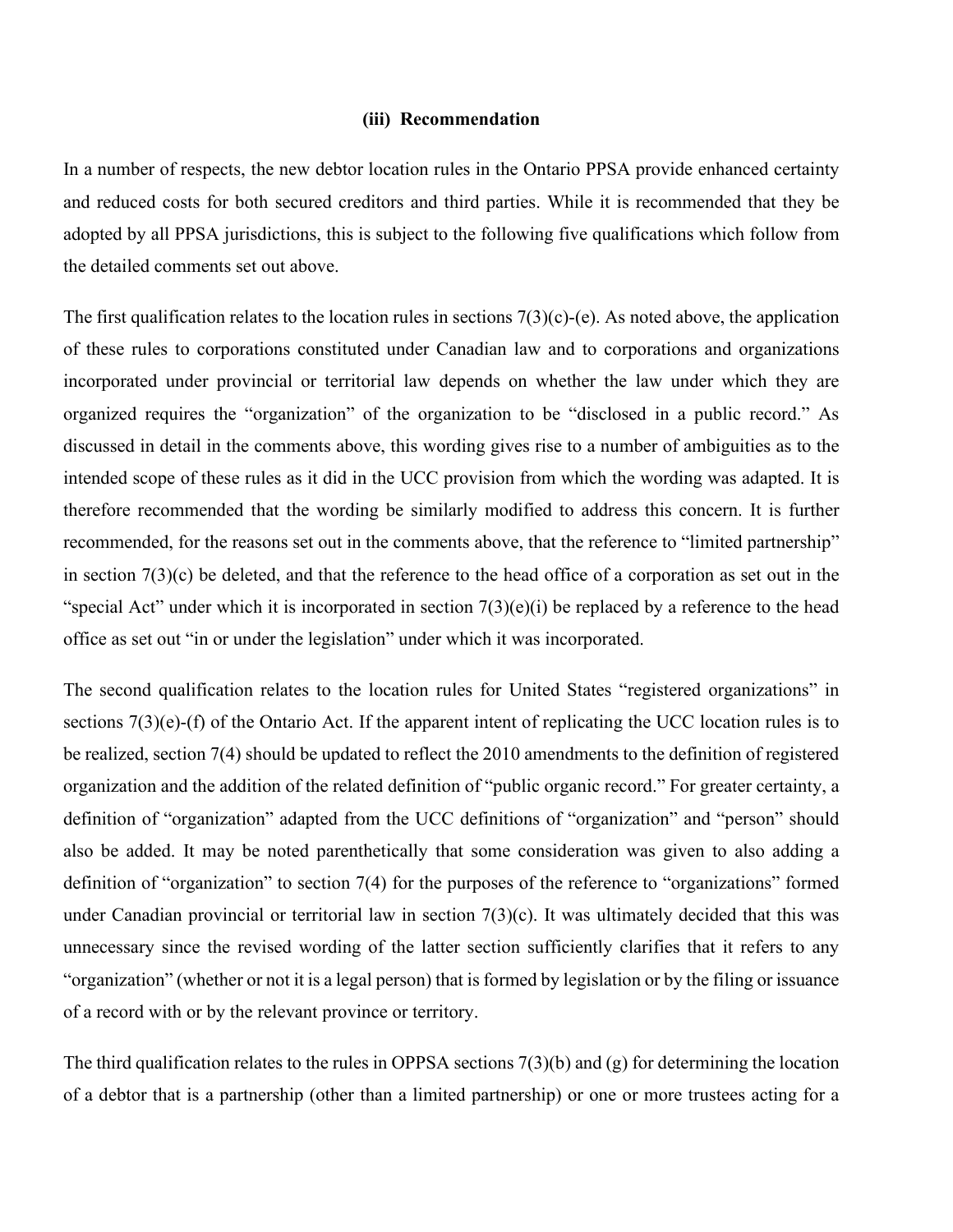trust. For the reasons outlined in the comments above, there are concerns that the lack of transparency, potential prejudice to third parties and other costs potentially occasioned by these rules are insufficient to justify the purported benefits, particularly in the case of security interests granted by trustees in trust assets. It is recognized that the retention of the traditional "chief executive office" location rule for these types of debtors means that potential secured creditors in cases of doubt (notably, where the management of the debtor's affairs is dispersed among trustees or partners located in different jurisdictions) will continue to have to perfect under and take account of the laws of all jurisdictions that might qualify as the location of the chief executive office. This burden, however, is a practical consequence of the nature of these forms of business organization. Subject to the qualification for trustees noted in the next paragraph, there is no simple way to reduce that burden. Attempting to do so by reference to an internal governing law clause in the partnership agreement or trust instrument undermines the publicity and other policy objectives of requiring perfection and priority to be governed by the law of the location of the debtor's chief executive office. After all, as noted earlier, the chief executive office rule is understood to refer to the "place from which the debtor manages the main part of its business operations or other affairs" because this is "the place where persons dealing with the debtor would normally look for credit information."

The fourth qualification relates to the possibility of reducing uncertainty in the location rules for trustees (while still maintaining objectivity and transparency in determining the applicable law) by: (1) extending the principal residence location rule in section  $7(3)(a)$  for individual debtors to a debtor that is a trustee if the trust has a single trustee who is an individual; and  $(2)$  extending the location rules in sections  $7(3)(c)$ and (e) for corporations organized under Canadian provincial/territorial or federal law to a debtor that is a trustee if the trust has a single trustee that is a corporation.

The fifth qualification relates to the residual "chief executive office" rule in section  $7(3)(h)$ . As noted earlier, the word "chief" may be confusing where a debtor organization has only one place of business. In addition, the meaning of the term "chief executive office" is rather ambiguous on its face in its application to all debtors and especially trustees. It is therefore suggested that section 7(3)(h) be modified by: (1) adding a "place of business" location rule for a debtor that has only one place of business and reserving the "chief executive office" location rule for a debtor that has more than one place of business; and (2) defining the term "place of business" to mean "a place from which a debtor conducts or manages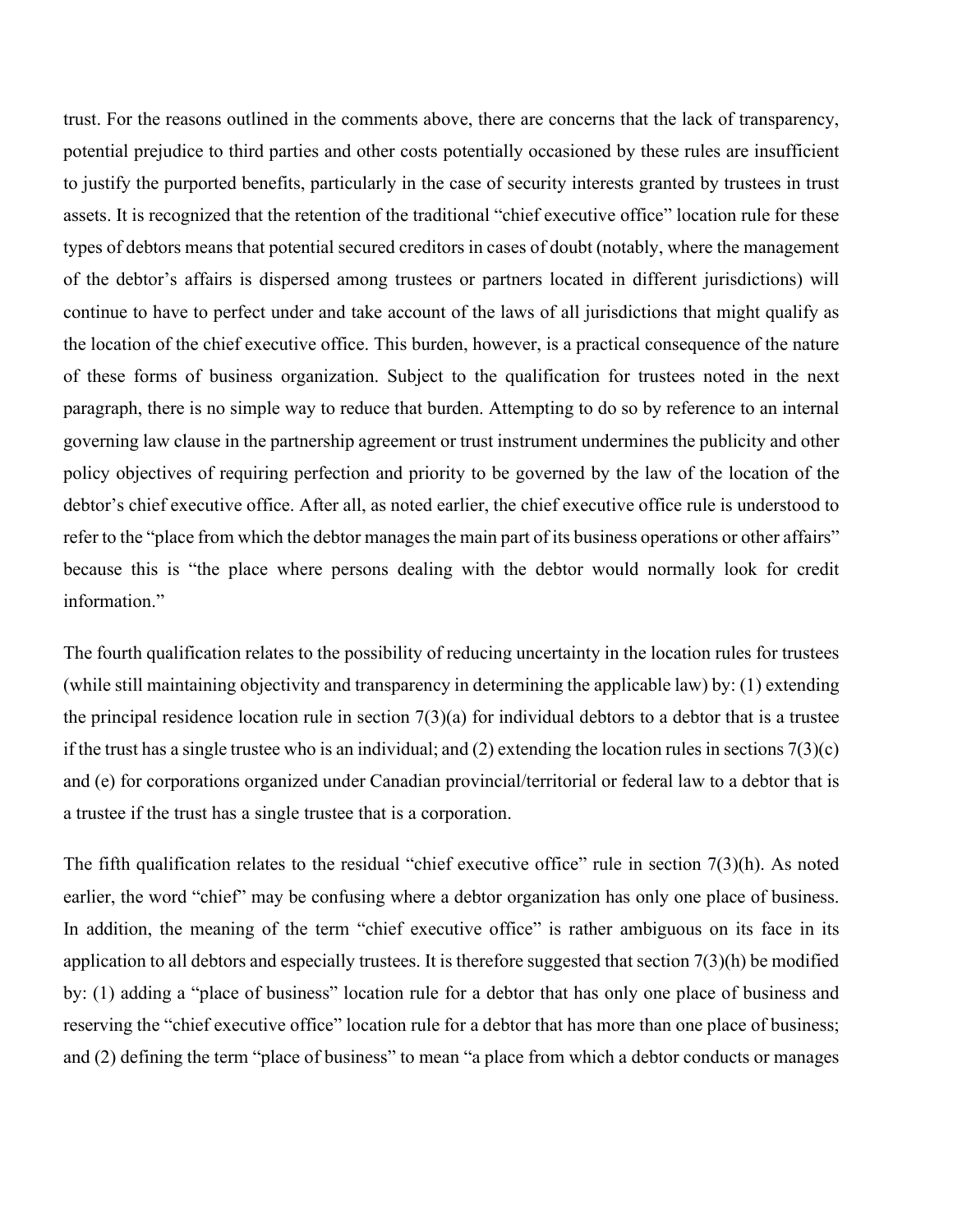its affairs" and "chief executive office" to mean "the place from which the debtor conducts or manages the main part of its affairs."

## **(iv) Proposed Provisions**

*Note: The provisions set out below replicate the OPPSA provisions, with the modifications recommended above reflected in the case of deletions by strike-out and in the case of additions or other changes by underlining.*

*7(3) For the purpose of this section, a debtor is located,*

*(a) if the debtor is an individual, in the jurisdiction in which the debtor's principal residence is located;*

*(b) if the debtor is a partnership, other than a limited partnership, and the partnership agreement governing the partnership states that the agreement is governed by the laws of a province or territory of Canada, in that province or territory;*

*(c) if the debtor is a corporation, a limited partnership or an organization and is incorporated, continued, amalgamated or otherwise organized under a law of a province or territory of Canada that requires the incorporation, continuance, amalgamation or organization to be disclosed in a public record by:*

*(i) the filing of a record with or the issuance of a record by the province or territory that is available to the public for inspection, or*

*(ii) the enactment of legislation in that province or territory.*

*(d) if the debtor is a corporation incorporated, continued or amalgamated under a law of Canada that requires the incorporation, continuance or amalgamation to be disclosed in a public record, by:*

*(i) the filing of a record with or the issuance of a record by Canada that is available to the public for inspection, or*

*(ii) the enactment of legislation,*

*in the jurisdiction where the registered office or head office of the debtor is located*

(i) *(iii) as set out in the special Act , letters patent, articles or other constating instrument, or in or under the legislation, under which the debtor was incorporated, continued or amalgamated, or*

 $(iii)(iv)$  as set out in the debtor's by-laws, if clause (iii) does not apply;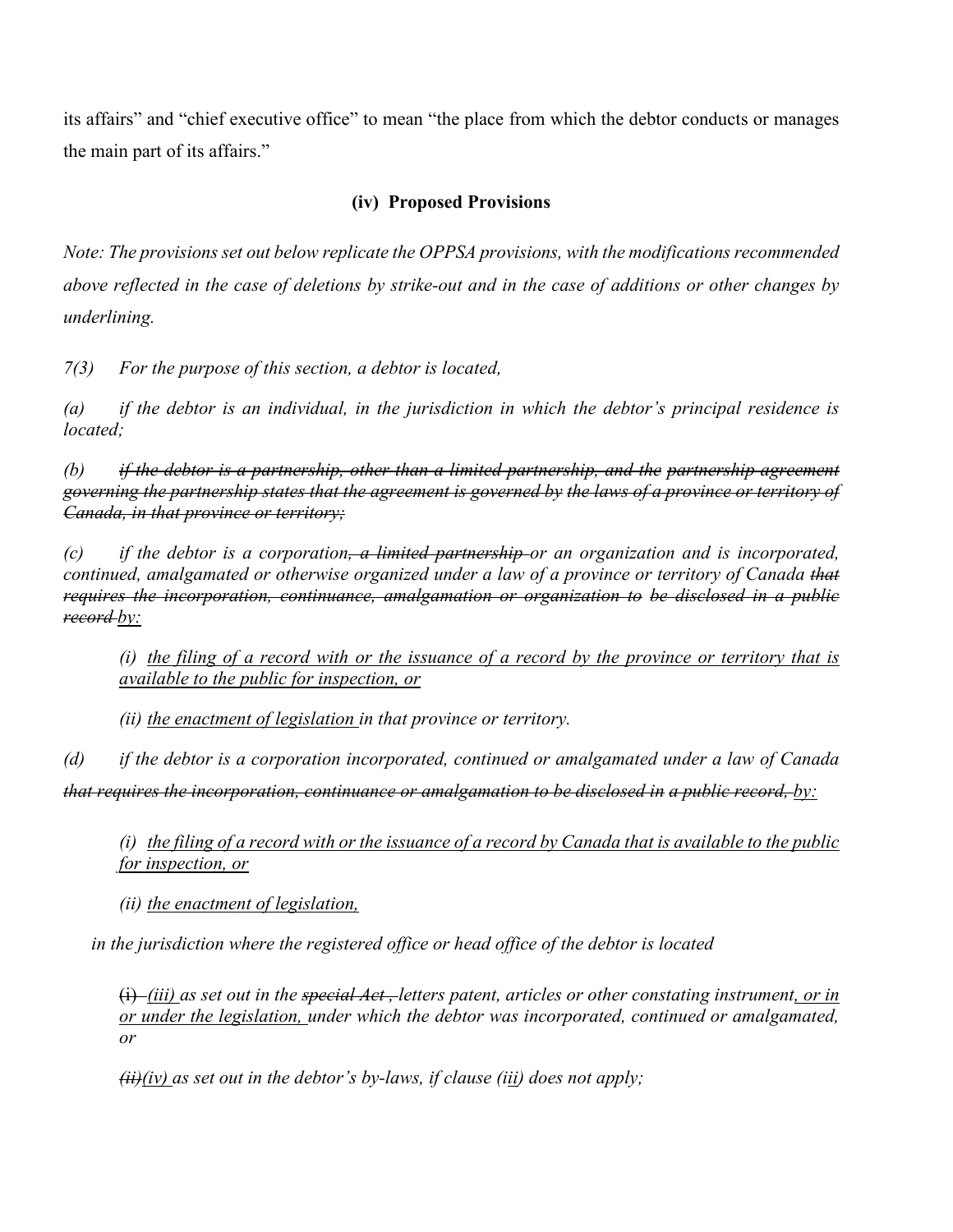*(e) if the debtor is a registered organization that is organized under the law of a U.S. State, in that U.S. State;*

*(f) if the debtor is a registered organization that is organized under a law of the United States of America,*

*(i) in the state that the law of the United States of America designates, if the law designates a state of location,*

*(ii) in the state that the registered organization designates, if the law of the United States of America authorizes the registered organization to designate its state of location, including by designating its main office, home office, or other comparable office, or*

*(iii)in the District of Columbia in the United States of America, if clauses (i) and (ii) do not apply;*

*(g) if the debtor is a trustees acting for a trust that has only one trustee,*

*(i)if the trust instrument governing the trust states that the instrument is governed by the laws of a province or territory of Canada, in that province or territory, or (ii) in the jurisdiction in which the administration of the trust by the trustees is principally carried out, if subclause (i) does not apply;*

(i)*if the trustee is an individual who has a principal residence in a province or territory of Canada, in that province or territory;*

(ii)*if the trustee is a corporation to which clauses (c) or (d) would otherwise apply, in the jurisdiction determined by those clauses;*

*(h) if none of paragraphs (a) to (g) apply, in the jurisdiction where the chief executive office of the debtor is located,*

*(i)if the debtor has only one place of business, at that place of business;*

*(ii)if the debtor has more than one place of business, at its chief executive office.*

*7(4) (a) In this clauses section(3) (e) and 3 (f):*

*"organization" means a corporation, business trust, estate, trust, partnership, limited liability company, association, joint venture, government, governmental subdivision, agency, or instrumentality, public corporation, or any other legal or commercial entity. "public organic record" means a record that is available to the public for inspection and is:*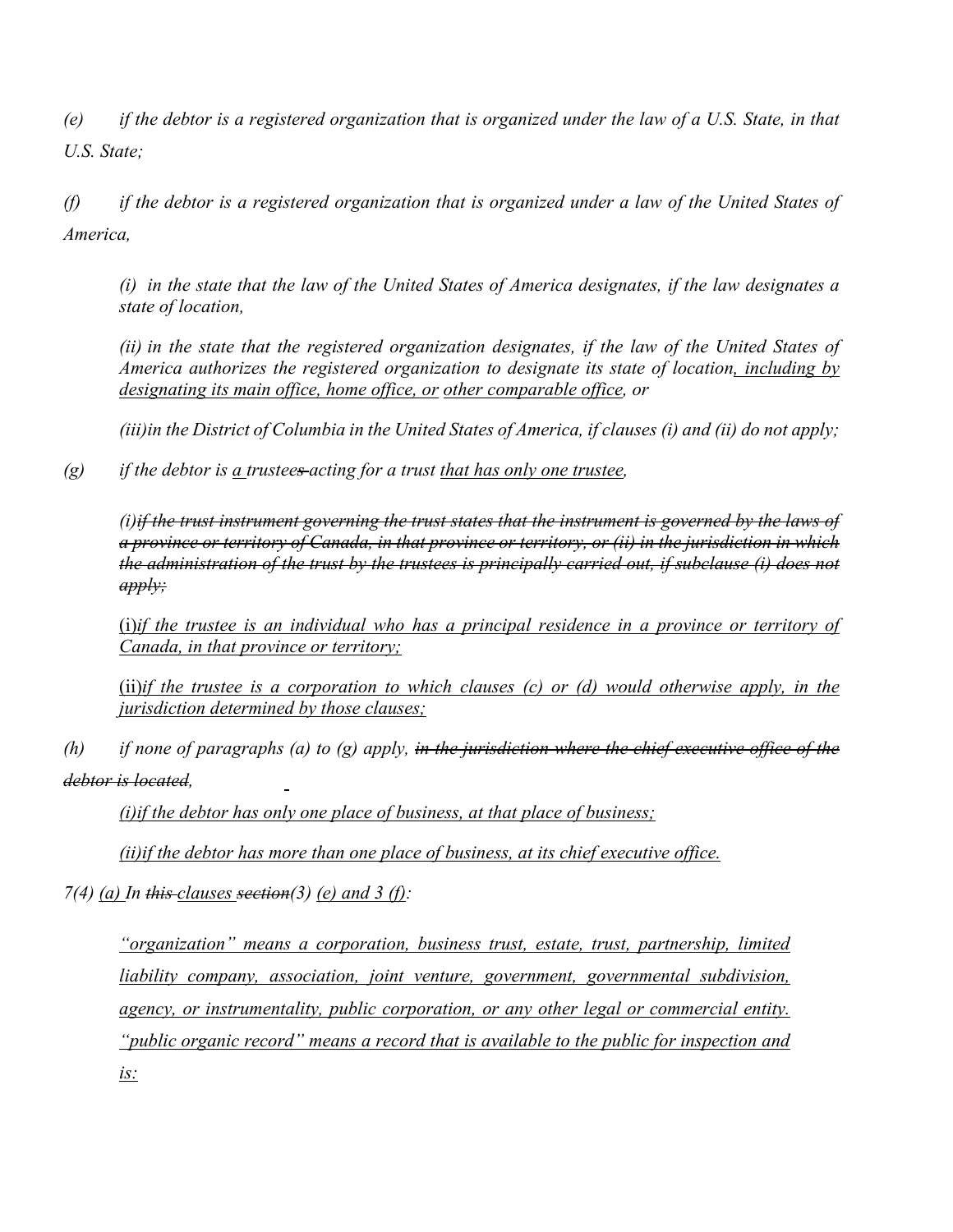(A) *a record consisting of the record initially filed with or issued by a State or the United States to form or organize an organization and any record filed with or issued by the State or the United States which amends or restates the initial record;*

(B) *an organic record of a business trust consisting of the record initially filed with a State and any record filed with the State which amends or restates the initial record, if a statute of the State governing business trusts requires that the record be filed with the State; or*

(C)*a record consisting of legislation enacted by the legislature of a State or the Congress of the United States which forms or organizes an organization, any record amending the legislation, and any record filed with or issued by the State or the United States which amends or restates the name of the organization.*

*"registered organization" means an organization organized solely under the law of the United States of America or solely under the law of a single state of the United States of America by the filing of a public organic record with, the issuance of a public organic record by, or the enactment of legislation by the State or the United States. The term includes a business trust that is formed or organized under the law of a single State if a statute of the State governing business trusts requires that the business trust's organic record be filed with the State under a law of a U.S. State or of the United States of* A*merica that requires the organization of the organization to be disclosed in a public record;*

*"state" means a state of the United States of America, the District of Columbia, Puerto Rico, the United States Virgin Islands or a territory or insular possession subject to the jurisdiction of the United States of America.*

## *(b) In clause 3(h),*

*"place of business" means "a place from which a debtor conducts or manages its affairs; "chief executive office" means the place from which the debtor conducts or manages the main part of its affairs.*

*7(5) For the purposes of this section, a debtor continues to be located in the jurisdiction specified in subsection (1.1) despite,*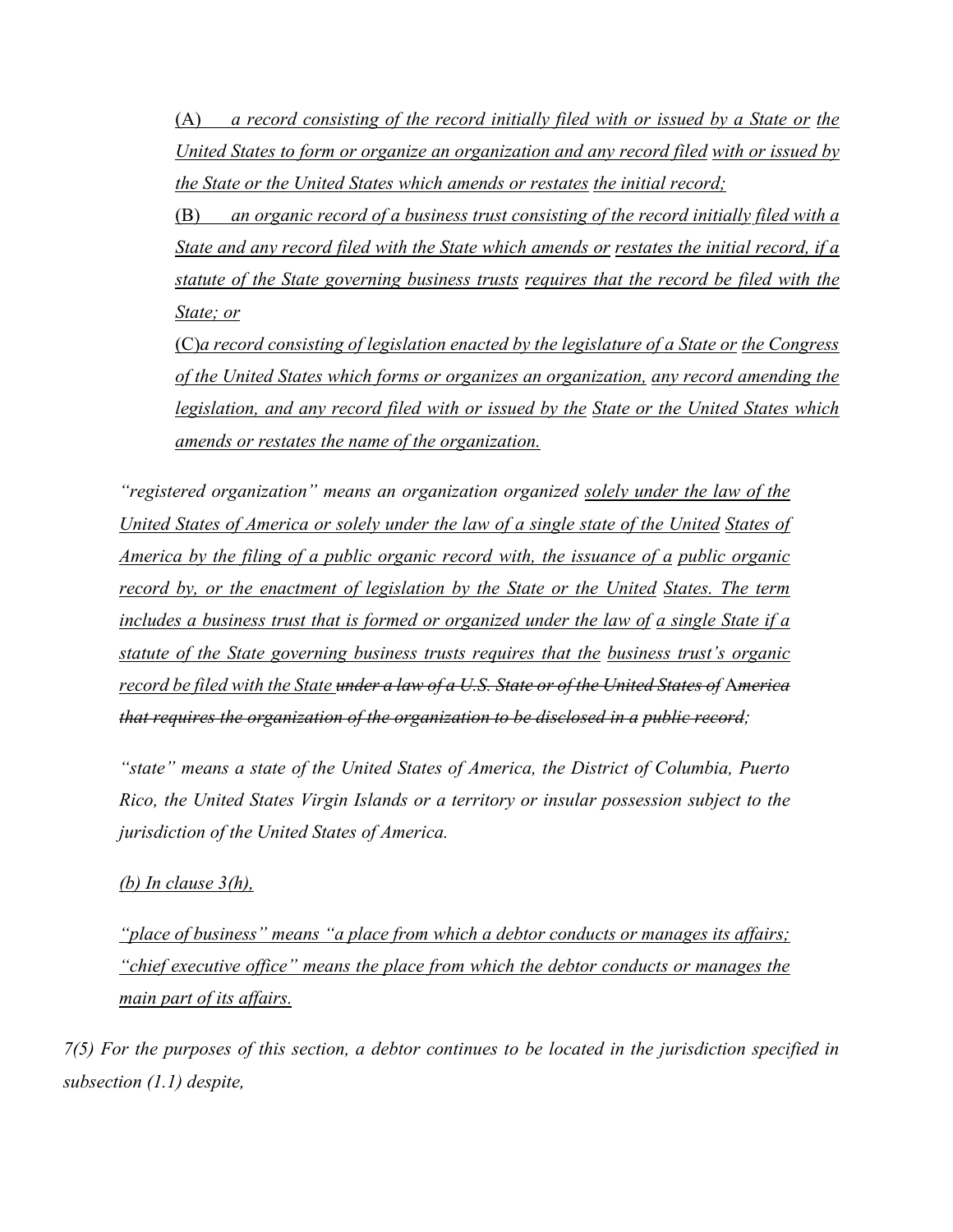*(a) in the case of a debtor who is an individual, the death or incapacity of the individual; and*

*(b) in the case of any other debtor, the suspension, revocation, forfeiture or lapse of the debtor's status in its jurisdiction of incorporation, continuation, amalgamation or organization, or the dissolution, winding-up or cancellation of the debtor.*

*7.1(3) For the purposes of this section:*

*(a) the location of a debtor is determined by subsection 7(1.1).*

#### **(v) Transition**

As a result of the new debtor location rules, the location of some existing debtors may change. For example, a debtor incorporated in New Brunswick with a chief executive office in Ontario will now be deemed to be located in New Brunswick with the result that the perfection and priority of the security interest would also now be governed by New Brunswick rather than Ontario law. The Ontario PPSA sets out a complex set of transition provisions to address these transition challenges. While the new debtor location rules generally apply to security interests arising under both pre-reform and post-reform new security agreements, a security interest perfected prior to December 31, 2015 in accordance with the law of the jurisdiction determined in accordance with the old rules remains perfected in the eyes of Ontario law for a five year period (until December 31, 2020) unless perfection lapses under the prior applicable law before that deadline. To preserve continuity of perfection after the expiry of the transition period, the security interest must be perfected in accordance with the law of the jurisdiction of the debtor determined in accordance with the new rules.

While it is recommended that all jurisdictions enact similar transition provisions, the current wording of the Ontario version is problematic insofar as it appears to require re-perfection before December 31, 2020 to prevent a lapse of perfection even if the location of the relevant debtor is the same under the old and the new rules (for example, the debtor is an Ontario corporation with a chief executive office in Toronto). The Ontario Business Law Advisory Group has recommended amendments to make it clear that a security interest perfected prior to the effective date of the new debtor location rules remains perfected without the need for any further act on and after the effective date if it was perfected in accordance with the prior applicable law on the effective date and the applicable law has not changed notwithstanding the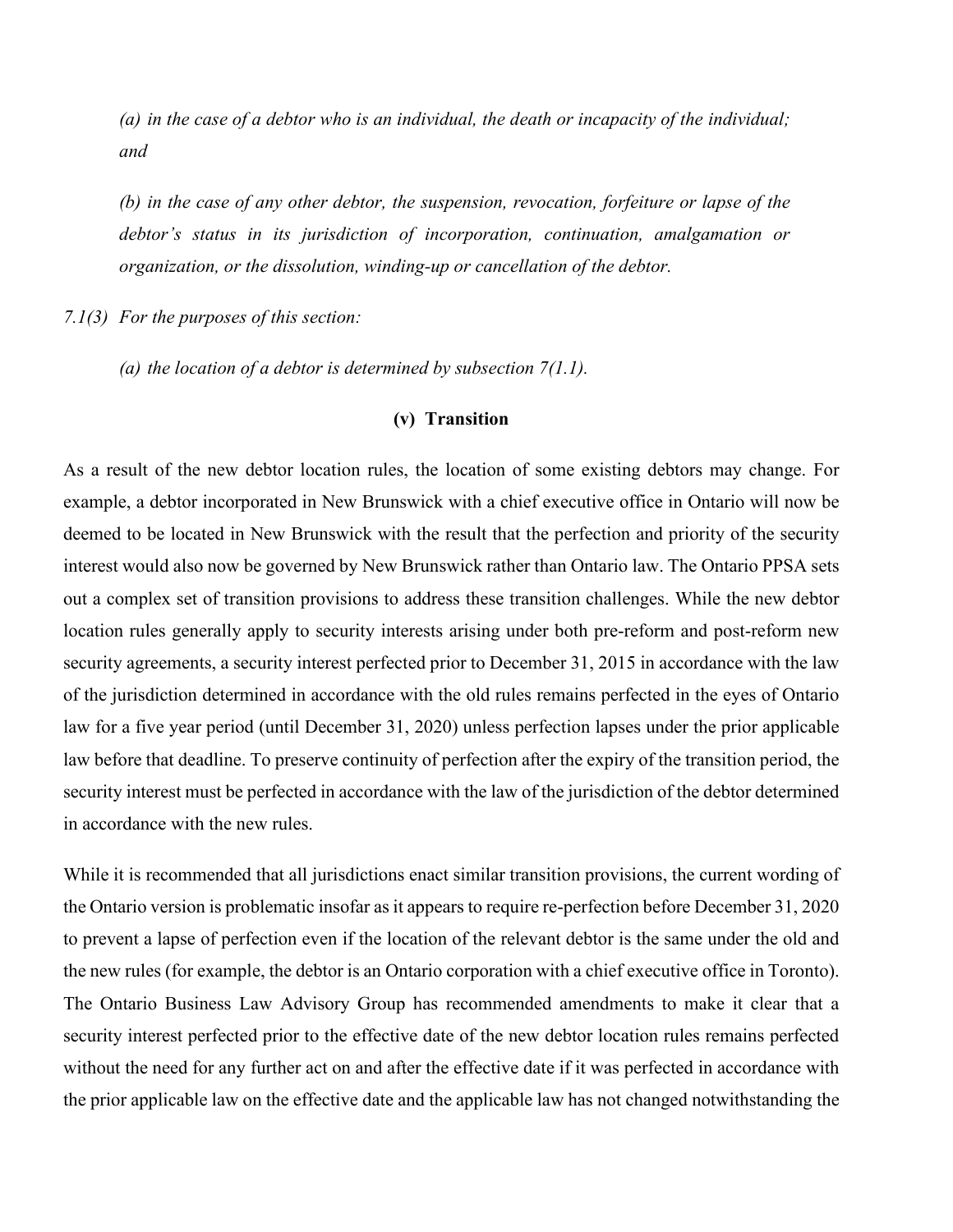enactment of the new rules.<sup>[63](#page-30-0)</sup> This correction is reflected in the proposed transition provisions set out below. Note that the proposed provisions also include transition provisions for s. 7.1 dealing with security in investment property to the extent that the applicable law is also determined by reference to the law of the location of the debtor.

In those cases where the location of a prior debtor changes under the new rules, PPSA jurisdictions should consider requiring re-perfection before December 31, 2020 in line with the Ontario Act so as to simplify the transition complexities, as opposed to each providing a five year transition period after the coming into force of the new rules. Otherwise, the perfected or unperfected status of a particular security interest will continue to vary for a considerable further time after the new rules have been implemented uniformly depending on which jurisdiction the matter is litigated in. This recommendation assumes that the amending legislation is proclaimed in force in sufficient time to allow for at least a one year transition period for re-perfection. If that turns out not to be possible, then enacting jurisdictions should instead stipulate a date that is at least one year after the new location rules come into force.

PPSA jurisdictions may also wish to consider whether it would be advisable for their Personal Property Registries to develop special financing statement forms providing particulars of a prior registration in another jurisdiction which is being continued by a registration in the enacting jurisdiction so as to alert third party searchers that this is not a "new" registration.

## **(vi) Proposed Section 7 Transitional Provisions[64](#page-30-1)**

#### *7.2(1) In this section,*

*"effective date" means the date that this section comes into force.*

*"prior law" means this Act as it read immediately before the effective date including the applicable law as determined under this Act as it read immediately before the effective date. "prior security interest" means a security interest referred to in subsection 7 (2.1) that arises under a prior security agreement. "prior security agreement" means*

*(a) a security agreement entered into before the effective date; and*

<span id="page-30-0"></span> $63$  See Business Law Advisory Council, Report to Minister of Government and Consumer Services (Fall 2016, at 2, 12-13.

<span id="page-30-1"></span><sup>64</sup> These transitional provisions are adapted from the transitional provisions in sections 7.2 and 7.3 of the Ontario PPSA.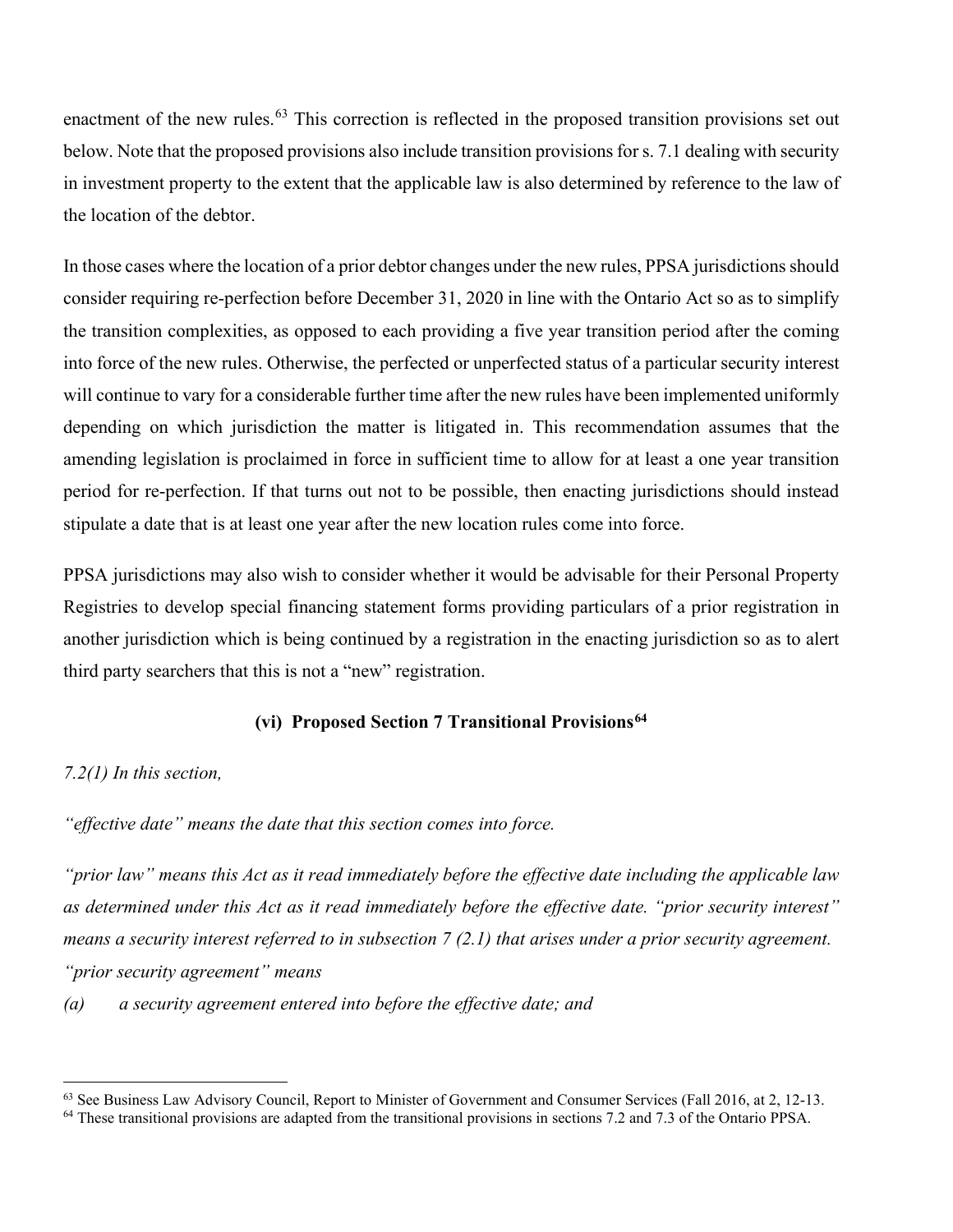*(b) a security agreement referred to in paragraph (a) that is amended, renewed or extended by an agreement entered into on or after the effective date except to the extent that the amendment renewal or extension adds collateral that was not described in that security agreement.*

*7.2(2) For the purpose of ascertaining the location of the debtor in order to determine the law governing the validity of a prior security interest, prior law continues to apply and subsections 7 (1), (1.1) and (1.2) do not apply.*

*7.2(3) Subject to subsections (6) and (7), subsections 7 (1), (1.1) and (1.2) apply for the purpose of ascertaining the location of the debtor in order to determine the law applicable to the perfection of a security interest referred to in subsection 7 (2.1), whether attachment occurs before, on or after the effective date.*

*7.2(4) A prior security interest that is a perfected security interest under prior law immediately before the effective date continues perfected without any further act if it is a perfected security interest under the applicable law as determined by this Act on or after the effective date.*

*7.2(5) A prior security interest that is a perfected security interest under prior law immediately before the effective date but is not a perfected security interest under the applicable law as determined by this Act on or after the effective date continues perfected until the beginning of the earlier of the following days:*

- *1. The day perfection ceases under prior law.*
- *2. December 31, 2020.*

*7.2(6) If a prior security interest referred to in subsection (5) is perfected in accordance with the applicable law as determined under this Act, on or after the effective date but before the earlier of the days referred to in paragraphs 1 and 2 of subsection (5), the security interest shall be deemed to be continuously perfected from the day of its perfection under prior law.*

*7.2(7) Subject to subsections (8), (9), and (10), subsections 7 (1), (1.1) and (1.2) apply for the purpose of ascertaining the location of the debtor in order to determine the law governing the effect of perfection or non-perfection, and the priority, of a security interest referred to in paragraph (a) of subsection 7 (2.1) and the perfection of a security interest referred to in paragraph (b) of subsection 7(2.1), whether attachment occurs before, on or after the effective date.*

*7.2(8) Subject to subsection (11), for the purpose of ascertaining the location of the debtor in order to determine the law governing the effect of perfection or of non-perfection, and the priority, of a prior security interest, in relation to an interest, other than a security interest, in the same collateral arising*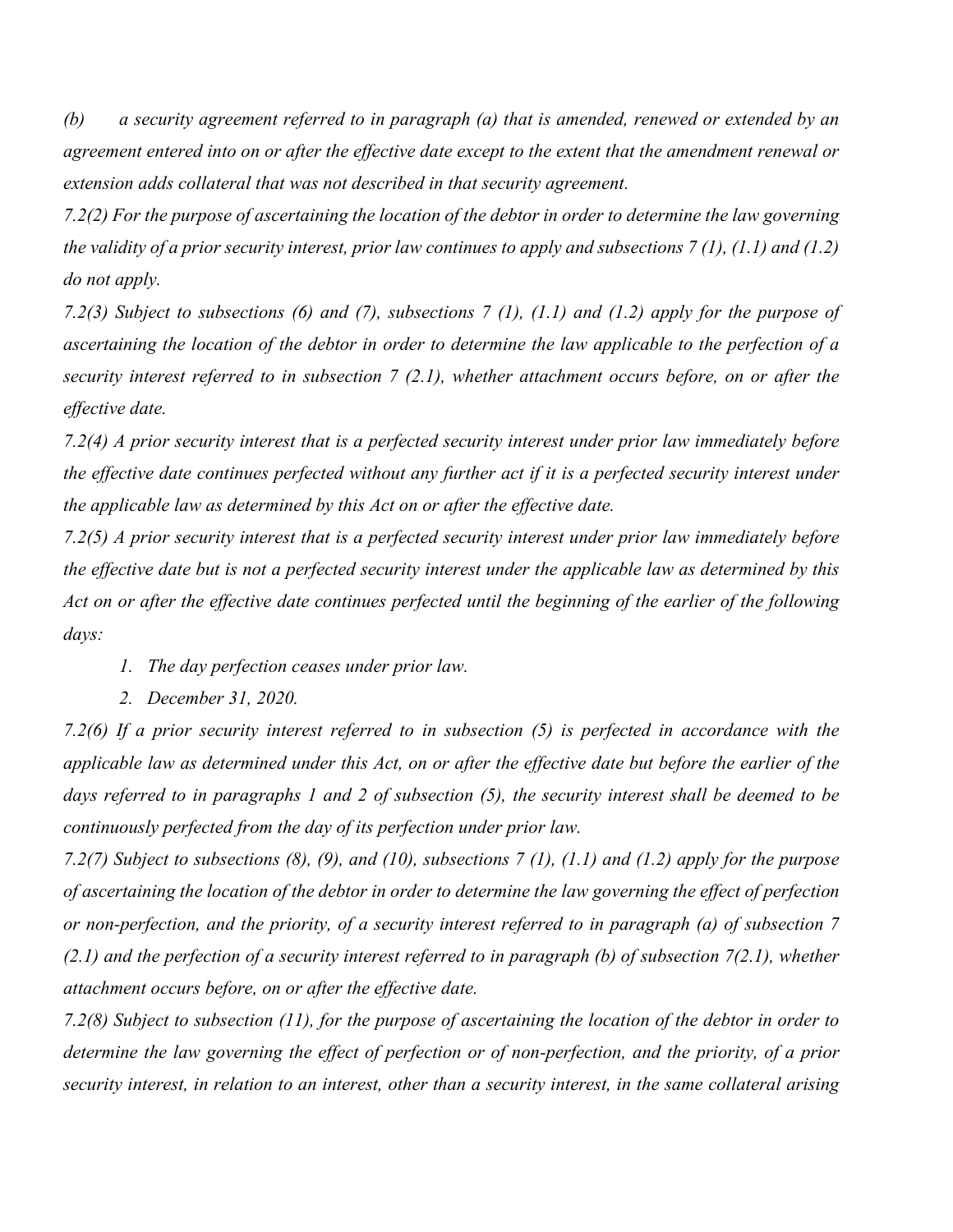*before the effective date, prior law continues to apply and subsections 7 (1), (1.1) and (1.2) do not apply, regardless of whether the prior security interest is perfected on or after the effective date in accordance with the applicable law as determined under this Act.*

*7.2(9) Subject to subsections (10) and (11), for the purpose of ascertaining the location of the debtor in order to determine the law governing the priority of a prior security interest in relation to any other prior security interest in the same collateral, prior law continues to apply and subsections 7 (1), (1.1) and (1.2) do not apply.*

*7.2(10)Subject to subsection (11), if a prior security interest is not a perfected security interest under prior law immediately before the effective date but is subsequently perfected in accordance with the applicable law as determined under this Act, subsections 7 (1), (1.1) and (1.2) apply for the purpose of ascertaining the location of the debtor in order to determine the*

*law governing the priority of the prior security interest in relation to any other security interest in the same collateral.*

*7.2(11)Subsections (8), (9) and (10) do not apply to a prior security interest that is a non- possessory security interest in an instrument, a negotiable document of title, money or tangible chattel paper.*

#### **(vii) Proposed Section 7.1 Transitional Provisions**

### *7.3(1) In this section,*

*"effective date" means the date that this section comes into force.*

*"prior law"meansthis Act as it read immediately before the effective date including the applicable law as determined under this Act as it read immediately before the effective date. "prior security interest" means a security interest in investment property that arises under a prior security agreement.*

*"prior security agreement" means, for the purposes of this section,*

*(a) a security agreement entered into before the effective date; and*

*(b) a security agreement referred to in paragraph (a) that is amended, renewed or extended by an agreement entered into on or after the effective date.*

*7.3(2) Subject to subsections (3), (4) and (5) and [insert reference to the equivalent of section 74.1 of the Saskatchewan PPSA, section 84 of the Ontario PPSA], section 7.1 applies for the purpose of determining the law governing the validity, the perfection, the effect of perfection or of non-perfection and the priority of all security interests in investment property, whether attachment occurs before, on or*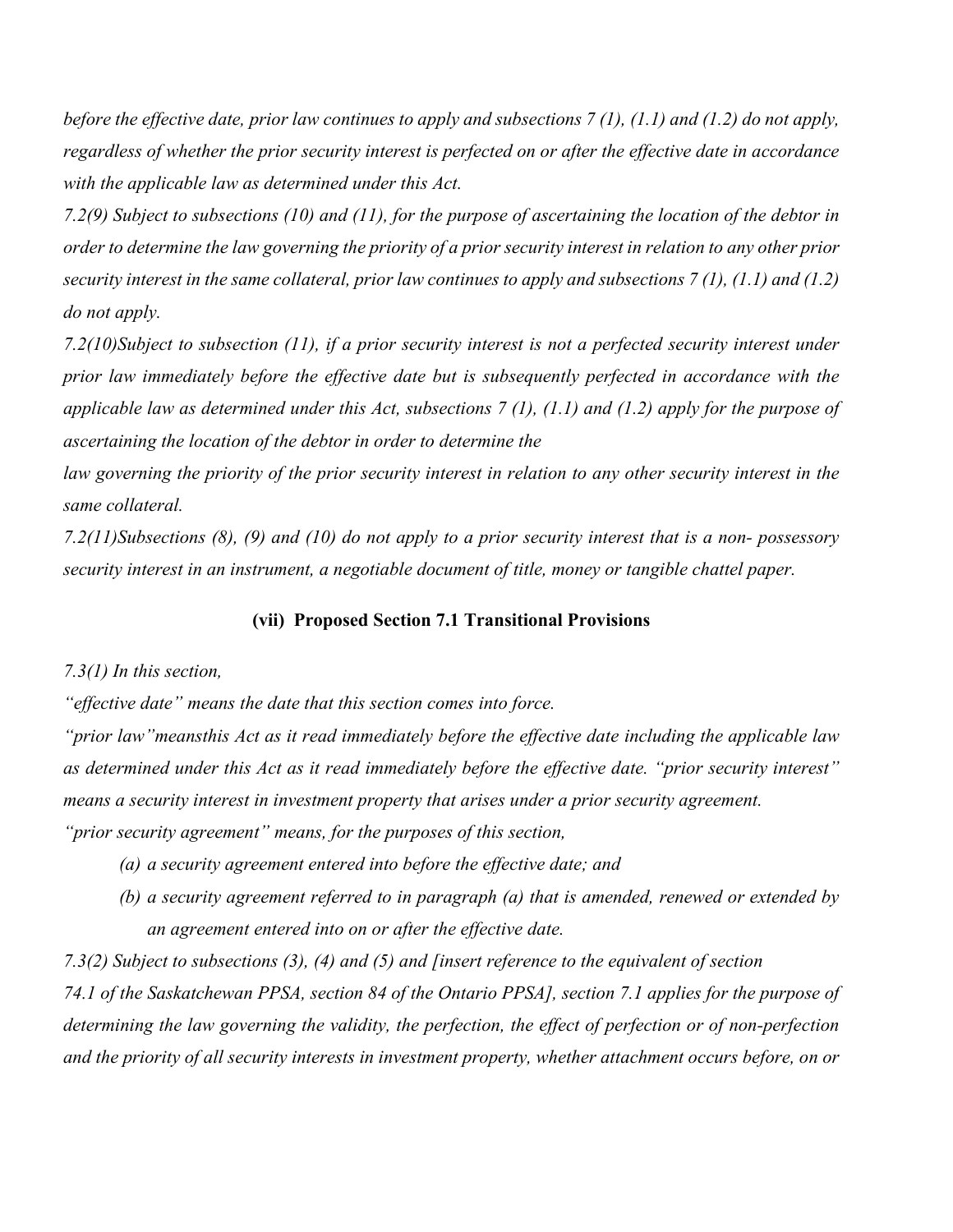*after the day [insert cross-reference to the equivalent of section 126 of the Ontario Securities Transfer Act, 2006 (transitional provisions)] comes into force.*

*7.3(3) For the purpose of determining the law governing the validity of a prior security interest, prior law continues to apply.*

*7.3(4) A prior security interest that was perfected by registration and that is a perfected security interest under prior law immediately before the effective date continues perfected without any further act if it is a perfected security interest under the applicable law as determined by this Act on or after the effective date.*

*7.3(5) A prior security interest that was perfected by registration and that is a perfected security interest under prior law immediately before the effective date but that is not a perfected security*

*interest under the applicable law as determined by this Act on or after the effective date continues perfected until the beginning of the earlier of the following days:*

- *1. The day perfection ceases under prior law.*
- *2. December 31, 2020.*

*7.3(6) If a prior security interest referred to in subsection (5) is perfected in accordance with the applicable law as determined under this Act on or after the effective date but before the earlier of the days referred to in paragraphs 1 and 2 of subsection (5), the security interest shall be deemed to be continuously perfected from the day of its perfection under prior law.*

#### **(viii) Application**

The proposed provisions are relevant to all jurisdictions. This includes Ontario given that Ontario legislators may wish to consider that further amendments are needed in light of the above comments on the current Ontario provisions. The same applies to British Columbia and Saskatchewan since the legislation enacted in these provinces (not yet proclaimed in force) is based on the current Ontario provisions.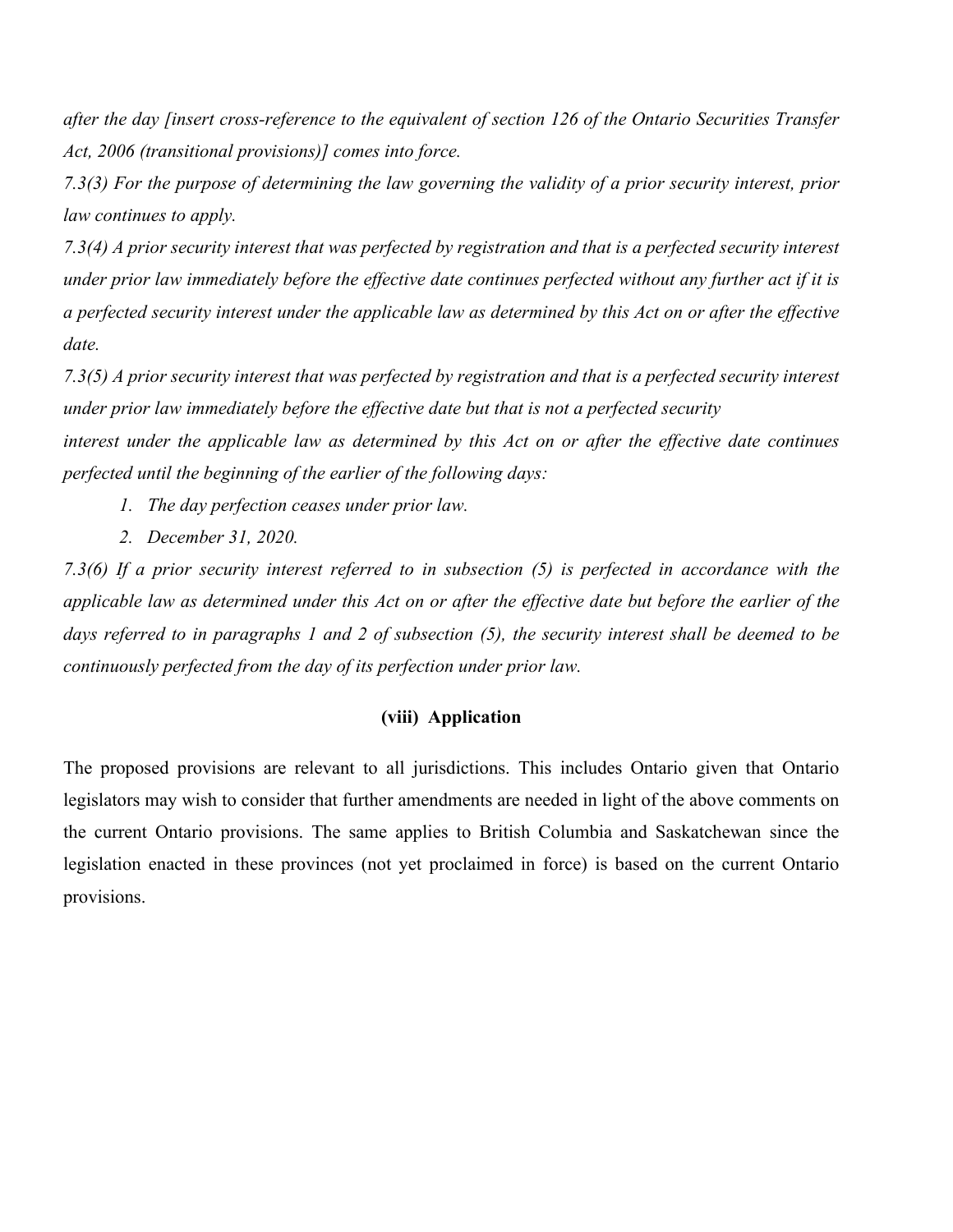### **(b) Law Applicable to Validity, Perfection and Priority**

### **(i) Law Applicable to "Priority"**

#### *Background*

The initial formulation of the general PPSA choice of law rules in sections 5 and  $7<sup>65</sup>$  $7<sup>65</sup>$  $7<sup>65</sup>$  addressed the law applicable to the "validity, perfection, and the effects of perfection or non-perfection" of security interests. Strictly speaking, the words "effects of perfection or non-perfection" only cover priority issues that turn directly on the perfected or unperfected status of a security interest. They do not cover priority in the sense of rules ranking competing security interests or providing for purchasers to take free of security interests in specified circumstances (for example, the special priority given by the PPSAs to purchase-money financiers as against a prior perfected security interest, ordinary course purchasers of negotiable collateral who take possession and ordinary course buyers and lessees of goods).<sup>[66](#page-34-1)</sup>

As part of the overall revision of UCC Article 9 in 2001, the general choice of law rules in § 9- 301(1)- (3) were revised to add an express reference to the law applicable to "priority." As Official Comment 2 to § 9-301 notes:

This article follows the broader and more precise formulation in former section 9-103(6) (b) [relating to the law applicable to investment property], which was revised in connection with the promulgation of revised article 8 in 1994: "Perfection, the effect of perfection or nonperfection, and the priority of" security interests. Priority, in this context, subsumes all of the rules in part 3, including "cut off" or "take free" rules such as sections 9-317(b), (c), and (d), 9-320(a), (b), and (d), and 9-332.

When the PPSAs were amended to implement a new regime for security interests in investment property derived from UCC Articles 8 and 9, the new choice of law rules for that category of collateral, also derived from article 9, included an express reference to priority.<sup>[67](#page-34-2)</sup> Unfortunately, the choice of law rules in sections 5 and 7 were not amended at that time to add a similar reference, with the partial exception of subsection 5(1.1) of the Saskatchewan Act. And while the 2006 amendments to section 7 of the Ontario Act to change the debtor location rules added priority to the list of issues governed by the law of the

<span id="page-34-0"></span><sup>65</sup> See, e.g., Saskatchewan PPSA, ss 5-7.

<span id="page-34-1"></span><sup>66</sup> See Cuming, Walsh and Wood, *supra* note 18 at 192-193.

<span id="page-34-2"></span><sup>67</sup> See, e.g., Saskatchewan PPSA, s.7.1.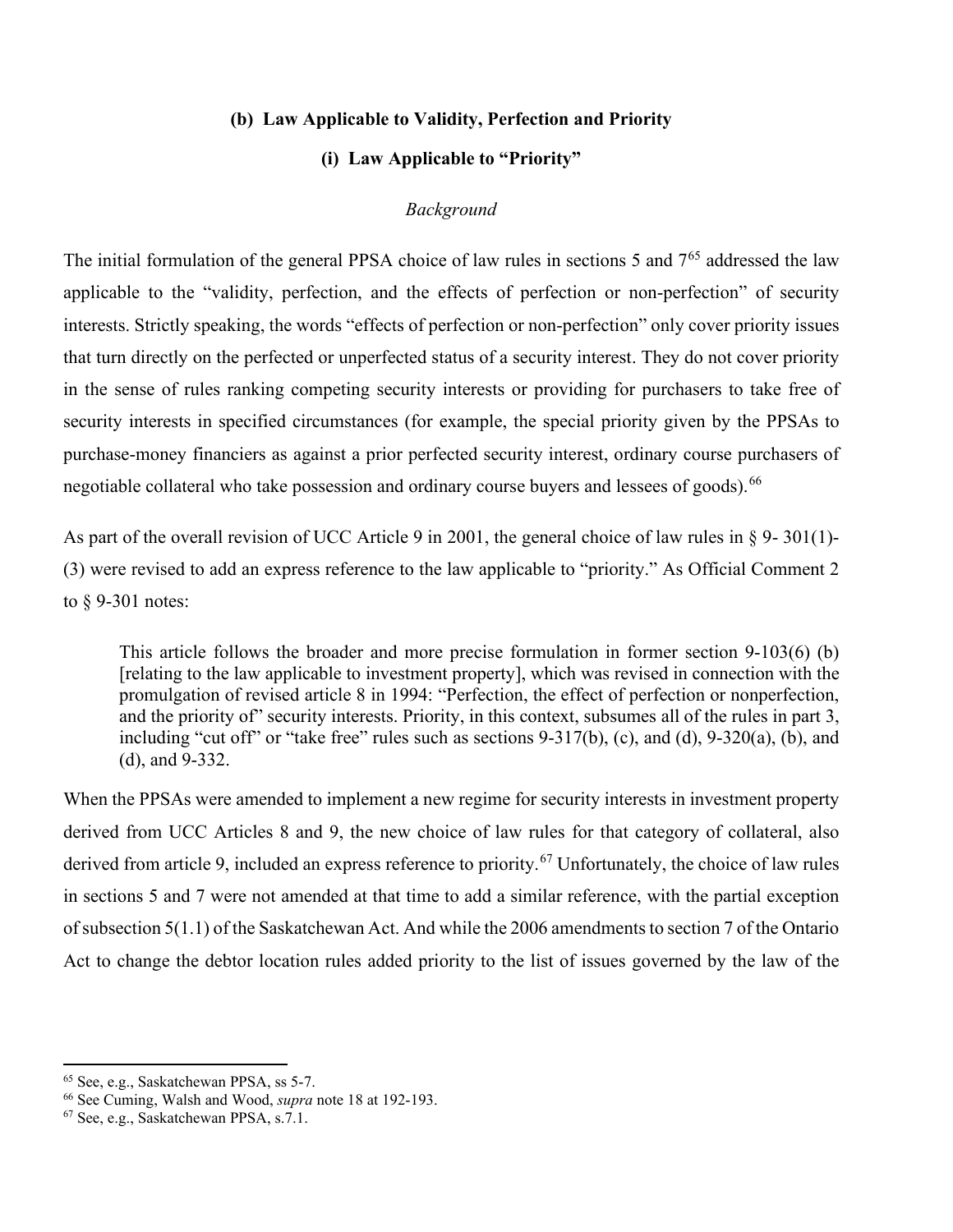debtor's location under section  $7(1)$ , the same change was not made to the list of issues in section  $5(1)$ governed by the law of the location of the collateral.

#### *Recommendation*

To ensure consistency within and among the various PPSAs, and to provide greater certainty and precision, it is recommended that the general choice of law rules in sections 5 and 7 of the PPSA be amended to add an express reference to the law applicable to "priority."

#### *Proposed Provisions*

See proposed subsections  $5(1.1)$  and  $7(2.1)$  below.

#### *Transition*

The proposed provisions are primarily intended to clarify rather than change the existing law. They are therefore intended to take effect as of the coming into force of the amendments and to apply to all security interests whether they arise under an agreement made before or after the date of commencement.

#### *Application*

The proposed provisions are relevant to all PPSA jurisdictions with the partial exceptions of Saskatchewan and Ontario. In particular, while subsection 5(1.1) of the Saskatchewan Act already refers to the law applicable to priority, that subsection will require further revision to reflect the recommendation made in part (3) below.. The same applies to subsection 7(1) of the Ontario Act which will require further revision to reflect the recommendation immediately, below.

#### **(ii) Effect of Post-Attachment Relocation of the Collateral or Debtor on Applicable Law**

#### *Background*

Under article 3102 of the Civil Code of Quebec, the validity of a security covering tangible movable assets is governed by the law of the jurisdiction where the collateral is situated when the security is created, whereas publication (perfection) and its effects are governed by the law of the jurisdiction where the collateral is *currently* situated. Where the location of the grantor is the relevant connecting factor (i.e., where the security charges an intangible movable or a tangible movable ordinarily used in more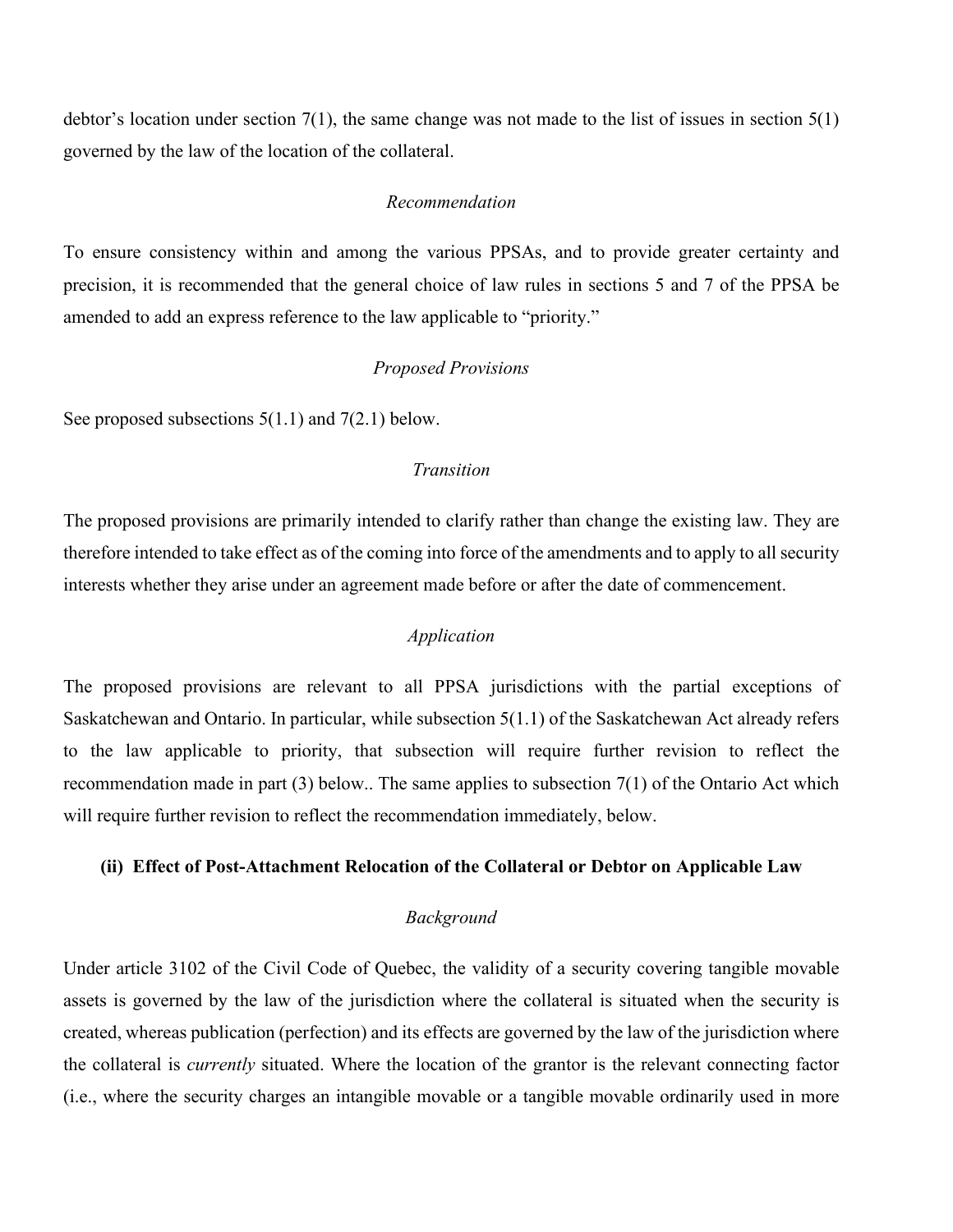than one State), article 3105 makes the same temporal distinction. Under this formulation, a postattachment change in the location of the collateral or the grantor does not affect the law applicable to validity — thus avoiding the risk of retroactive invalidation of the security interest — but it does bring about a change in the law applicable to publication (perfection).

The choice of law rules in UCC, Article 9 do not address the law applicable to validity and creation issues. However, issues of perfection, the effects of perfection or non-perfection, and priority are similarly governed by the law of the jurisdiction in which the collateral or the debtor, as the case may be, is located "while [the debtor or collateral] is located in a jurisdiction."[68](#page-36-0) Thus, if the debtor or collateral is relocated to a new jurisdiction, the applicable law also changes to that jurisdiction.

The PPSA choice of law rules for security interests in investment property draw a like temporal distinction.<sup>[69](#page-36-1)</sup> However, with the partial exception of subsections  $5(1)-(1.1)$  of the Saskatchewan Act, the general choice of law rules in sections 5 and 7 of the PPSAs provide that validity, perfection, and the effects of perfection or non-perfection are governed by the law of the jurisdiction where the collateral is situated at the *time of attachment* of the security interest.

The type of problem to which this formulation potentially gives rise is illustrated by the following scenario:

[C]onsider a priority conflict between the original secured party and the holder of a security interest granted in the goods following their relocation. If the effects of perfection of the first security interest are governed by the original *lex rei sitae*, and the effects of perfection of the second security interest are governed by the new *lex rei sitate,* which *lex rei sitae* goberns a priority dispute between them?[70](#page-36-2)

At common law, the law of the jurisdiction in which the goods were situated when the security interest was created applied to priority contests involving interests acquired prior to the relocation of the goods but would be displaced in favour of the law of the new location of the goods in a priority competition with a rights acquired after the goods were relocated. Under this approach, priority between the competing security interests in the above scenario would be governed by the law of the jurisdiction to which the goods were relocated, consistent with the Article 9 and Civil Code approaches (and the PPSA

<span id="page-36-0"></span> $68 \& 9-301(1)-(3), \& 9-305(a)(i).$ 

<span id="page-36-1"></span> $^{69}$  See, e.g., Saskatchewan PPSA, ss.7.1(1)-(2).

<span id="page-36-2"></span><sup>70</sup> See Cuming, Walsh and Wood, *supra* note 18, at 198.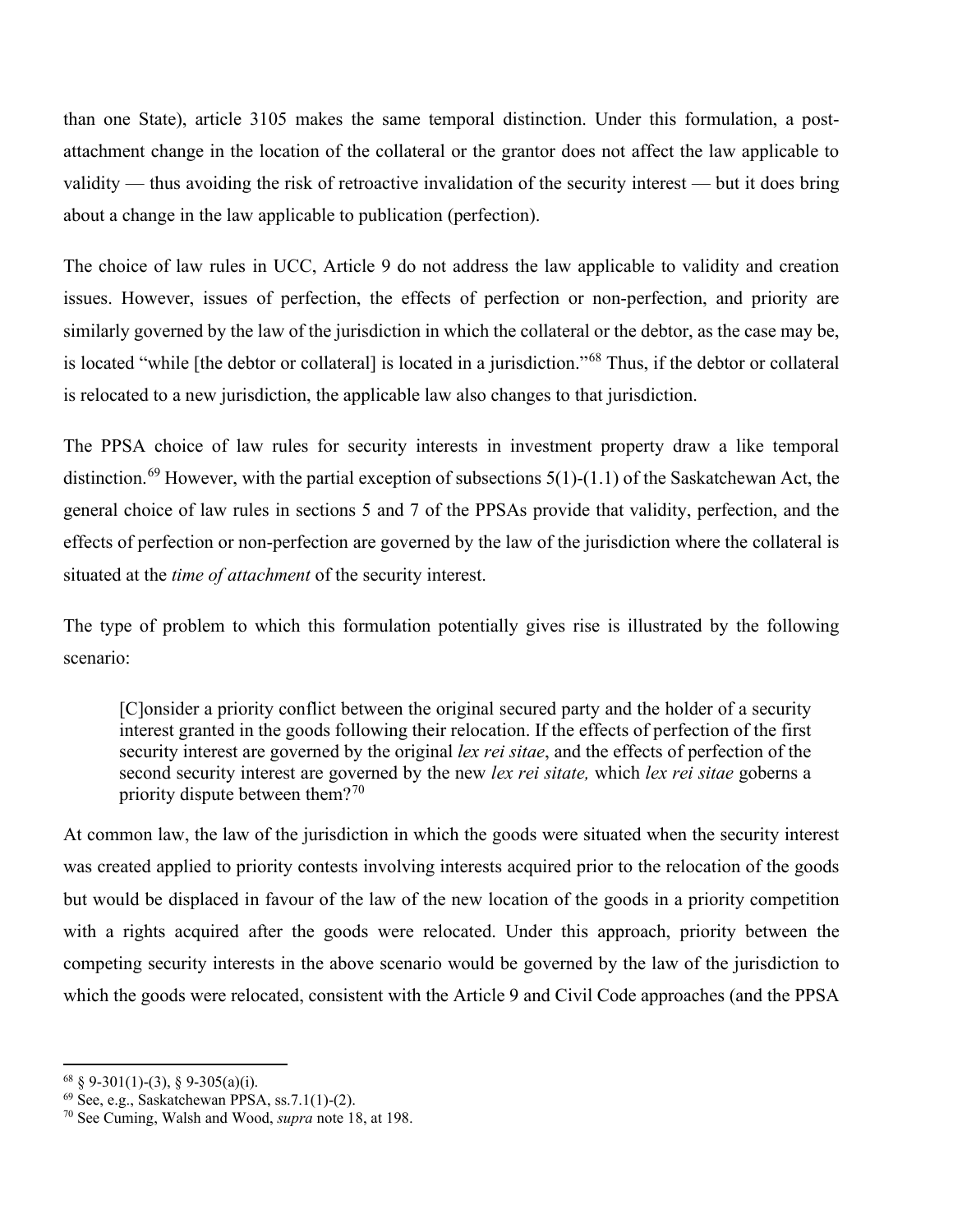approach in the context of investment property pursuant to section 7.1). In the few cases in which the issue has arisen, the results, though not necessarily the reasoning, are consistent with this approach.<sup>[71](#page-37-0)</sup>

## *Recommendation*

In light of the earlier recommendation to add an explicit reference to "priority" in sections 5 and 7 of the PPSA, it becomes all the more pressing to also amend the Acts to expressly and comprehensively address the effect of a post-location change in the relevant connecting factor on the law applicable to perfection and priority.

In principle, a third party acquiring a right in collateral would reasonably expect the law applicable to perfection and priority to be the law designated by the relevant connecting time at the time its right arises. Accordingly, it is recommended that sections 5 and 7 be revised to confirm that while the validity of a security interest is governed by the designated law at the time the security interest attaches, issues relating to perfection and priority are determined by the law of the current location of the collateral or the debtor, as the case may be. Under this formulation, a post-attachment change in the relevant connecting factor brings about a change in the law applicable to the perfection and priority of the security interest with respect to competing rights that arise after the change but not with respect to rights that arose before the change in the applicable law. In other words, consistent with the common law approach, the previously applicable law continues to apply unless and until it is displaced by a right acquired after a change in the relevant connecting factor. (It is noted that this qualification appears in article 91(2) of the UNCITRAL Model Law on Secured Transactions:

1. Except as provided in paragraph 2, references to the location of the encumbered asset or of the grantor in the provisions of this chapter refer:

(a) For creation issues, to the location at the time of the putative creation of the security right; and

(b) For third-party effectiveness and priority issues, to the location at the time when the issue arises.

<span id="page-37-0"></span><sup>71</sup> *Ibid.* at 198-199.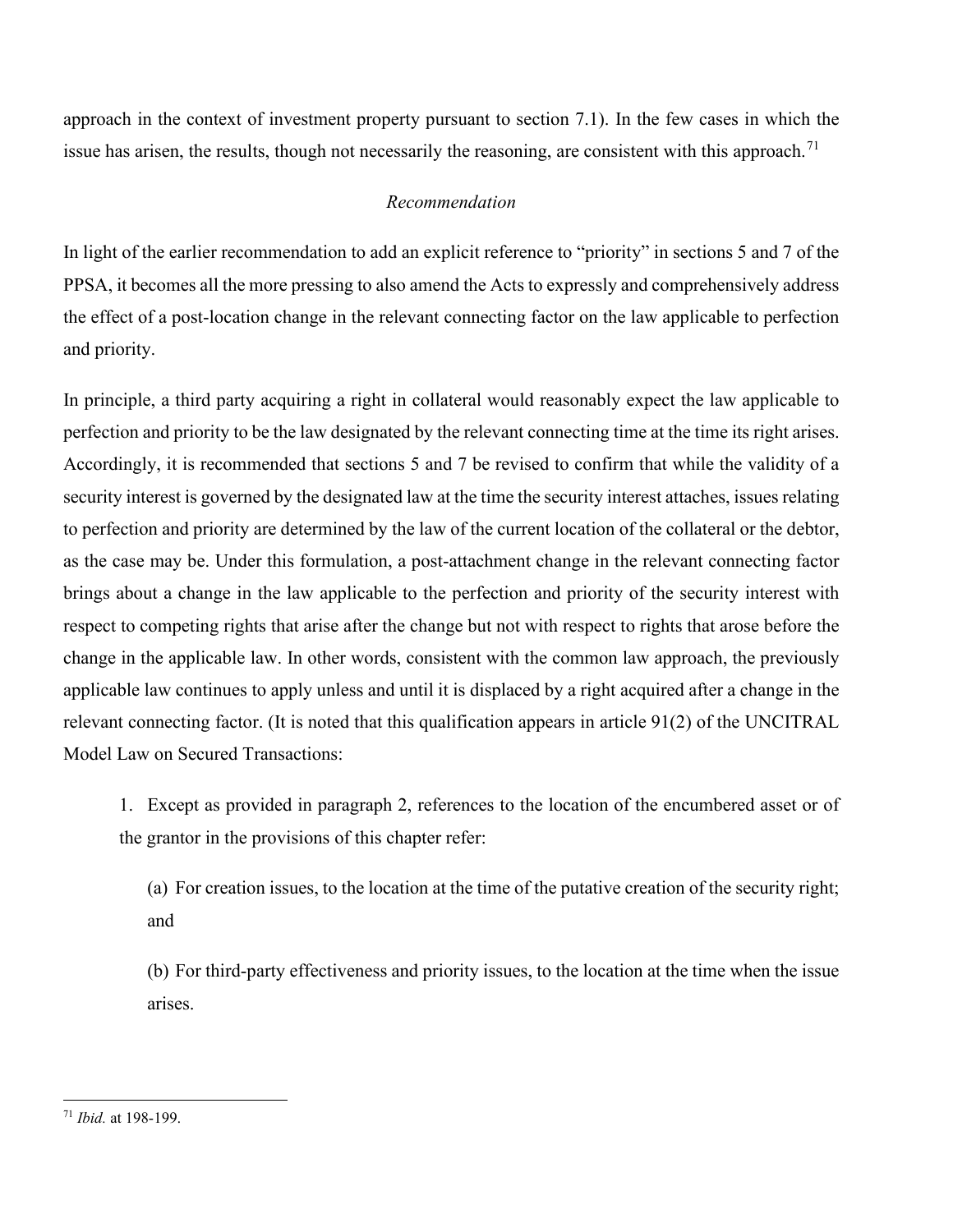2. If the right of a secured creditor in an encumbered asset is created and made effective against third parties and the rights of all competing claimants are established before a change in the location of the asset or the grantor, references in the provisions of this chapter to the location of the asset or of the grantor refer, with respect to third-party effectiveness and priority issues, to the location prior to the change.

#### *Proposed Provisions*

See proposed subsections  $5(1)$ ,  $5(1.1)$ ,  $7(2)$ ,  $7(2.1)$  and 8.2 below.

#### *Transition*

The proposed provisions are intended to clarify rather than change the existing law. They are therefore intended to take effect as of the coming into force of the amendments and to apply to all security interests whether they arise under an agreement made before or after the date of commencement.

## *Application*

The proposed provisions are relevant to all PPSA jurisdictions with the partial exception of Saskatchewan. While subsections 5 and 5(1.1) of the Saskatchewan Act already incorporate the proposed provisions, it still remains to revise section 7 in a like manner and to add the qualification set out in proposed section 8.2 below.

# **(iii) Law Applicable to Priority between Possessory and Non-Possessory Security Interests in an Instrument, a Negotiable Document of Title, Money or Chattel Paper; Distinction between Tangible and Electronic Chattel Paper**

#### *Background*

The PPSA choice of law rules governing the validity, perfection, effect of perfection and priority of security interests in an instrument, a negotiable document of title, money or chattel paper differ depending on whether the security interest is possessory or non-possessory (i.e., whether the collateral is in the possession of the secured creditor or the debtor). For possessory security interests, the law of the location of the collateral applies pursuant to section 5. For non-possessory security interests, the law of the location of the debtor applies pursuant to section 7. This bifurcated approach is problematic in the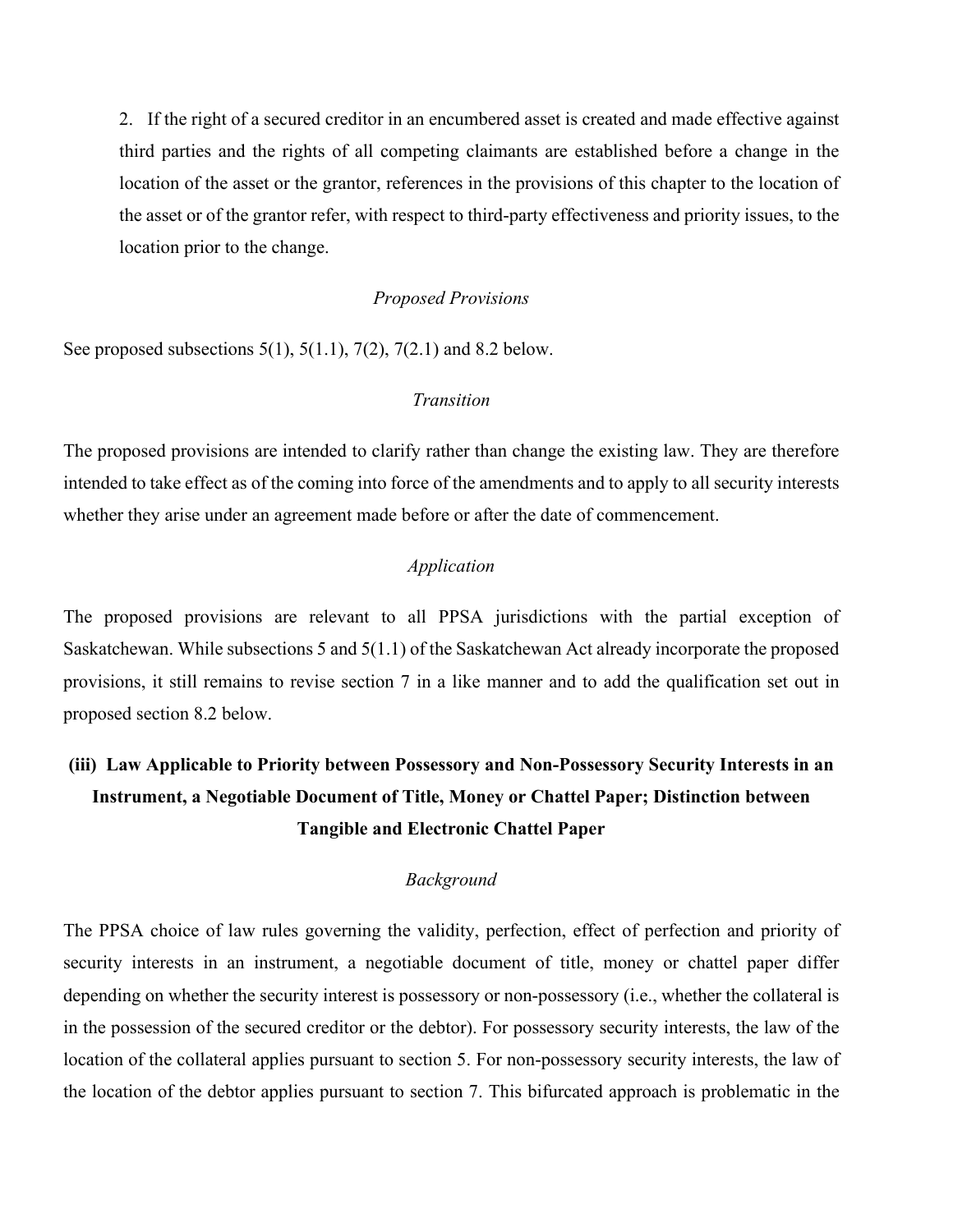event of a priority conflict between the holder of a non-possessory security interest and a competing secured creditor who has taken possession of the collateral. If the priority rules of the law applicable to the competing rights are not the same, which should prevail?

## *Recommendation*

Commentators take the view that the law of the location of the collateral should apply on the basis that this reflects the reasonable expectations of a party taking possession of an instrument, a negotiable document of title, money or chattel paper in view of the negotiable or quasi- negotiable character of these types of collateral.<sup>[72](#page-39-0)</sup> This approach would be consistent with the approach in UCC Article 9,  $\S$  9-301(3) and with the existing PPSA approach to security interests in certificated securities.<sup>[73](#page-39-1)</sup>

In light of the recommendation above to add an explicit reference to "priority" in sections 5 and 7 of the PPSA, it becomes all the more pressing to set out an explicit rule to this effect in those sections. The most straightforward approach would be to adapt the existing PPSA approach in the case of certificated securities. Under this approach, only the validity and perfection of a non- possessory security interest in an instrument, a negotiable document of title, money or chattel paper would be governed by the law of the location of the debtor under section 7; the effect of perfection or non-perfection and priority would be governed by the law of the location of the collateral under section 5.

If the recommendation to amend the internal law provisions of the PPSAs to address electronic chattel paper is accepted, it would then also become necessary to distinguish between the law applicable to tangible and electronic chattel paper. Since it is not possible to take physical possession of electronic chattel paper, the approach suggested in the preceding paragraph should be expressly limited to "*tangible*  chattel paper" and section 7 should be revised to refer the perfection and the priority of security interests in "*electronic* chattel paper" to the law of the location of the debtor.

#### *Proposed Provisions*

See subsections 5(1)(b) ("tangible chattel paper"), 5(1.1)(b), 7(2) ("electronic chattel paper" and "tangible chattel paper") and  $7(2.1)$  (b) below.

<span id="page-39-0"></span><sup>72</sup> See Cuming, Walsh and Wood, *supra* note 18 at 295.

<span id="page-39-1"></span><sup>&</sup>lt;sup>73</sup> See, e.g., Saskatchewan PPSA, s.7.1(2)(a) and (5)(a).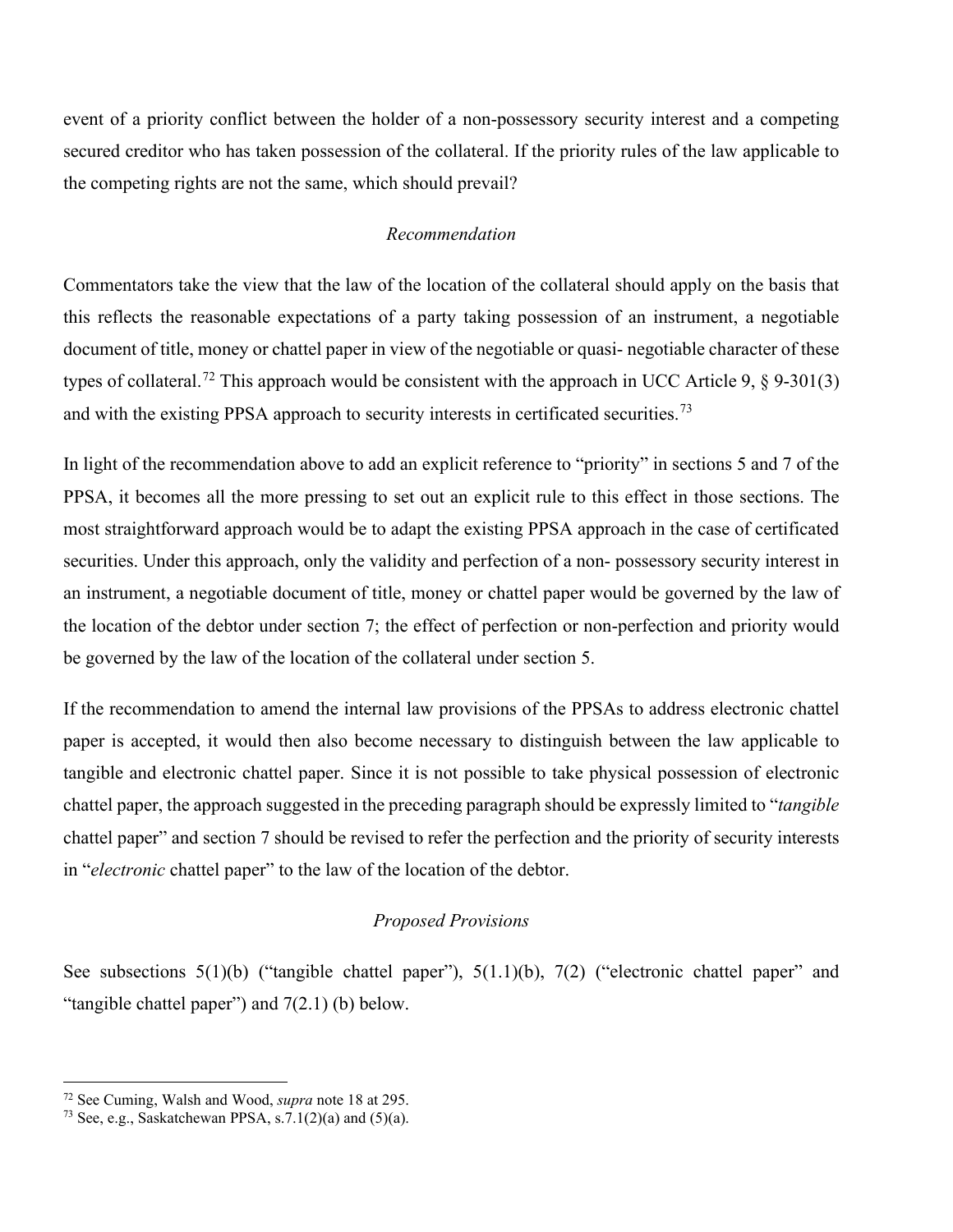#### *Transition*

The proposed provisions are intended to clarify rather than change the existing law. They are therefore intended to take effect as of the coming into force of the amendments and to apply to all security interests whether they arise under an agreement made before or after the date of commencement.

#### **(iv) Renvoi**

#### *Background*

Under the *renvoi* doctrine, a choice of law rule referring to the law of X jurisdiction does not refer only to the internal rules that the courts in X jurisdiction apply in domestic cases. The forum court also takes account of the choice of law rule that the courts in jurisdiction X apply to cases having the same connections to other jurisdictions that are presented by the relevant scenario. If the choice of law rule of X jurisdiction points to the application of a law other than X law, the forum court applies that other law.

The *renvoi* doctrine has attracted criticism. First, the applicable law ultimately depends not on the forum's own choice of law rules but on those of a foreign jurisdiction. From a policy perspective, this amounts to an abdication by the forum of the policy underpinning its own choice of law rule. Second, if the forum court employs total *renvoi* – which is the only logically defensible approach — the analysis does not yield an applicable internal law if the other legal system also employs total *renvoi*. For these reasons, *renvoi* is generally rejected in modern choice of law regimes, including those applicable to secured transactions.<sup>[74](#page-40-0)</sup>

The non-Ontario PPSAs contain an exception to the modern trend. Where the law of the jurisdiction in which the debtor is located applies, these Acts state that this includes the choice of law rules of that jurisdiction. The reason goes back to the early days of PPSA reform in Canada. At its inception, the PPSA debtor location rule for mobile goods and accounts was somewhat novel, and there was a perceived need to respect the fact that other jurisdictions might continue to apply a different choice of law rule based on assigning an artificial *situs* to these types of collateral.[75](#page-40-1)

<span id="page-40-0"></span><sup>74</sup> See, e.g.: article 3080 of the Civil Code of Quebec; §9-301–§ 9-306 of UCC Article 9, all of which expressly refer to the 'local law' of the jurisdiction whose law is designated as applicable; article 98 of the UNCITRAL Model Law on Secured Transactions.

<span id="page-40-1"></span><sup>75</sup> See Cuming, Walsh and Wood, *supra* note 18 at 214.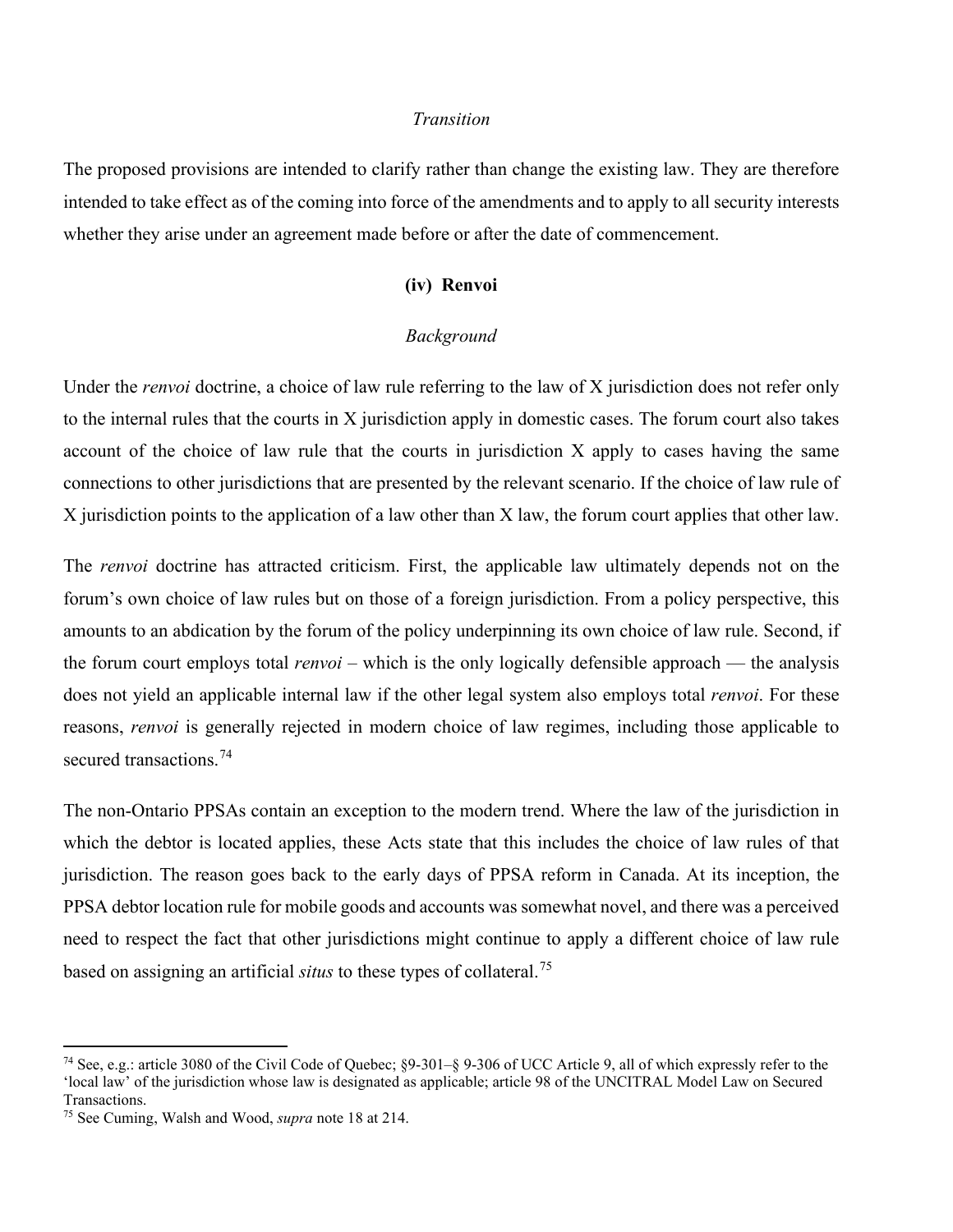#### *Recommendation*

The Uniform Law Conference of Canada has adopted recommendations calling for the abolition of the *renvoi* rule in the non-Ontario Acts.<sup>[76](#page-41-0)</sup> It is unfortunate that this reform was not implemented when the new choice of law rules for investment property were adopted, particularly since these new rules expressly confirmed the inapplicability of the *renvoi* doctrine to the choice of law rules for that category of collateral. Indeed, the limited scope of this new provision introduced a new potential source of confusion insofar as it could be taken to imply that the doctrine of *renvoi* remained applicable even in relation to the choice of law rules in the non-Ontario PPSAs for which the location of the collateral is the relevant connecting factor.

Accordingly, it is recommended that the non-Ontario PPSAs be amended in section 7 by striking out the words "including the conflict of laws rules" and in section 8.1 by striking out "section 7.1" and substituting "sections 5 to 8."

#### *Proposed Provisions*

See proposed section 7(2) below (striking out the reference to "conflict of laws") and proposed section 8.2 below (extending the abolition of the *renvoi* doctrine to sections 5-8).

### *Transition*

In practice no real interests are apt to be prejudiced by the abolition of the *renvoi* doctrine given the longstanding substantial harmony in the choice of law rules of all of the Canadian provinces and territories. The proposed provisions are therefore intended to take effect as of the coming into force of the amendments and to apply to all security interests whether they arise under an agreement made before or after the date of commencement.

### *Application*

The proposed provisions are relevant to all PPSA jurisdictions, other than Ontario, subject to the following qualifications:

<span id="page-41-0"></span><sup>76</sup> See Reform of the Law of Secured Transactions — Report of the Working Group 2002–2003, available at www.ulcc.ca.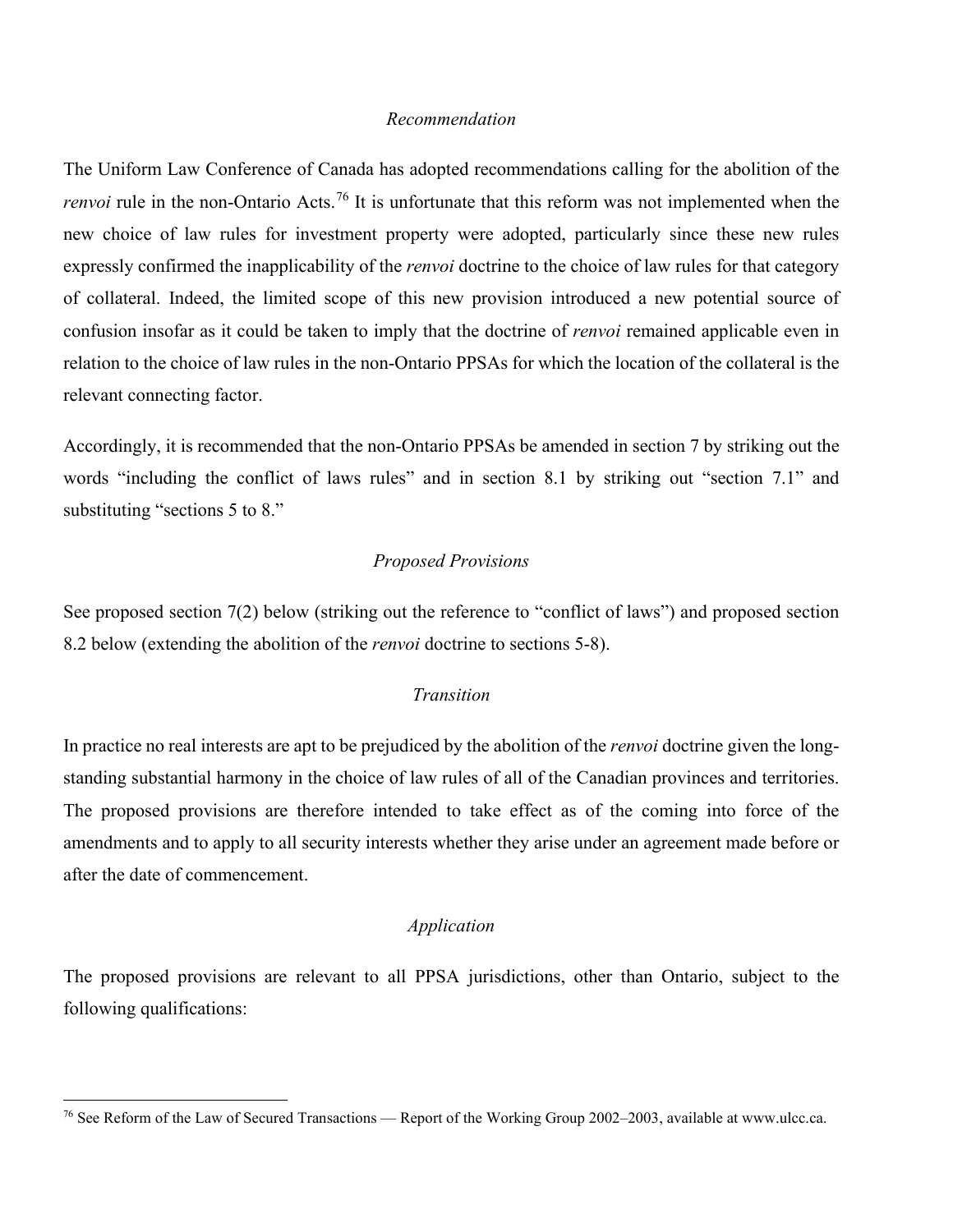(i) While section 8.1 of the Saskatchewan Act has already been revised in line with proposed section 8.1 below, it remains necessary to strike out ", including the conflict of laws rules," in subsection 7(2);

(ii) the proposed provisions are already anticipated in the case of the British Columbia PPSA by the amendments set out in subsections 43(b) and section 47 of the British Columbia Finance Statutes Amendment Act, 2010, Bill 6, 2010, not yet proclaimed in force.

## **(v) Proposed Provisions**

- *5(1) Subject to sections 6 to 8, the validity of*
	- *(a) a security interest in goods, and*
	- *(b) a possessory security interest in a negotiable document of title, tangible chattel paper, an instrument and money,*
	- *is governed by the law of the jurisdiction where the collateral is situated when the security interest attaches.*

*5(1.1) Except as otherwise provided in sections 6 and 7, while the collateral is situated in a jurisdiction, the law of that jurisdiction governs*

- *(a) perfection, the effect of perfection or non-perfection, and the priority of a security interest referred to in subsection (1);*
- *(b) the effect of perfection or non-perfection and the priority of a non-possessory security interest in a negotiable document of title, tangible chattel paper, an instrument and money.*

#### *7(2) The validity of*

- *(a) a security interest in*
	- *(i) an intangible,*
	- *(ii) goods that are of a type that are normally used in more than one jurisdiction, if the goods are equipment or are inventory leased or held for lease by the debtor to others, and*
	- *(iii) electronic chattel paper*
- *(b) a non-possessory security interest in an instrument, a negotiable document of title, money and tangible chattel paper,*

*are*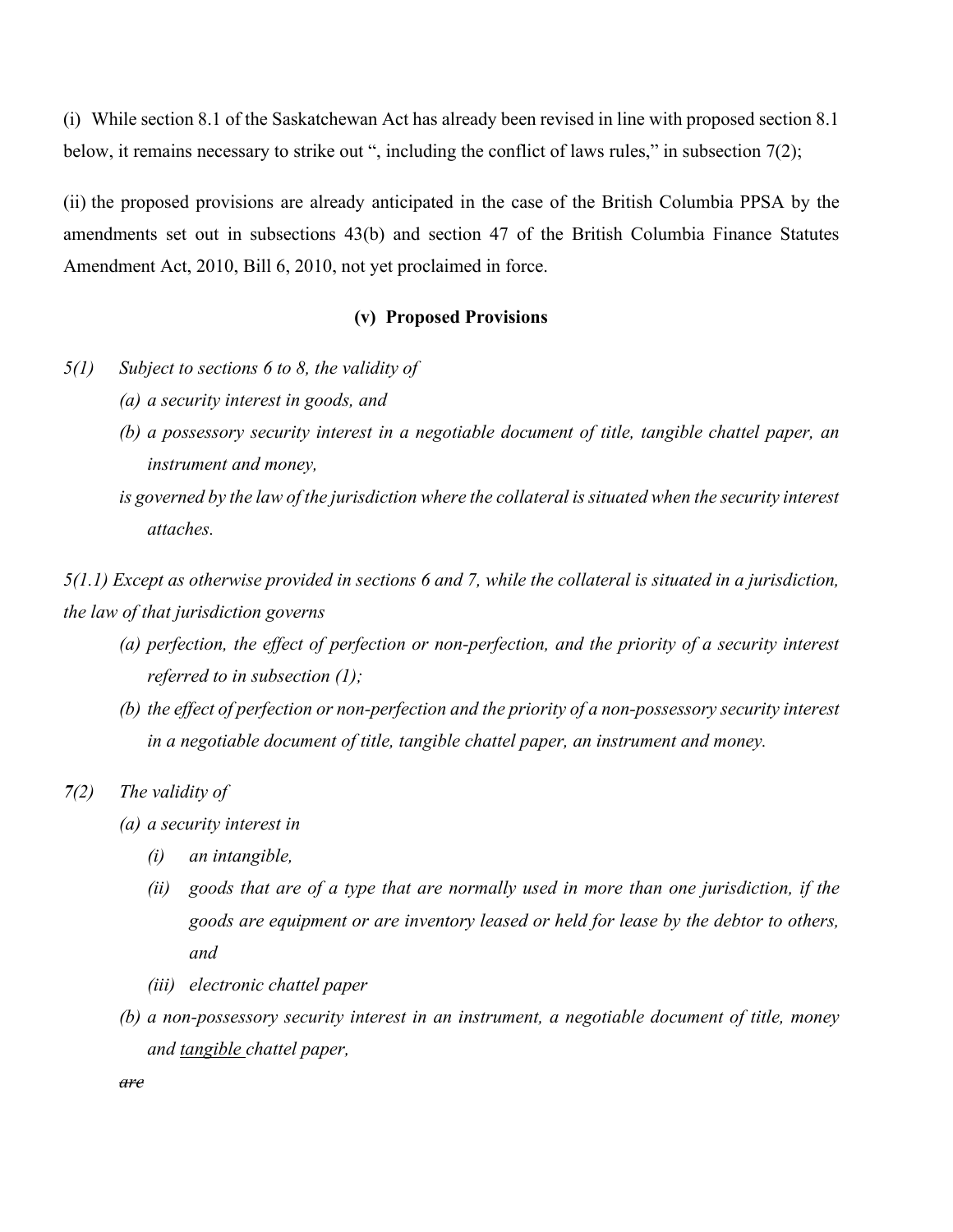*is governed by the law of the jurisdiction where the debtor is located when the security interest attaches.*

*7(2.1) While the debtor is located in a jurisdiction, the law of that jurisdiction governs:*

- *(a) perfection, the effect of perfection or non-perfection, and the priority of a security interest referred to in paragraph (2)(a);*
- *(b) perfection of a security interest referred to in paragraph 2(b).*

*8.1 For the purposes of sections 5 to 8, a reference to the law of a jurisdiction means the internal law of that jurisdiction excluding its conflict of law rules.*

*8.2 If a security interest is perfected and the rights of a competing claimant arose before a change in the applicable law in accordance with sections 5(1.1), 7(2.1) or 7.1(2), perfection, the effects of perfection or non-perfection, and priority continue to be governed by the previously applicable law.*

## **(c) Preserving Continuity of Perfection after a Change in the Applicable Law**

## **(i) Background**

As explained above, a post-attachment change in the location of the collateral or the debtor, as the case may be, may bring about a change in the law applicable to the perfection and priority of a security interest. However, this does not necessarily mean that a security interest perfected under the previously applicable law becomes unperfected. Provided the security interest is "re- perfected" in accordance with the new applicable law before the expiry of the "grace period" specified in the relevant PPSA, continuity of perfection is preserved.<sup>[77](#page-43-0)</sup> However, there is a difference in the formulation of the rule depending on whether the relevant connecting factor is the location of the goods or the location of the debtor.

In respect of security interests in goods governed by the law of the location of the goods, the grace period for re-perfection applies only where the goods are relocated to the enacting province or territory. In respect of security interests in collateral governed by the law of the location of the debtor, the security interest must be re-perfected before the expiry of the grace periods specified in the enacting jurisdiction's PPSA, even if the debtor relocates to some other jurisdiction and even if that other jurisdiction is not a PPSA jurisdiction and has a different grace period (or no grace period). As explained by commentators,

<span id="page-43-0"></span><sup>&</sup>lt;sup>77</sup> See, e.g., Saskatchewan PPSA, ss  $5(3)$  and  $7(3)$ .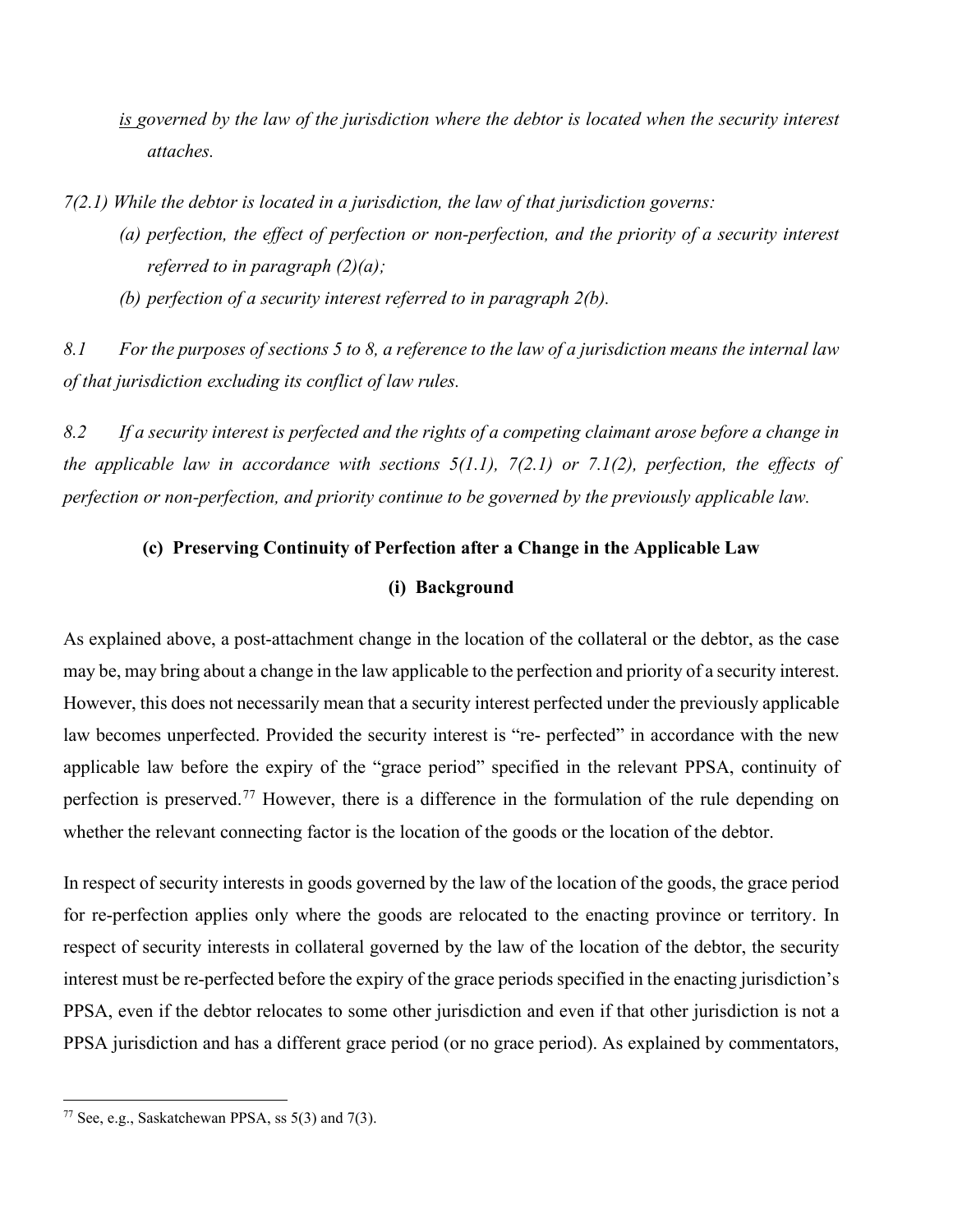this latter formulation may give rise to complexity and produce inconsistent outcomes depending on where the perfected status of the security interest is litigated:

Where the debtor relocates to another PPSA jurisdiction, the difference [in the formulation] is inconsequential since the grace periods will be identical under both the law of the forum and the law of the new location. However, the debtor may relocate to a province or country where the grace periods for preserving perfected status are different. Consider the following scenario.

SP grants a security interest in mobile goods and intangibles while located in Saskatchewan. D later relocates to the state of New York. Three months later, SP finds out about the relocation and perfects its security interest in accordance with the New York version of UCC Article 9.

Article 9 of the UCC gives the secured party a grace period of four months to reperfect upon a change in the location of the debtor. Consequently, continuity of perfection is preserved in the above scenario as a matter of New York law. However, in litigation in Saskatchewan, the Saskatchewan court will apply the shorter time periods prescribed by the Saskatchewan PPSA with the result that the security interest loses continuity of perfection.

The converse situation can also arise. Suppose that instead of changing location to New York, the debtor moves to Quebec and the secured party reperfects in Quebec within forty-five days of the relocation. So far as Quebec law is concerned, perfected status is lost since the Civil Code provides a maximum grace period of only thirty days for reperfection where a debtor relocates to that province. However, in litigation in Saskatchewan, perfected status would be preserved by virtue of the lengthier sixty-day grace period recognized by the Saskatchewan PPSA.[78](#page-44-0)

The location of the debtor can change indirectly as a result of a transfer of the collateral to a transferee located in a different jurisdiction. The following scenario illustrates this possibility:

D, located in Province X, grants a security interest in mobile goods and intangibles to SP1 who registers in Province X's registry. In breach of the security agreement between D and SP1, D transfers an interest in the assets to T, located in Province Y. T then grants a security interest in the same assets to SP2 who registers in Province Y's registry because this is where T is located.

<span id="page-44-0"></span>In this scenario, section 7 of the non-Ontario PPSAs obliges SP1 to reperfect in accordance with the law of the jurisdiction where T is located (Province Y) naming T as a new debtor in order to preserve the perfected status of its security interest under D's home law (province X). The applicable grace periods are the same ones that apply in the case of a change in the location of the debtor. If the security interest is perfected in the new jurisdiction before the expiry of the grace period, it is deemed to be continuously perfected. If it is not, the security interest becomes unperfected. This reperfection requirement is intended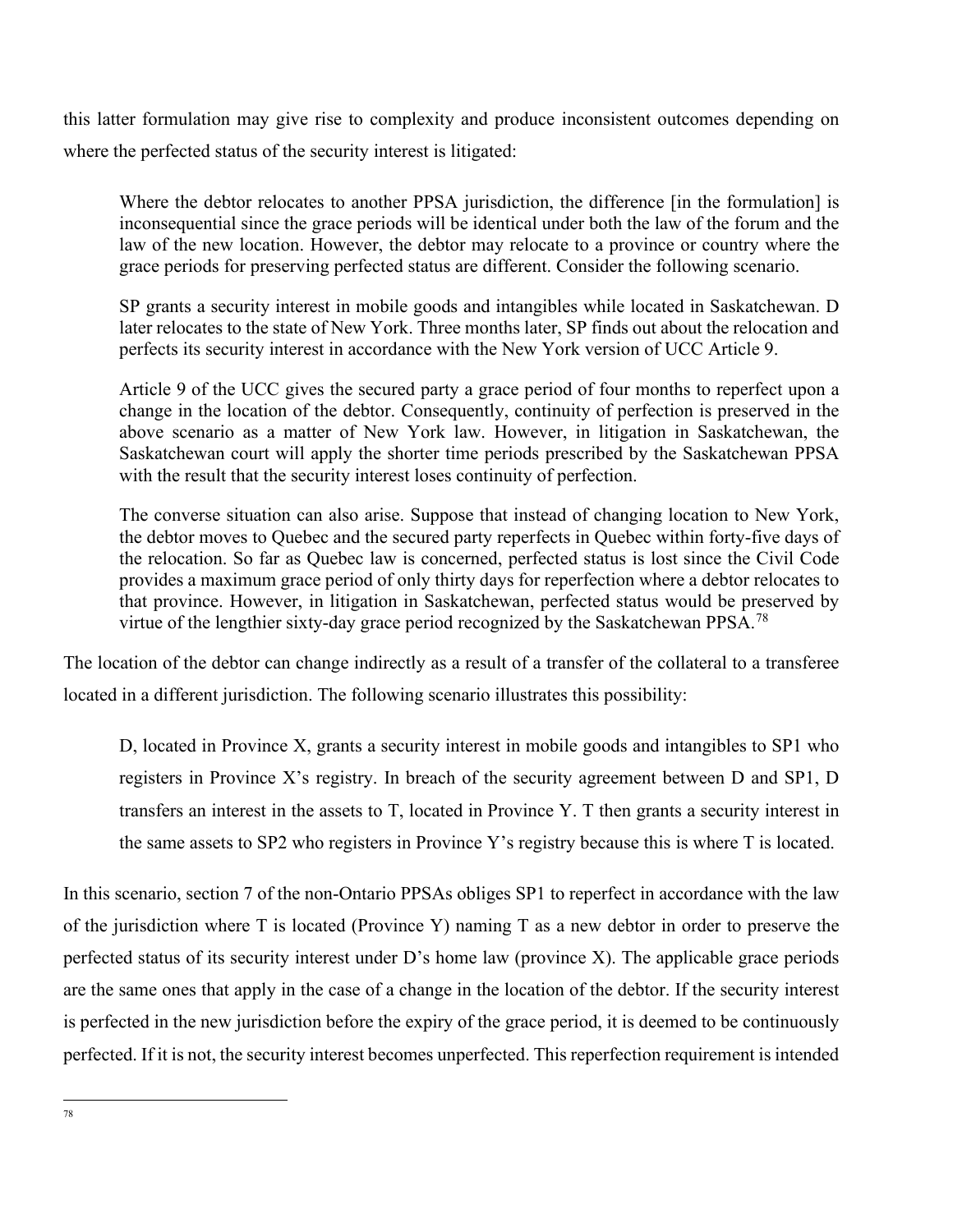to protect persons in the position of SP 2 in the above scenario who would reasonably expect that a search of the registry in the jurisdiction where T is located would disclose any security interests granted by T. It is *not* intended for the benefit of T who ought to have verified the status of D's ownership by searching the registry in Province X in advance of her purchase. Consequently, failure to reperfect before the expiry of the relevant grace period does not cause the security interest to become unperfected as against T but only as against a party taking from T such as SP2 in this scenario.[79](#page-45-0) In addition, a *transfer* of ownership or title is necessary to trigger the reperfection obligation. Thus, for example, delivery of possession of mobile goods to a consignee in another jurisdiction under a consignment for sale does not prejudice the perfected status of the security interest.<sup>[80](#page-45-1)</sup>

Saskatchewan has proposed deleting the requirement for a secured creditor to reperfect following a transfer of the collateral to a transferee located in a different jurisdiction in order to maintain continuity of perfection. Two justifications may be given for this proposal. First, under the substantive provisions of the PPSA, a secured creditor is obligated to amend a registration to disclose the name of a transferee of the collateral as a new debtor only after it finds out about the transfer and the name of the transferee.<sup>[81](#page-45-2)</sup> It is incongruous to impose a more onerous reperfection obligation on a secured creditor in the crossborder scenario compared to the domestic context. Second, under the substantive provisions of the non-Ontario PPSAs, failure to register the name of the transferee as a new debtor before the expiry of the grace period does not cause the security interest to become wholly unperfected but only subordinates it against interests arising after the transfer: see again section 51 of the Saskatchewan PPSA. Adoption of this proposal would have the additional benefit of harmonizing the other PPSAs with the Ontario Act on this point.

Finally, it should be noted that the formulation of the rule governing continuity of perfection in section 7(6) of the Ontario Act differs from the formulation in section 5(2). Whereas continuity of perfection is preserved under section 7(6) for the duration of the grace period even if the secured creditor does not reperfect before the grace period expires, continuity of perfection under section 5(2) is conditional on reperfection before the grace period expires. It is recommended that section 7(6) of the Ontario Act be

<span id="page-45-0"></span><sup>79</sup> *Northwest Equipment Inc. v. Daewoo Heavy Industries America Corp.*, [2002] 6 W.W.R. 444 (Alta. CA).

<span id="page-45-1"></span><sup>80</sup> *Canadian Imperial Bank of Commerce v. A.K. Construction (1988) Ltd.* (1996), 186 A.R. 1 at 6 (Q.B.), aff'd (1998), 223 A.R. 115 (C.A.)

<span id="page-45-2"></span><sup>81</sup> See, e.g., Saskatchewan PPSA, s.51.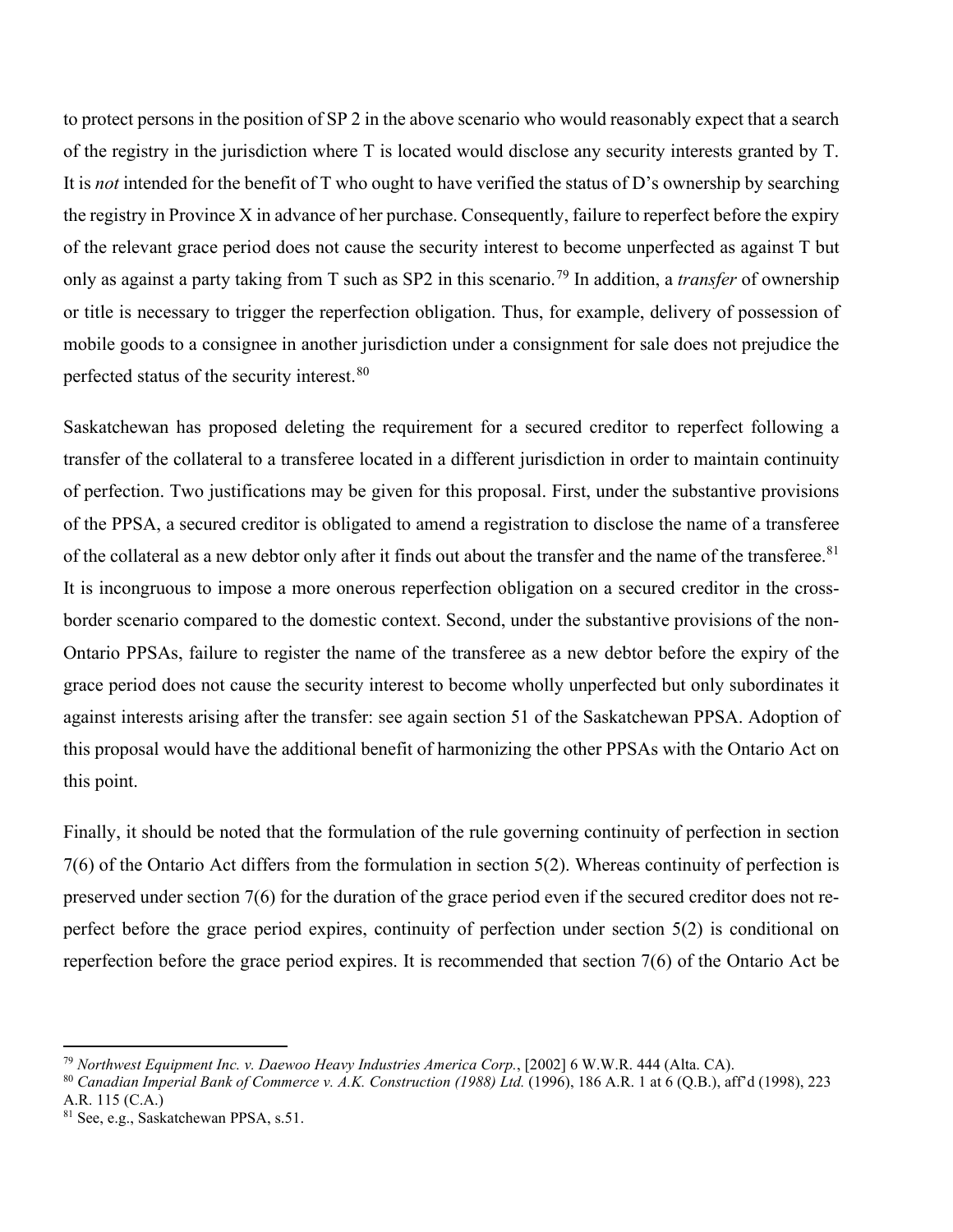revised to conform to the approach taken in section 5(2). This reform would have the added advantage of also conforming the Ontario Act to the other PPSAs.

## **(ii) Recommendation**

In principle, an enacting jurisdiction should determine the appropriate grace period and any other conditions governing continuity of perfection only where the change in the relevant connecting factor results in the law of that jurisdiction becoming the applicable law. Otherwise, this would defeat the general rule under which perfection, the effects of perfection or non-perfection and priority are governed by the law of the jurisdiction where the collateral or debtor as the case may be is located at the relevant time (since the law governing perfection surely includes the law governing continuity of perfection in that jurisdiction).

Accordingly, it is recommended that the PPSA rules governing continuity of perfection in section 7 be aligned with those in section 5 to ensure that they apply only where the application of the law of the enacting jurisdiction is triggered by the change in the location of the relevant connecting factor. A similar change is recommended for the conflicts provisions governing continuity of perfection for security interests in investment property following a change in the relevant connecting factor.<sup>[82](#page-46-0)</sup>

It is further recommended that the wording of the PPSA rule governing continuity of perfection in section 5(3) be revised to refer to a security interest in goods "perfected under the law of the jurisdiction designated in subsection 5(1)" as opposed to the "law of the jurisdiction in which the goods are situated when the security interest attaches." This additional change is necessary to align the wording of subsection 5(3) with the recommendation above that section 5 be amended to confirm that the law of the location of the goods applies to perfection, the effect of perfection or non-perfection and priority only while the goods are located in that jurisdiction (as opposed to from the time of initial attachment).

Finally, for the reasons given above, we recommend deleting the words "or transfers an interest in the collateral to a person located in another jurisdiction" from section 7(3), a change that will bring the other PPSAs in line with the Ontario Act.

<span id="page-46-0"></span> $82$  See, e.g., Saskatchewan PPSA, s.7.1(6).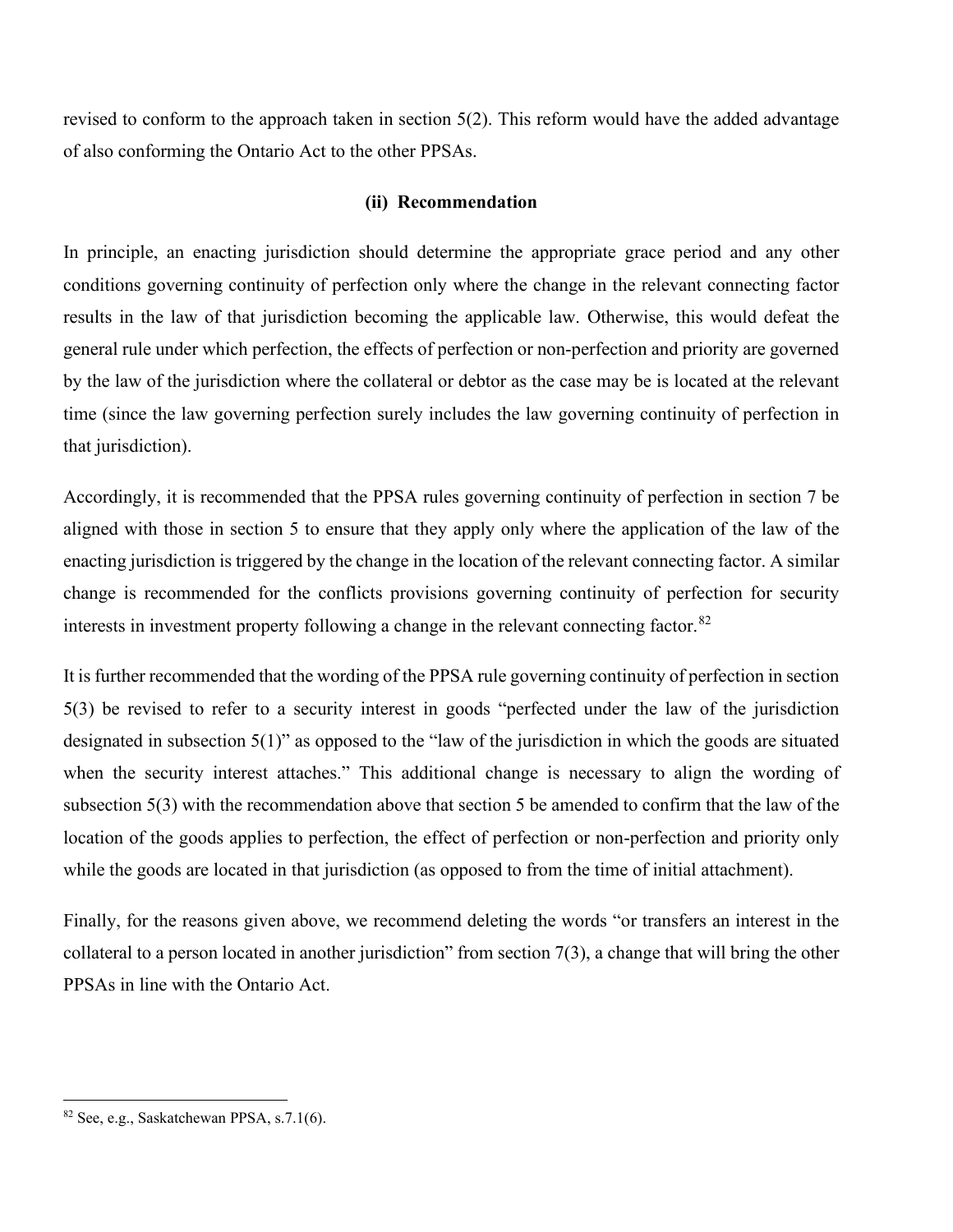#### **(iii) Proposed Provisions**

*5(3) If goods are relocated to the [enacting Province or Territory], a security interest in the goods perfected in accordance with the applicable law as provided in subsection (1) continues perfected in [the enacting Province or Territory] if it is perfected under this Act*

*(a) not later than 60 days after the day on which the goods are brought into [the enacting Province or Territory];*

*(b) not later than 15 days after the day on which the secured party has knowledge that the goods have been brought into [the enacting Province or Territory]; or*

*(c) before perfection ceases under the previously applicable law whichever is earliest, . . .*

*7(3) If a debtor relocates to [the enacting Province or Territory] a security interest perfected in accordance with the applicable law as provided in subsection (2), continues perfected in [the enacting Province or Territory] if it is perfected under this Act:*

*(a) not later than 60 days after the after the day on which the debtor relocates or transfers an interest in the collateral to a person located in [the enacting Province or Territory];*

*(b) not later than 15 days after the day on which the secured party has knowledge that the debtor has relocated or transferred an interest in the collateral to a person located in the [the enacting Province or Territory]; or*

*(c) prior to the day that perfection ceases pursuant to the previously applicable law; whichever is the earliest.*

*7.1(6) A security interest perfected in accordance with the applicable law as provided in subsection (5) remains perfected [in the enacting Province or Territory] until the earliest of*

*(a) 60 days after the day the debtor relocates to [the enacting Province or Territory]*

*(b) 15 days after the day the secured party knows the debtor has relocated to [the enacting Province or Territory], and*

*(c) the day that perfection ceases under the previously applicable law.*

*7.1(7) A security interest in investment property that is perfected under the law of the issuer's jurisdiction, the securities intermediary's jurisdiction or the futures intermediary's jurisdiction, as applicable, remains perfected [in the enacting Province or Territory]until the earliest of*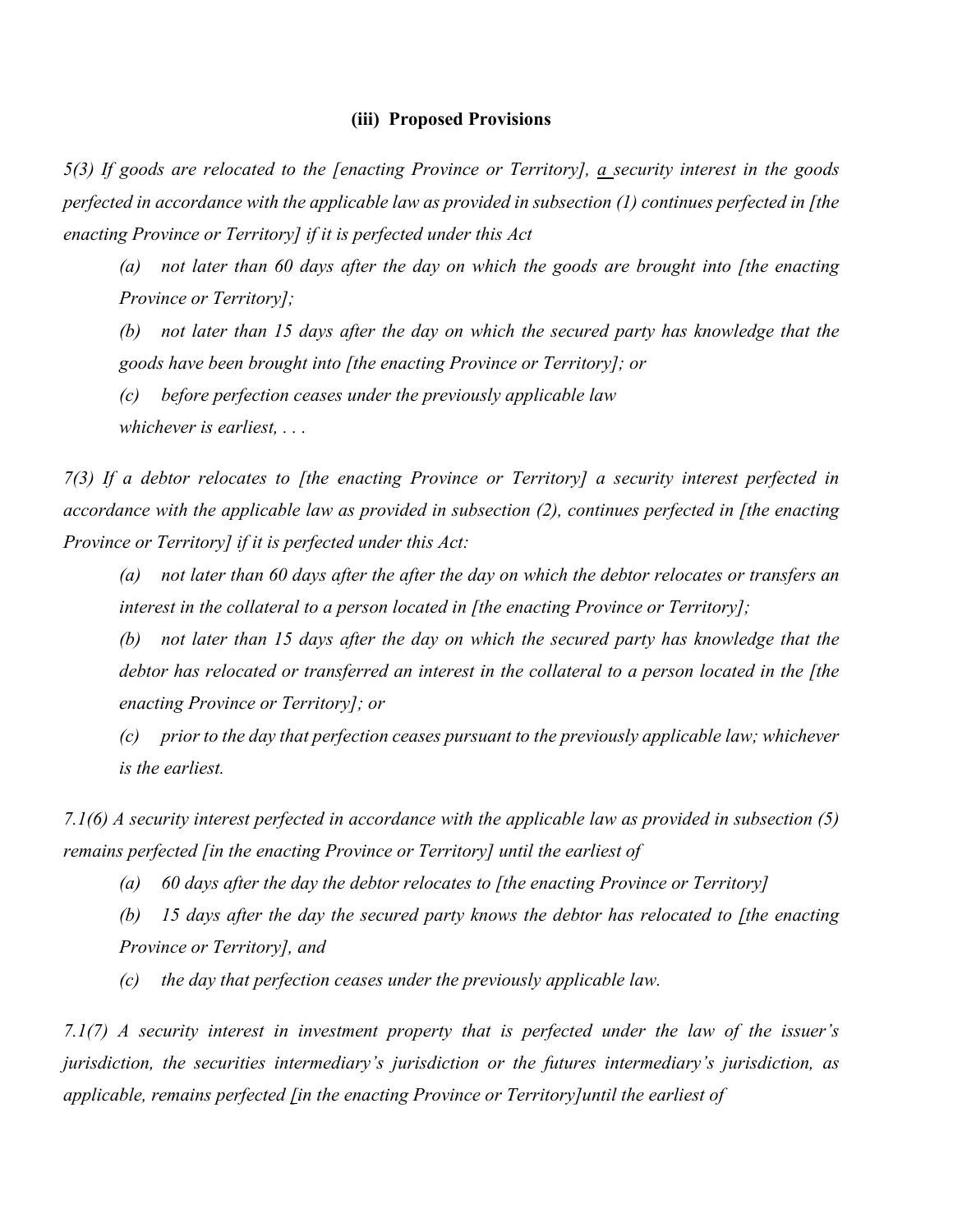*(a) 60 days after a change of the applicable jurisdiction to [the enacting Province or Territory],*

*(b) 15 days after the day the secured party knows of the change of the applicable jurisdiction to [the enacting Province or Territory] and*

*(c) the day that perfection ceases under the previously applicable law.*

## **(iv) Transition**

The proposed changes to subsections  $5(3)$  and  $7.1(6)$  and (7) are intended to clarify rather than change the current law. The proposed change to subsection 7(3) does change existing law. However, in practice, the change only affects continuity of perfection for security interests with a connection to a jurisdiction with a different grace period than the PPSAs (for example, as noted above, Quebec or a state in the United States) and prudent secured creditors are likely to have already taken account of this risk. Accordingly, all the proposed provision are intended to take effect as of the date of coming into force of the amendments and to apply to all security interests whether they arise under an agreement made before or after the date of commencement.

#### **(v) Application**

The proposed provisions are relevant to all PPSA jurisdictions with the exception of the deletion in section 7(3) of the words "or transfers an interest in the collateral to a person located in another jurisdiction" which are applicable only to the non-Ontario PPSAs.

#### **(d) Security Interests in Goods Intended to be Relocated within Thirty Days**

#### **(i) Background**

The PPSAs contain a special choice of law rule for goods intended to be removed from the jurisdiction within thirty days after the security interest attaches.<sup>[83](#page-48-0)</sup> The law of the jurisdiction where the goods are intended to be kept applies to validity, perfection, and the effects of perfection or non-perfection if the goods are actually relocated to that jurisdiction within thirty days. The aim of this exception is to relieve the secured party from the cost and expense of having to comply with the perfection rules of both jurisdictions.

<span id="page-48-0"></span><sup>83</sup> See, e.g., Saskatchewan PPSA, s.6.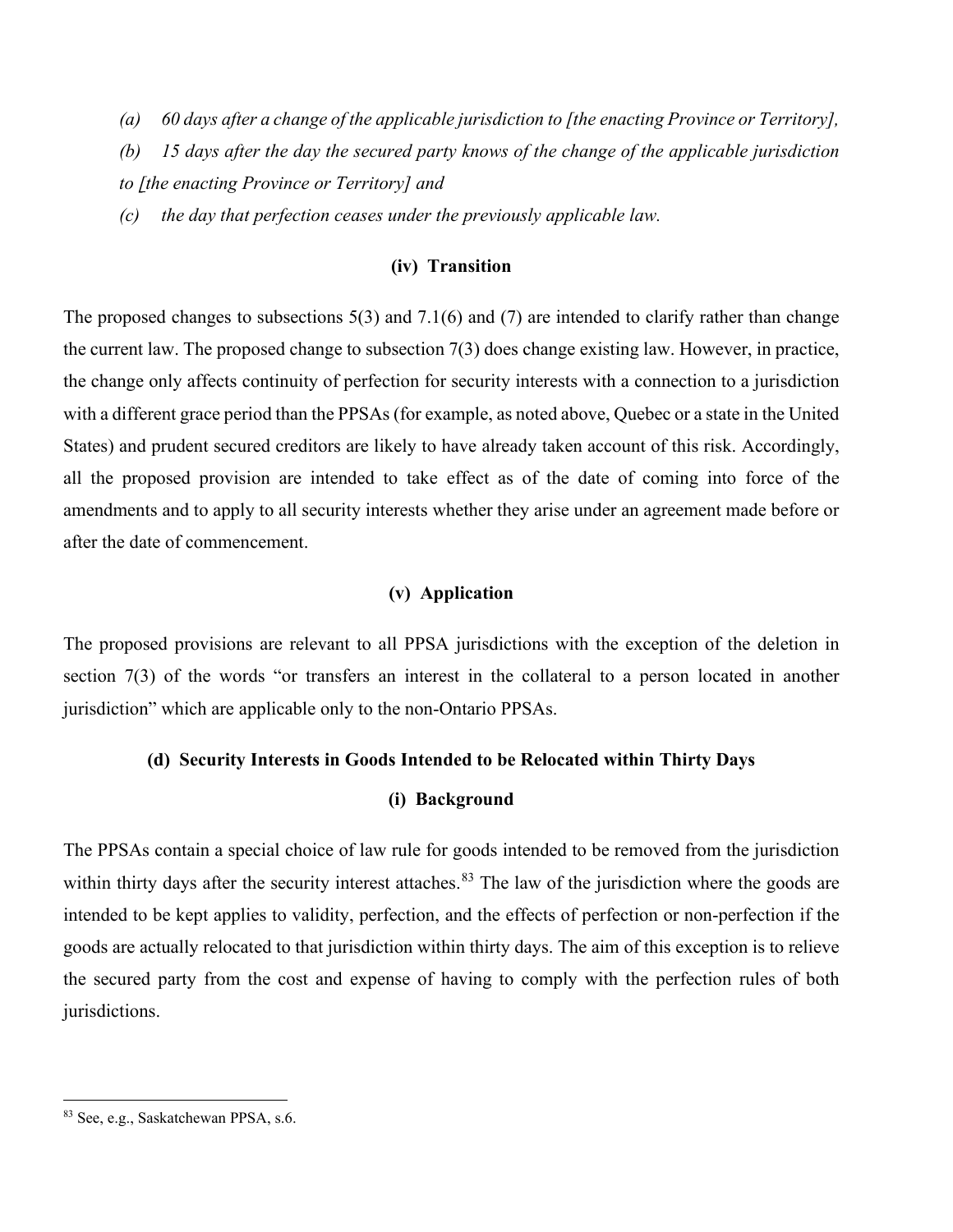The current formulation of section 6 is problematic at two levels. First, the current wording of subsection 6(1) implies that a security interest is valid and perfected only if the validity and perfection requirements of the law of the intended location of the goods are satisfied. In principle a secured creditor should have the option of either complying with that law or complying with the validity and perfection rules of the law of the location of the collateral at the time of attachment and then taking whatever steps are needed under the law of the intended location of the collateral to preserve the continuity of its perfected status.

Second, the current wording of subsection 6(2) does not fit easily with the distinction, reflected in proposed subsections  $5(1)-(1.1)$  and  $7(2)-(2.1)$  in section (b) above, that while validity is governed by the law of the jurisdiction where the goods are located when the security interest attaches, perfection, the effects of perfection or non-perfection, and priority is governed by the law of the current location of the goods. That is, as currently formulated, subsection 6(2) may be taken to imply that even if the goods are later removed from the jurisdiction to which they were initially removed, the law of the first jurisdiction continues to apply except where the goods were located in the enacting jurisdiction at the time of attachment and are subsequently brought back into the enacting jurisdiction.

#### **(ii) Recommendation**

To address the problems noted above, it is recommended that section 6 be reformulated along the lines set out below.

#### **(iii) Proposed Provision**

*6(1) Subject to section 7, if the parties to a security agreement that creates a security interest in goods in one jurisdiction understand at the time the security interest attaches that the goods will be kept in another jurisdiction, and the goods are removed to the other jurisdiction for purposes other than transportation through the other jurisdiction not later than 30 days after the security interest attaches, the security interest*

*(a) is valid if it is valid under either the law of the jurisdiction where the goods are located when the security interest attaches or the law of the other jurisdiction; and*

*(b) may be perfected under the law of either jurisdiction.*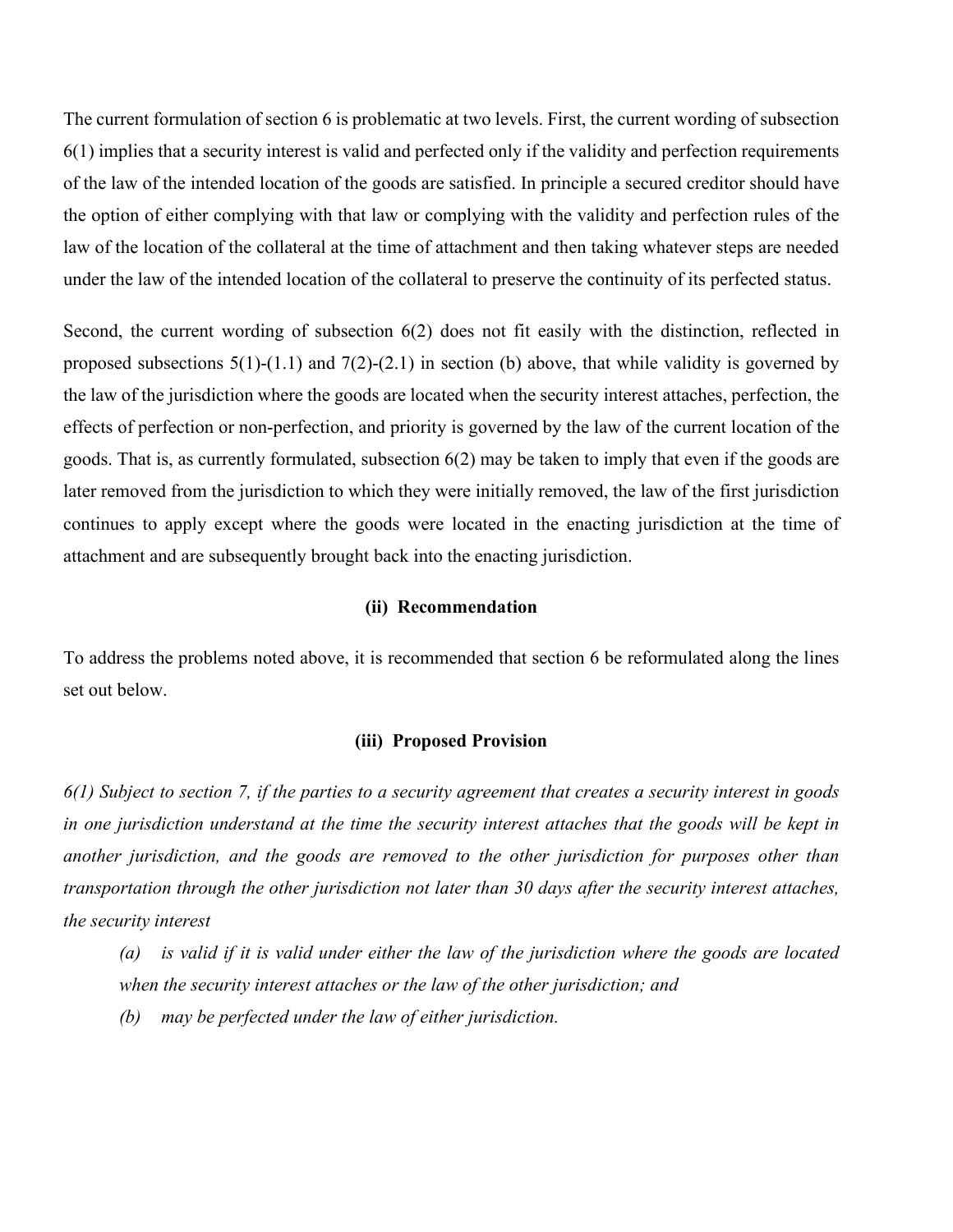*6(2) If a security interest referred to in subsection (1) is perfected in accordance with the law of the jurisdiction to which the goods are removed, the effects of perfection and the priority of the security interest are governed by that law:*

- *(a) before the goods are removed to that jurisdiction; and*
- *(b) while the goods are located in that jurisdiction.*

#### **(iv) Transition**

The proposed provision is intended to clarify the wording of section 6 to bring it into line with the wording of proposed subsections 5(1)-(1.1) which likewise are intended to clarify rather than change the current law. Accordingly, the proposed provision is intended to take effect as of the coming into effect of the amendments and to apply to all security interests whether they arise under an agreement made before or after the date of commencement.

## **(v) Application**

The proposed provision is relevant to all PPSA jurisdictions.

## **(e) Effect on Applicable Law of Absence of Public Registry in Jurisdiction Where Debtor is Located**

#### **(i) Background**

The non-Ontario PPSAs set out an exception to the application of the law of the jurisdiction where the debtor is located to issues otherwise governed by that law if it does "not provide for public registration or recording of the security interest or a notice relating to it."<sup>[84](#page-50-0)</sup> The exception applies where the transaction involves collateral in the form of an account payable in the enacting jurisdiction or a nonpossessory security interest in chattel paper, a negotiable document of title, an instrument or money acquired when the collateral was located in the enacting jurisdiction. In this scenario, the security interest also must be perfected in accordance with the perfection requirements of the enacting jurisdiction. Otherwise, the security interest is subordinated to any competing third party interests acquired in the collateral.

<span id="page-50-0"></span><sup>84</sup> See, e.g., Saskatchewan PPSA, s.7(4).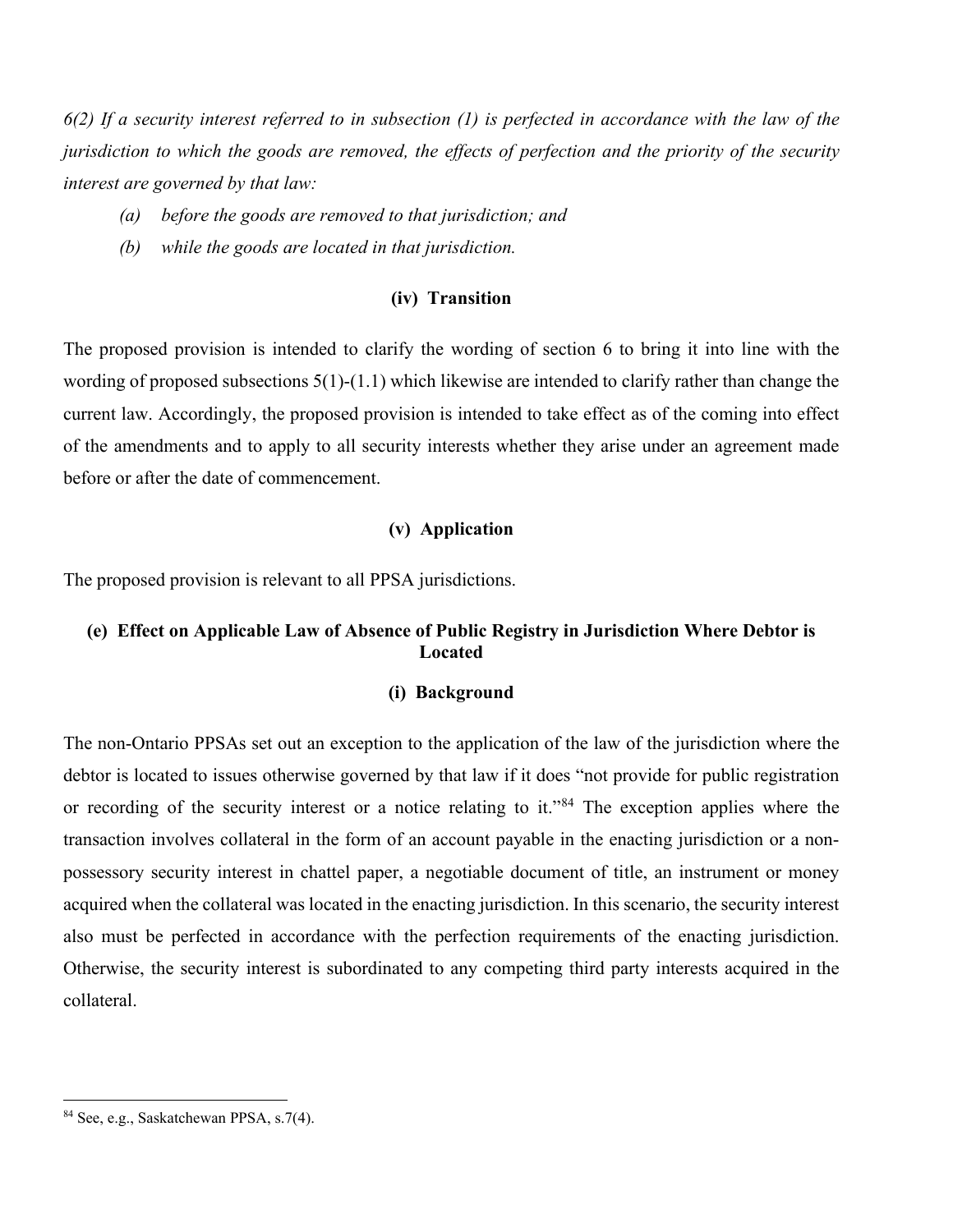All jurisdictions in Canada and the United States now have public registration systems for security interests in the types of collateral covered by the exception. Thus, the 'mischief' sought to be addressed by the exception is no longer a practical problem in the vast majority of transactions to which the PPSA choice of law rules apply. Moreover, in the case of security interests in accounts, there is not much practical scope for the exception to apply. After all, the potential application of the exception is triggered only if the account is payable in the enacting jurisdiction. Assuming that an account is normally payable in the jurisdiction where the creditor on the account - the grantor of the security interest - is located, it follows that the applicable law under section 7 will normally be that of the enacting PPSA jurisdiction in any event, and since that jurisdiction's PPSA clearly will have a public registry system, the exception will be inapplicable. In the case of non-possessory security interests in chattel paper, documents of title, instruments or money located in the enacting jurisdiction, while the enacting jurisdiction may not always coincide with the jurisdiction of the location of the grantor, the super-priority generally accorded to possessory security interests in these forms of collateral means that third parties generally cannot place full reliance on the ability to search the registry in the grantor's location in any event. Furthermore, given the universal establishment of public registries throughout Canada and the United States noted above, the likelihood of the exception being triggered is virtually non-existent.

#### **(ii) Recommendation**

In view of the very limited practical relevance of the exception set out in subsection 7(4) of the Saskatchewan PPSA and its equivalent in other PPSAs, its repeal is recommended. Repeal would have the additional virtue of bringing the non-Ontario PPSAs into line with the Ontario PPSA and the choice of law rules for movable security in the Civil Code of Quebec, neither of which contains any equivalent exception.

#### **(iii) Proposed Provision**

7(4) [Delete]

#### **(iv) Transition**

The scenario contemplated by subsection 7(4) is unlikely to pose a practical problem in practice. Accordingly, the proposed repeal of this provision is intended to take effect as of the coming into force